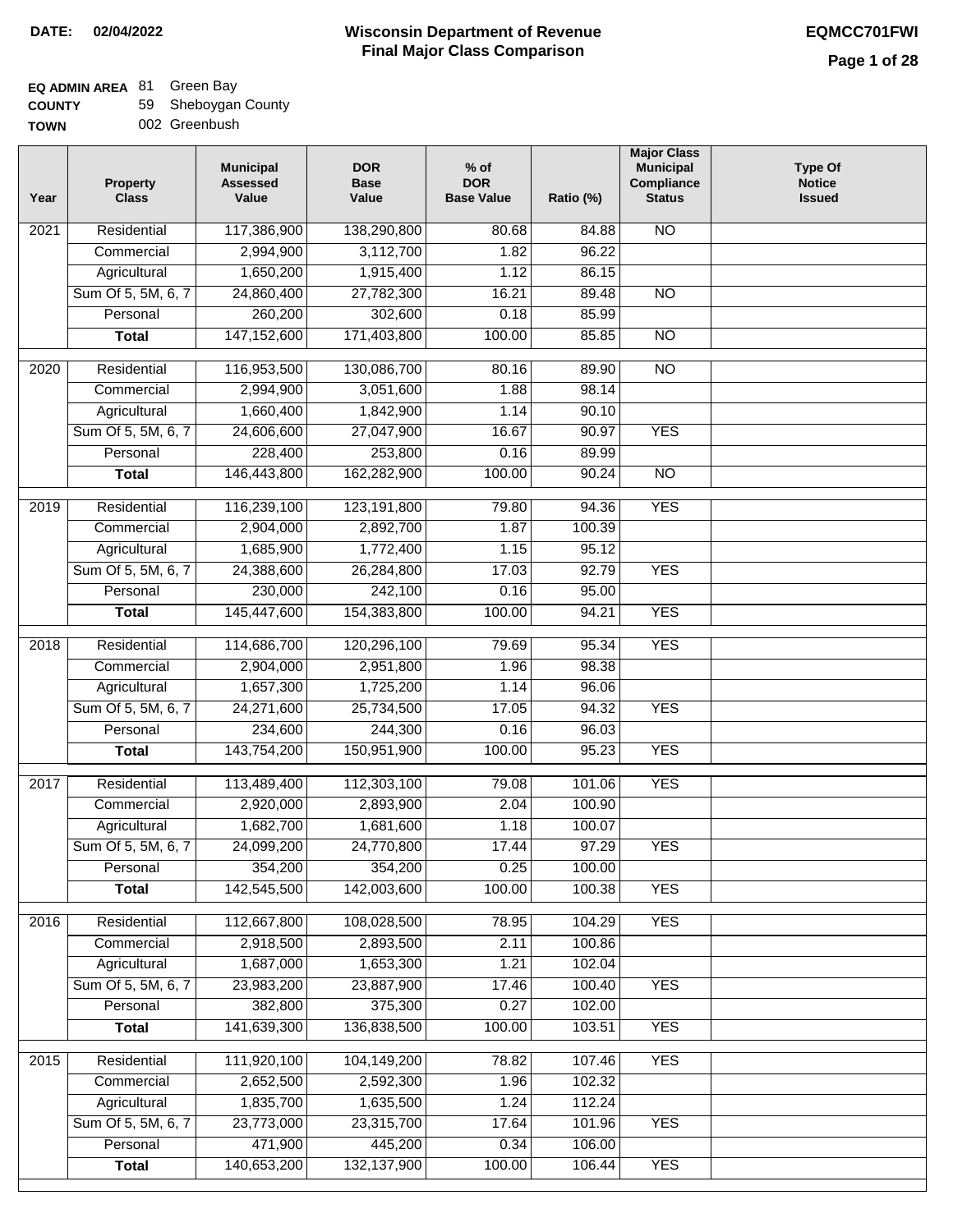## **Wisconsin Department of Revenue DATE: 02/04/2022 EQMCC701FWI Final Major Class Comparison**

## **EQ ADMIN AREA** 81 Green Bay

**Commercial Agricultural** Sum Of 5, 5M, 6, 7 **Personal Total**

 3,467,800 2,859,300 17,919,600 943,722 131,311,722

 3,298,600 2,576,500 16,716,800 857,900 122,660,200

 2.69 2.10 13.63 0.70 100.00  105.13 110.98 107.20 110.00 107.05

YES

YES

| <b>COUNTY</b> | 59 Sheboygan County |
|---------------|---------------------|
| TOWN          | 004 Herman          |

| <b>TOWN</b>       | 004 Herman                      |                                              |                                    |                                           |           |                                                                       |                                                  |
|-------------------|---------------------------------|----------------------------------------------|------------------------------------|-------------------------------------------|-----------|-----------------------------------------------------------------------|--------------------------------------------------|
| Year              | <b>Property</b><br><b>Class</b> | <b>Municipal</b><br><b>Assessed</b><br>Value | <b>DOR</b><br><b>Base</b><br>Value | $%$ of<br><b>DOR</b><br><b>Base Value</b> | Ratio (%) | <b>Major Class</b><br><b>Municipal</b><br>Compliance<br><b>Status</b> | <b>Type Of</b><br><b>Notice</b><br><b>Issued</b> |
| 2021              | Residential                     | 112,281,300                                  | 142,579,400                        | 84.43                                     | 78.75     | $\overline{NO}$                                                       |                                                  |
|                   | Commercial                      | 3,689,900                                    | 3,654,100                          | 2.16                                      | 100.98    |                                                                       |                                                  |
|                   | Agricultural                    | 2,622,000                                    | 3,012,800                          | 1.78                                      | 87.03     |                                                                       |                                                  |
|                   | Sum Of 5, 5M, 6, 7              | 18,374,600                                   | 19,163,300                         | 11.35                                     | 95.88     | <b>YES</b>                                                            |                                                  |
|                   | Personal                        | 404,765                                      | 465,200                            | 0.28                                      | 87.01     |                                                                       |                                                  |
|                   | <b>Total</b>                    | 137, 372, 565                                | 168,874,800                        | 100.00                                    | 81.35     | <b>NO</b>                                                             |                                                  |
| $\overline{20}20$ | Residential                     | 110,823,800                                  | 130,479,000                        | 83.61                                     | 84.94     | $\overline{NO}$                                                       |                                                  |
|                   | Commercial                      | 3,715,800                                    | 3,612,700                          | 2.31                                      | 102.85    |                                                                       |                                                  |
|                   | Agricultural                    | 2,959,200                                    | 2,901,000                          | 1.86                                      | 102.01    |                                                                       |                                                  |
|                   | Sum Of 5, 5M, 6, 7              | 18,315,100                                   | 18,621,800                         | 11.93                                     | 98.35     | <b>YES</b>                                                            |                                                  |
|                   | Personal                        | 400,992                                      | 445,500                            | 0.29                                      | 90.01     |                                                                       |                                                  |
|                   | <b>Total</b>                    | 136,214,892                                  | 156,060,000                        | 100.00                                    | 87.28     | $\overline{NO}$                                                       |                                                  |
| 2019              | Residential                     | 109,357,500                                  | 126,269,400                        | 83.19                                     | 86.61     | $\overline{NO}$                                                       |                                                  |
|                   | Commercial                      | 3,719,100                                    | 3,545,000                          | 2.34                                      | 104.91    |                                                                       |                                                  |
|                   | Agricultural                    | 2,856,700                                    | 2,786,500                          | 1.84                                      | 102.52    |                                                                       |                                                  |
|                   | Sum Of 5, 5M, 6, 7              | 18,410,300                                   | 18,896,600                         | 12.45                                     | 97.43     | <b>YES</b>                                                            |                                                  |
|                   | Personal                        | 290,735                                      | 285,000                            | 0.19                                      | 102.01    |                                                                       |                                                  |
|                   | <b>Total</b>                    | 134,634,335                                  | 151,782,500                        | 100.00                                    | 88.70     | $\overline{NO}$                                                       |                                                  |
| 2018              | Residential                     | 108,384,700                                  | 118,283,200                        | 82.35                                     | 91.63     | <b>YES</b>                                                            |                                                  |
|                   | Commercial                      | 3,742,600                                    | 3,639,200                          | 2.53                                      | 102.84    |                                                                       |                                                  |
|                   | Agricultural                    | 2,858,800                                    | 2,706,100                          | 1.88                                      | 105.64    |                                                                       |                                                  |
|                   | Sum Of 5, 5M, 6, 7              | 18,418,800                                   | 18,762,700                         | 13.06                                     | 98.17     | <b>YES</b>                                                            |                                                  |
|                   | Personal                        | 255,654                                      | 250,600                            | 0.17                                      | 102.02    |                                                                       |                                                  |
|                   | <b>Total</b>                    | 133,660,554                                  | 143,641,800                        | 100.00                                    | 93.05     | <b>YES</b>                                                            |                                                  |
| 2017              | Residential                     | 108,109,500                                  | 114,574,800                        | 81.59                                     | 94.36     | <b>YES</b>                                                            |                                                  |
|                   | Commercial                      | 3,736,900                                    | 3,562,400                          | 2.54                                      | 104.90    |                                                                       |                                                  |
|                   | Agricultural                    | 2,859,000                                    | 2,647,100                          | 1.89                                      | 108.00    |                                                                       |                                                  |
|                   | Sum Of 5, 5M, 6, 7              | 18,229,700                                   | 18,743,700                         | 13.35                                     | 97.26     | <b>YES</b>                                                            |                                                  |
|                   | Personal                        | 917,819                                      | 899,800                            | 0.64                                      | 102.00    |                                                                       |                                                  |
|                   | <b>Total</b>                    | 133,852,919                                  | 140,427,800                        | 100.00                                    | 95.32     | <b>YES</b>                                                            |                                                  |
| 2016              | Residential                     | 107,100,800                                  | 108,113,800                        | 81.30                                     | 99.06     | <b>YES</b>                                                            |                                                  |
|                   | Commercial                      | 3,539,300                                    | 3,368,700                          | 2.53                                      | 105.06    |                                                                       |                                                  |
|                   | Agricultural                    | 2,859,300                                    | 2,606,100                          | 1.96                                      | 109.72    |                                                                       |                                                  |
|                   | Sum Of 5, 5M, 6, 7              | 18,145,600                                   | 18,043,300                         | 13.57                                     | 100.57    | <b>YES</b>                                                            |                                                  |
|                   | Personal                        | 872,117                                      | 855,000                            | 0.64                                      | 102.00    |                                                                       |                                                  |
|                   | <b>Total</b>                    | 132,517,117                                  | 132,986,900                        | 100.00                                    | 99.65     | <b>YES</b>                                                            |                                                  |
| 2015              | Residential                     | 106,121,300                                  | 99,210,400                         | 80.88                                     | 106.97    | <b>YES</b>                                                            |                                                  |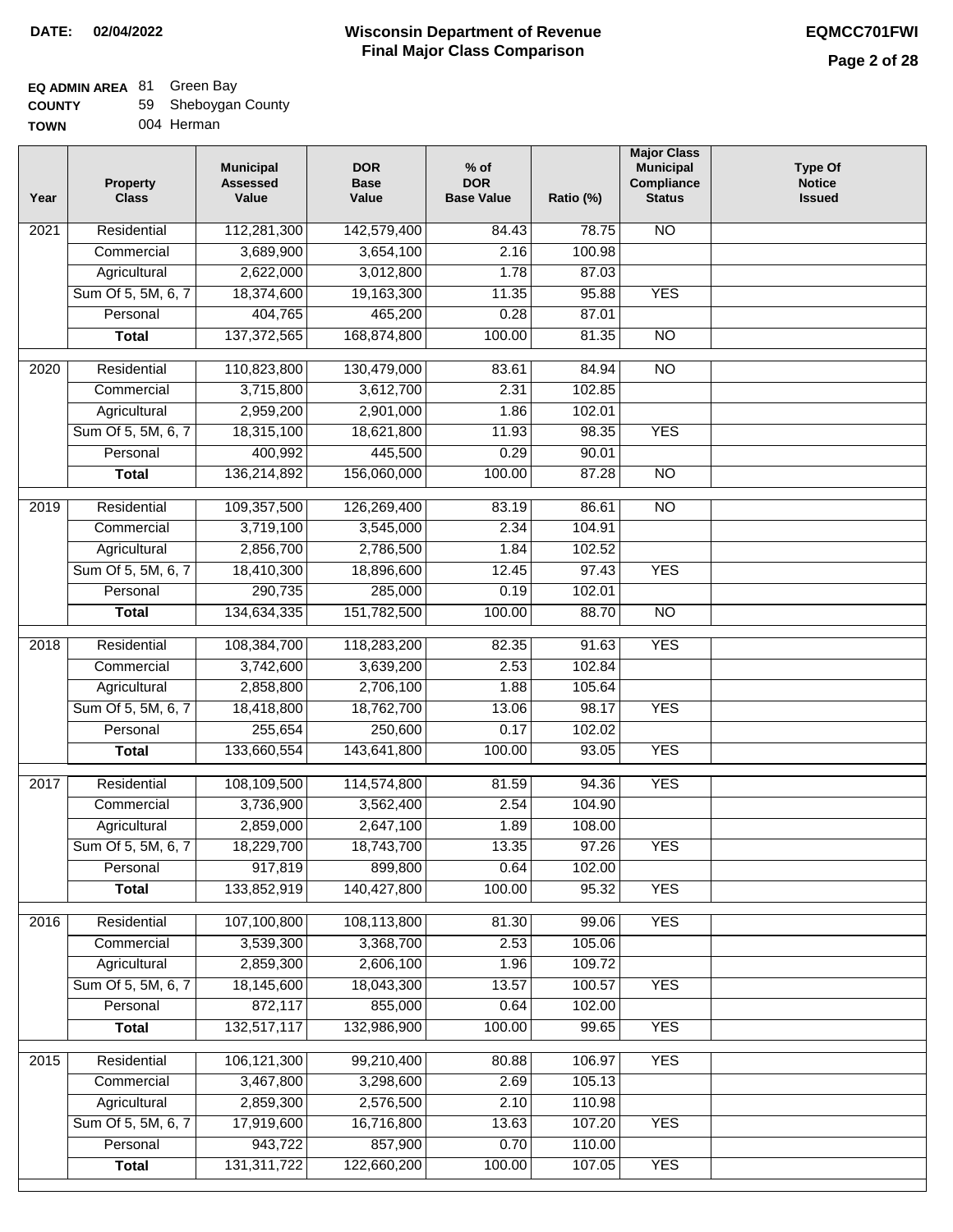#### **Wisconsin Department of Revenue Final Major Class Comparison DATE: 02/04/2022 EQMCC701FWI**

#### **EQ ADMIN AREA** 81 Green Bay **COUNTY**  $\overline{5}$

| __________________ |                     |
|--------------------|---------------------|
| <b>COUNTY</b>      | 59 Sheboygan County |
| TOWN               | 006 Holland         |

| Residential<br>308,777,200<br>$\overline{NO}$<br>2021<br>358,077,800<br>92.82<br>86.23<br>5,307,200<br>5,474,800<br>1.42<br>96.94<br>Commercial<br>Agricultural<br>3,189,000<br>3,706,700<br>0.96<br>86.03<br>Sum Of 5, 5M, 6, 7<br>18,644,400<br>18,341,300<br>4.75<br>101.65<br>149,500<br>Personal<br>173,900<br>0.05<br>85.97<br>336,067,300<br>385,774,500<br>100.00<br><b>Total</b><br>87.11<br><b>NO</b><br>Residential<br>307,218,100<br>333,211,400<br>92.20<br><b>YES</b><br>2020<br>92.45<br>Commercial<br>5,245,400<br>5,278,400<br>1.46<br>99.37<br>3,322,500<br>93.12<br>Agricultural<br>3,568,000<br>0.99<br>Sum Of 5, 5M, 6, 7<br>18,794,900<br>18,168,300<br>5.04<br>103.45<br>174,600<br>187,700<br>Personal<br>0.05<br>93.02<br>334,755,500<br><b>YES</b><br><b>Total</b><br>360,413,800<br>100.00<br>92.88<br><b>YES</b><br>$\frac{1}{2019}$<br>Residential<br>305,310,900<br>317,971,200<br>92.15<br>96.02<br>101.02<br>Commercial<br>5,038,300<br>4,987,400<br>1.45<br>3,421,100<br>3,418,100<br>Agricultural<br>0.99<br>100.09<br>Sum Of 5, 5M, 6, 7<br>18,788,200<br>5.36<br>101.62<br>18,488,400<br>174,500<br>174,500<br>Personal<br>0.05<br>100.00<br><b>YES</b><br>332,733,000<br>345,039,600<br>100.00<br>96.43<br><b>Total</b><br>301,716,600<br><b>YES</b><br>2018<br>Residential<br>304,258,200<br>91.87<br>100.84<br>4,964,300<br>5,013,600<br>99.02<br>1.53<br>Commercial<br>3,332,300<br>3,330,000<br>1.01<br>100.07<br>Agricultural<br>Sum Of 5, 5M, 6, 7<br>18,701,200<br>18,149,600<br>5.53<br>103.04<br>203,700<br>203,700<br>0.06<br>Personal<br>100.00<br>331,459,700<br><b>YES</b><br>328,413,500<br>100.00<br><b>Total</b><br>100.93<br>Residential<br>305,658,200<br>91.98<br>102.93<br><b>YES</b><br>2017<br>314,620,200<br>4,962,100<br>4,915,300<br>100.95<br>Commercial<br>1.48<br>3,501,100<br>3,243,900<br>0.98<br>107.93<br>Agricultural<br>Sum Of 5, 5M, 6, 7<br>18,718,100<br>18,130,600<br>5.46<br>103.24<br>345,700<br>373,300<br>0.10<br>107.98<br>Personal<br>342,174,800<br>332,293,700<br>100.00<br><b>YES</b><br>102.97<br><b>Total</b><br><b>YES</b><br>Residential<br>314,566,900<br>286,918,800<br>109.64<br>2016<br>91.68<br>100.70<br>Commercial<br>4,780,500<br>4,747,200<br>1.52<br>3,448,400<br>Agricultural<br>3,192,900<br>1.02<br>108.00<br>Sum Of 5, 5M, 6, 7<br>18,778,600<br>17,714,600<br>106.01<br>5.66<br>413,600<br>Personal<br>383,000<br>0.12<br>107.99<br>341,988,000<br>312,956,500<br>100.00<br>109.28<br><b>YES</b><br><b>Total</b><br>314,170,800<br>289,061,000<br><b>YES</b><br>2015<br>Residential<br>91.83<br>108.69<br>4,747,900<br>4,717,000<br>1.50<br>100.66<br>Commercial<br>105.04<br>Agricultural<br>3,317,800<br>3,158,500<br>1.00<br>Sum Of 5, 5M, 6, 7<br>18,462,700<br>17,420,200<br><b>YES</b><br>5.53<br>105.98<br>432,900<br>412,200<br>0.13<br>105.02<br>Personal<br>341, 132, 100<br>314,768,900<br>100.00<br><b>YES</b><br><b>Total</b><br>108.38 | Year | <b>Property</b><br><b>Class</b> | <b>Municipal</b><br><b>Assessed</b><br>Value | <b>DOR</b><br><b>Base</b><br>Value | $%$ of<br><b>DOR</b><br><b>Base Value</b> | Ratio (%) | <b>Major Class</b><br><b>Municipal</b><br>Compliance<br><b>Status</b> | <b>Type Of</b><br><b>Notice</b><br><b>Issued</b> |
|-------------------------------------------------------------------------------------------------------------------------------------------------------------------------------------------------------------------------------------------------------------------------------------------------------------------------------------------------------------------------------------------------------------------------------------------------------------------------------------------------------------------------------------------------------------------------------------------------------------------------------------------------------------------------------------------------------------------------------------------------------------------------------------------------------------------------------------------------------------------------------------------------------------------------------------------------------------------------------------------------------------------------------------------------------------------------------------------------------------------------------------------------------------------------------------------------------------------------------------------------------------------------------------------------------------------------------------------------------------------------------------------------------------------------------------------------------------------------------------------------------------------------------------------------------------------------------------------------------------------------------------------------------------------------------------------------------------------------------------------------------------------------------------------------------------------------------------------------------------------------------------------------------------------------------------------------------------------------------------------------------------------------------------------------------------------------------------------------------------------------------------------------------------------------------------------------------------------------------------------------------------------------------------------------------------------------------------------------------------------------------------------------------------------------------------------------------------------------------------------------------------------------------------------------------------------------------------------------------------------------------------------------------------------------------------------------------------------------------------------------------------------------------------------------------------------------------------------------------------------------------------------------------------------------------------------------------------|------|---------------------------------|----------------------------------------------|------------------------------------|-------------------------------------------|-----------|-----------------------------------------------------------------------|--------------------------------------------------|
|                                                                                                                                                                                                                                                                                                                                                                                                                                                                                                                                                                                                                                                                                                                                                                                                                                                                                                                                                                                                                                                                                                                                                                                                                                                                                                                                                                                                                                                                                                                                                                                                                                                                                                                                                                                                                                                                                                                                                                                                                                                                                                                                                                                                                                                                                                                                                                                                                                                                                                                                                                                                                                                                                                                                                                                                                                                                                                                                                             |      |                                 |                                              |                                    |                                           |           |                                                                       |                                                  |
|                                                                                                                                                                                                                                                                                                                                                                                                                                                                                                                                                                                                                                                                                                                                                                                                                                                                                                                                                                                                                                                                                                                                                                                                                                                                                                                                                                                                                                                                                                                                                                                                                                                                                                                                                                                                                                                                                                                                                                                                                                                                                                                                                                                                                                                                                                                                                                                                                                                                                                                                                                                                                                                                                                                                                                                                                                                                                                                                                             |      |                                 |                                              |                                    |                                           |           |                                                                       |                                                  |
|                                                                                                                                                                                                                                                                                                                                                                                                                                                                                                                                                                                                                                                                                                                                                                                                                                                                                                                                                                                                                                                                                                                                                                                                                                                                                                                                                                                                                                                                                                                                                                                                                                                                                                                                                                                                                                                                                                                                                                                                                                                                                                                                                                                                                                                                                                                                                                                                                                                                                                                                                                                                                                                                                                                                                                                                                                                                                                                                                             |      |                                 |                                              |                                    |                                           |           |                                                                       |                                                  |
|                                                                                                                                                                                                                                                                                                                                                                                                                                                                                                                                                                                                                                                                                                                                                                                                                                                                                                                                                                                                                                                                                                                                                                                                                                                                                                                                                                                                                                                                                                                                                                                                                                                                                                                                                                                                                                                                                                                                                                                                                                                                                                                                                                                                                                                                                                                                                                                                                                                                                                                                                                                                                                                                                                                                                                                                                                                                                                                                                             |      |                                 |                                              |                                    |                                           |           |                                                                       |                                                  |
|                                                                                                                                                                                                                                                                                                                                                                                                                                                                                                                                                                                                                                                                                                                                                                                                                                                                                                                                                                                                                                                                                                                                                                                                                                                                                                                                                                                                                                                                                                                                                                                                                                                                                                                                                                                                                                                                                                                                                                                                                                                                                                                                                                                                                                                                                                                                                                                                                                                                                                                                                                                                                                                                                                                                                                                                                                                                                                                                                             |      |                                 |                                              |                                    |                                           |           |                                                                       |                                                  |
|                                                                                                                                                                                                                                                                                                                                                                                                                                                                                                                                                                                                                                                                                                                                                                                                                                                                                                                                                                                                                                                                                                                                                                                                                                                                                                                                                                                                                                                                                                                                                                                                                                                                                                                                                                                                                                                                                                                                                                                                                                                                                                                                                                                                                                                                                                                                                                                                                                                                                                                                                                                                                                                                                                                                                                                                                                                                                                                                                             |      |                                 |                                              |                                    |                                           |           |                                                                       |                                                  |
|                                                                                                                                                                                                                                                                                                                                                                                                                                                                                                                                                                                                                                                                                                                                                                                                                                                                                                                                                                                                                                                                                                                                                                                                                                                                                                                                                                                                                                                                                                                                                                                                                                                                                                                                                                                                                                                                                                                                                                                                                                                                                                                                                                                                                                                                                                                                                                                                                                                                                                                                                                                                                                                                                                                                                                                                                                                                                                                                                             |      |                                 |                                              |                                    |                                           |           |                                                                       |                                                  |
|                                                                                                                                                                                                                                                                                                                                                                                                                                                                                                                                                                                                                                                                                                                                                                                                                                                                                                                                                                                                                                                                                                                                                                                                                                                                                                                                                                                                                                                                                                                                                                                                                                                                                                                                                                                                                                                                                                                                                                                                                                                                                                                                                                                                                                                                                                                                                                                                                                                                                                                                                                                                                                                                                                                                                                                                                                                                                                                                                             |      |                                 |                                              |                                    |                                           |           |                                                                       |                                                  |
|                                                                                                                                                                                                                                                                                                                                                                                                                                                                                                                                                                                                                                                                                                                                                                                                                                                                                                                                                                                                                                                                                                                                                                                                                                                                                                                                                                                                                                                                                                                                                                                                                                                                                                                                                                                                                                                                                                                                                                                                                                                                                                                                                                                                                                                                                                                                                                                                                                                                                                                                                                                                                                                                                                                                                                                                                                                                                                                                                             |      |                                 |                                              |                                    |                                           |           |                                                                       |                                                  |
|                                                                                                                                                                                                                                                                                                                                                                                                                                                                                                                                                                                                                                                                                                                                                                                                                                                                                                                                                                                                                                                                                                                                                                                                                                                                                                                                                                                                                                                                                                                                                                                                                                                                                                                                                                                                                                                                                                                                                                                                                                                                                                                                                                                                                                                                                                                                                                                                                                                                                                                                                                                                                                                                                                                                                                                                                                                                                                                                                             |      |                                 |                                              |                                    |                                           |           |                                                                       |                                                  |
|                                                                                                                                                                                                                                                                                                                                                                                                                                                                                                                                                                                                                                                                                                                                                                                                                                                                                                                                                                                                                                                                                                                                                                                                                                                                                                                                                                                                                                                                                                                                                                                                                                                                                                                                                                                                                                                                                                                                                                                                                                                                                                                                                                                                                                                                                                                                                                                                                                                                                                                                                                                                                                                                                                                                                                                                                                                                                                                                                             |      |                                 |                                              |                                    |                                           |           |                                                                       |                                                  |
|                                                                                                                                                                                                                                                                                                                                                                                                                                                                                                                                                                                                                                                                                                                                                                                                                                                                                                                                                                                                                                                                                                                                                                                                                                                                                                                                                                                                                                                                                                                                                                                                                                                                                                                                                                                                                                                                                                                                                                                                                                                                                                                                                                                                                                                                                                                                                                                                                                                                                                                                                                                                                                                                                                                                                                                                                                                                                                                                                             |      |                                 |                                              |                                    |                                           |           |                                                                       |                                                  |
|                                                                                                                                                                                                                                                                                                                                                                                                                                                                                                                                                                                                                                                                                                                                                                                                                                                                                                                                                                                                                                                                                                                                                                                                                                                                                                                                                                                                                                                                                                                                                                                                                                                                                                                                                                                                                                                                                                                                                                                                                                                                                                                                                                                                                                                                                                                                                                                                                                                                                                                                                                                                                                                                                                                                                                                                                                                                                                                                                             |      |                                 |                                              |                                    |                                           |           |                                                                       |                                                  |
|                                                                                                                                                                                                                                                                                                                                                                                                                                                                                                                                                                                                                                                                                                                                                                                                                                                                                                                                                                                                                                                                                                                                                                                                                                                                                                                                                                                                                                                                                                                                                                                                                                                                                                                                                                                                                                                                                                                                                                                                                                                                                                                                                                                                                                                                                                                                                                                                                                                                                                                                                                                                                                                                                                                                                                                                                                                                                                                                                             |      |                                 |                                              |                                    |                                           |           |                                                                       |                                                  |
|                                                                                                                                                                                                                                                                                                                                                                                                                                                                                                                                                                                                                                                                                                                                                                                                                                                                                                                                                                                                                                                                                                                                                                                                                                                                                                                                                                                                                                                                                                                                                                                                                                                                                                                                                                                                                                                                                                                                                                                                                                                                                                                                                                                                                                                                                                                                                                                                                                                                                                                                                                                                                                                                                                                                                                                                                                                                                                                                                             |      |                                 |                                              |                                    |                                           |           |                                                                       |                                                  |
|                                                                                                                                                                                                                                                                                                                                                                                                                                                                                                                                                                                                                                                                                                                                                                                                                                                                                                                                                                                                                                                                                                                                                                                                                                                                                                                                                                                                                                                                                                                                                                                                                                                                                                                                                                                                                                                                                                                                                                                                                                                                                                                                                                                                                                                                                                                                                                                                                                                                                                                                                                                                                                                                                                                                                                                                                                                                                                                                                             |      |                                 |                                              |                                    |                                           |           |                                                                       |                                                  |
|                                                                                                                                                                                                                                                                                                                                                                                                                                                                                                                                                                                                                                                                                                                                                                                                                                                                                                                                                                                                                                                                                                                                                                                                                                                                                                                                                                                                                                                                                                                                                                                                                                                                                                                                                                                                                                                                                                                                                                                                                                                                                                                                                                                                                                                                                                                                                                                                                                                                                                                                                                                                                                                                                                                                                                                                                                                                                                                                                             |      |                                 |                                              |                                    |                                           |           |                                                                       |                                                  |
|                                                                                                                                                                                                                                                                                                                                                                                                                                                                                                                                                                                                                                                                                                                                                                                                                                                                                                                                                                                                                                                                                                                                                                                                                                                                                                                                                                                                                                                                                                                                                                                                                                                                                                                                                                                                                                                                                                                                                                                                                                                                                                                                                                                                                                                                                                                                                                                                                                                                                                                                                                                                                                                                                                                                                                                                                                                                                                                                                             |      |                                 |                                              |                                    |                                           |           |                                                                       |                                                  |
|                                                                                                                                                                                                                                                                                                                                                                                                                                                                                                                                                                                                                                                                                                                                                                                                                                                                                                                                                                                                                                                                                                                                                                                                                                                                                                                                                                                                                                                                                                                                                                                                                                                                                                                                                                                                                                                                                                                                                                                                                                                                                                                                                                                                                                                                                                                                                                                                                                                                                                                                                                                                                                                                                                                                                                                                                                                                                                                                                             |      |                                 |                                              |                                    |                                           |           |                                                                       |                                                  |
|                                                                                                                                                                                                                                                                                                                                                                                                                                                                                                                                                                                                                                                                                                                                                                                                                                                                                                                                                                                                                                                                                                                                                                                                                                                                                                                                                                                                                                                                                                                                                                                                                                                                                                                                                                                                                                                                                                                                                                                                                                                                                                                                                                                                                                                                                                                                                                                                                                                                                                                                                                                                                                                                                                                                                                                                                                                                                                                                                             |      |                                 |                                              |                                    |                                           |           |                                                                       |                                                  |
|                                                                                                                                                                                                                                                                                                                                                                                                                                                                                                                                                                                                                                                                                                                                                                                                                                                                                                                                                                                                                                                                                                                                                                                                                                                                                                                                                                                                                                                                                                                                                                                                                                                                                                                                                                                                                                                                                                                                                                                                                                                                                                                                                                                                                                                                                                                                                                                                                                                                                                                                                                                                                                                                                                                                                                                                                                                                                                                                                             |      |                                 |                                              |                                    |                                           |           |                                                                       |                                                  |
|                                                                                                                                                                                                                                                                                                                                                                                                                                                                                                                                                                                                                                                                                                                                                                                                                                                                                                                                                                                                                                                                                                                                                                                                                                                                                                                                                                                                                                                                                                                                                                                                                                                                                                                                                                                                                                                                                                                                                                                                                                                                                                                                                                                                                                                                                                                                                                                                                                                                                                                                                                                                                                                                                                                                                                                                                                                                                                                                                             |      |                                 |                                              |                                    |                                           |           |                                                                       |                                                  |
|                                                                                                                                                                                                                                                                                                                                                                                                                                                                                                                                                                                                                                                                                                                                                                                                                                                                                                                                                                                                                                                                                                                                                                                                                                                                                                                                                                                                                                                                                                                                                                                                                                                                                                                                                                                                                                                                                                                                                                                                                                                                                                                                                                                                                                                                                                                                                                                                                                                                                                                                                                                                                                                                                                                                                                                                                                                                                                                                                             |      |                                 |                                              |                                    |                                           |           |                                                                       |                                                  |
|                                                                                                                                                                                                                                                                                                                                                                                                                                                                                                                                                                                                                                                                                                                                                                                                                                                                                                                                                                                                                                                                                                                                                                                                                                                                                                                                                                                                                                                                                                                                                                                                                                                                                                                                                                                                                                                                                                                                                                                                                                                                                                                                                                                                                                                                                                                                                                                                                                                                                                                                                                                                                                                                                                                                                                                                                                                                                                                                                             |      |                                 |                                              |                                    |                                           |           |                                                                       |                                                  |
|                                                                                                                                                                                                                                                                                                                                                                                                                                                                                                                                                                                                                                                                                                                                                                                                                                                                                                                                                                                                                                                                                                                                                                                                                                                                                                                                                                                                                                                                                                                                                                                                                                                                                                                                                                                                                                                                                                                                                                                                                                                                                                                                                                                                                                                                                                                                                                                                                                                                                                                                                                                                                                                                                                                                                                                                                                                                                                                                                             |      |                                 |                                              |                                    |                                           |           |                                                                       |                                                  |
|                                                                                                                                                                                                                                                                                                                                                                                                                                                                                                                                                                                                                                                                                                                                                                                                                                                                                                                                                                                                                                                                                                                                                                                                                                                                                                                                                                                                                                                                                                                                                                                                                                                                                                                                                                                                                                                                                                                                                                                                                                                                                                                                                                                                                                                                                                                                                                                                                                                                                                                                                                                                                                                                                                                                                                                                                                                                                                                                                             |      |                                 |                                              |                                    |                                           |           |                                                                       |                                                  |
|                                                                                                                                                                                                                                                                                                                                                                                                                                                                                                                                                                                                                                                                                                                                                                                                                                                                                                                                                                                                                                                                                                                                                                                                                                                                                                                                                                                                                                                                                                                                                                                                                                                                                                                                                                                                                                                                                                                                                                                                                                                                                                                                                                                                                                                                                                                                                                                                                                                                                                                                                                                                                                                                                                                                                                                                                                                                                                                                                             |      |                                 |                                              |                                    |                                           |           |                                                                       |                                                  |
|                                                                                                                                                                                                                                                                                                                                                                                                                                                                                                                                                                                                                                                                                                                                                                                                                                                                                                                                                                                                                                                                                                                                                                                                                                                                                                                                                                                                                                                                                                                                                                                                                                                                                                                                                                                                                                                                                                                                                                                                                                                                                                                                                                                                                                                                                                                                                                                                                                                                                                                                                                                                                                                                                                                                                                                                                                                                                                                                                             |      |                                 |                                              |                                    |                                           |           |                                                                       |                                                  |
|                                                                                                                                                                                                                                                                                                                                                                                                                                                                                                                                                                                                                                                                                                                                                                                                                                                                                                                                                                                                                                                                                                                                                                                                                                                                                                                                                                                                                                                                                                                                                                                                                                                                                                                                                                                                                                                                                                                                                                                                                                                                                                                                                                                                                                                                                                                                                                                                                                                                                                                                                                                                                                                                                                                                                                                                                                                                                                                                                             |      |                                 |                                              |                                    |                                           |           |                                                                       |                                                  |
|                                                                                                                                                                                                                                                                                                                                                                                                                                                                                                                                                                                                                                                                                                                                                                                                                                                                                                                                                                                                                                                                                                                                                                                                                                                                                                                                                                                                                                                                                                                                                                                                                                                                                                                                                                                                                                                                                                                                                                                                                                                                                                                                                                                                                                                                                                                                                                                                                                                                                                                                                                                                                                                                                                                                                                                                                                                                                                                                                             |      |                                 |                                              |                                    |                                           |           |                                                                       |                                                  |
|                                                                                                                                                                                                                                                                                                                                                                                                                                                                                                                                                                                                                                                                                                                                                                                                                                                                                                                                                                                                                                                                                                                                                                                                                                                                                                                                                                                                                                                                                                                                                                                                                                                                                                                                                                                                                                                                                                                                                                                                                                                                                                                                                                                                                                                                                                                                                                                                                                                                                                                                                                                                                                                                                                                                                                                                                                                                                                                                                             |      |                                 |                                              |                                    |                                           |           |                                                                       |                                                  |
|                                                                                                                                                                                                                                                                                                                                                                                                                                                                                                                                                                                                                                                                                                                                                                                                                                                                                                                                                                                                                                                                                                                                                                                                                                                                                                                                                                                                                                                                                                                                                                                                                                                                                                                                                                                                                                                                                                                                                                                                                                                                                                                                                                                                                                                                                                                                                                                                                                                                                                                                                                                                                                                                                                                                                                                                                                                                                                                                                             |      |                                 |                                              |                                    |                                           |           |                                                                       |                                                  |
|                                                                                                                                                                                                                                                                                                                                                                                                                                                                                                                                                                                                                                                                                                                                                                                                                                                                                                                                                                                                                                                                                                                                                                                                                                                                                                                                                                                                                                                                                                                                                                                                                                                                                                                                                                                                                                                                                                                                                                                                                                                                                                                                                                                                                                                                                                                                                                                                                                                                                                                                                                                                                                                                                                                                                                                                                                                                                                                                                             |      |                                 |                                              |                                    |                                           |           |                                                                       |                                                  |
|                                                                                                                                                                                                                                                                                                                                                                                                                                                                                                                                                                                                                                                                                                                                                                                                                                                                                                                                                                                                                                                                                                                                                                                                                                                                                                                                                                                                                                                                                                                                                                                                                                                                                                                                                                                                                                                                                                                                                                                                                                                                                                                                                                                                                                                                                                                                                                                                                                                                                                                                                                                                                                                                                                                                                                                                                                                                                                                                                             |      |                                 |                                              |                                    |                                           |           |                                                                       |                                                  |
|                                                                                                                                                                                                                                                                                                                                                                                                                                                                                                                                                                                                                                                                                                                                                                                                                                                                                                                                                                                                                                                                                                                                                                                                                                                                                                                                                                                                                                                                                                                                                                                                                                                                                                                                                                                                                                                                                                                                                                                                                                                                                                                                                                                                                                                                                                                                                                                                                                                                                                                                                                                                                                                                                                                                                                                                                                                                                                                                                             |      |                                 |                                              |                                    |                                           |           |                                                                       |                                                  |
|                                                                                                                                                                                                                                                                                                                                                                                                                                                                                                                                                                                                                                                                                                                                                                                                                                                                                                                                                                                                                                                                                                                                                                                                                                                                                                                                                                                                                                                                                                                                                                                                                                                                                                                                                                                                                                                                                                                                                                                                                                                                                                                                                                                                                                                                                                                                                                                                                                                                                                                                                                                                                                                                                                                                                                                                                                                                                                                                                             |      |                                 |                                              |                                    |                                           |           |                                                                       |                                                  |
|                                                                                                                                                                                                                                                                                                                                                                                                                                                                                                                                                                                                                                                                                                                                                                                                                                                                                                                                                                                                                                                                                                                                                                                                                                                                                                                                                                                                                                                                                                                                                                                                                                                                                                                                                                                                                                                                                                                                                                                                                                                                                                                                                                                                                                                                                                                                                                                                                                                                                                                                                                                                                                                                                                                                                                                                                                                                                                                                                             |      |                                 |                                              |                                    |                                           |           |                                                                       |                                                  |
|                                                                                                                                                                                                                                                                                                                                                                                                                                                                                                                                                                                                                                                                                                                                                                                                                                                                                                                                                                                                                                                                                                                                                                                                                                                                                                                                                                                                                                                                                                                                                                                                                                                                                                                                                                                                                                                                                                                                                                                                                                                                                                                                                                                                                                                                                                                                                                                                                                                                                                                                                                                                                                                                                                                                                                                                                                                                                                                                                             |      |                                 |                                              |                                    |                                           |           |                                                                       |                                                  |
|                                                                                                                                                                                                                                                                                                                                                                                                                                                                                                                                                                                                                                                                                                                                                                                                                                                                                                                                                                                                                                                                                                                                                                                                                                                                                                                                                                                                                                                                                                                                                                                                                                                                                                                                                                                                                                                                                                                                                                                                                                                                                                                                                                                                                                                                                                                                                                                                                                                                                                                                                                                                                                                                                                                                                                                                                                                                                                                                                             |      |                                 |                                              |                                    |                                           |           |                                                                       |                                                  |
|                                                                                                                                                                                                                                                                                                                                                                                                                                                                                                                                                                                                                                                                                                                                                                                                                                                                                                                                                                                                                                                                                                                                                                                                                                                                                                                                                                                                                                                                                                                                                                                                                                                                                                                                                                                                                                                                                                                                                                                                                                                                                                                                                                                                                                                                                                                                                                                                                                                                                                                                                                                                                                                                                                                                                                                                                                                                                                                                                             |      |                                 |                                              |                                    |                                           |           |                                                                       |                                                  |
|                                                                                                                                                                                                                                                                                                                                                                                                                                                                                                                                                                                                                                                                                                                                                                                                                                                                                                                                                                                                                                                                                                                                                                                                                                                                                                                                                                                                                                                                                                                                                                                                                                                                                                                                                                                                                                                                                                                                                                                                                                                                                                                                                                                                                                                                                                                                                                                                                                                                                                                                                                                                                                                                                                                                                                                                                                                                                                                                                             |      |                                 |                                              |                                    |                                           |           |                                                                       |                                                  |
|                                                                                                                                                                                                                                                                                                                                                                                                                                                                                                                                                                                                                                                                                                                                                                                                                                                                                                                                                                                                                                                                                                                                                                                                                                                                                                                                                                                                                                                                                                                                                                                                                                                                                                                                                                                                                                                                                                                                                                                                                                                                                                                                                                                                                                                                                                                                                                                                                                                                                                                                                                                                                                                                                                                                                                                                                                                                                                                                                             |      |                                 |                                              |                                    |                                           |           |                                                                       |                                                  |
|                                                                                                                                                                                                                                                                                                                                                                                                                                                                                                                                                                                                                                                                                                                                                                                                                                                                                                                                                                                                                                                                                                                                                                                                                                                                                                                                                                                                                                                                                                                                                                                                                                                                                                                                                                                                                                                                                                                                                                                                                                                                                                                                                                                                                                                                                                                                                                                                                                                                                                                                                                                                                                                                                                                                                                                                                                                                                                                                                             |      |                                 |                                              |                                    |                                           |           |                                                                       |                                                  |
|                                                                                                                                                                                                                                                                                                                                                                                                                                                                                                                                                                                                                                                                                                                                                                                                                                                                                                                                                                                                                                                                                                                                                                                                                                                                                                                                                                                                                                                                                                                                                                                                                                                                                                                                                                                                                                                                                                                                                                                                                                                                                                                                                                                                                                                                                                                                                                                                                                                                                                                                                                                                                                                                                                                                                                                                                                                                                                                                                             |      |                                 |                                              |                                    |                                           |           |                                                                       |                                                  |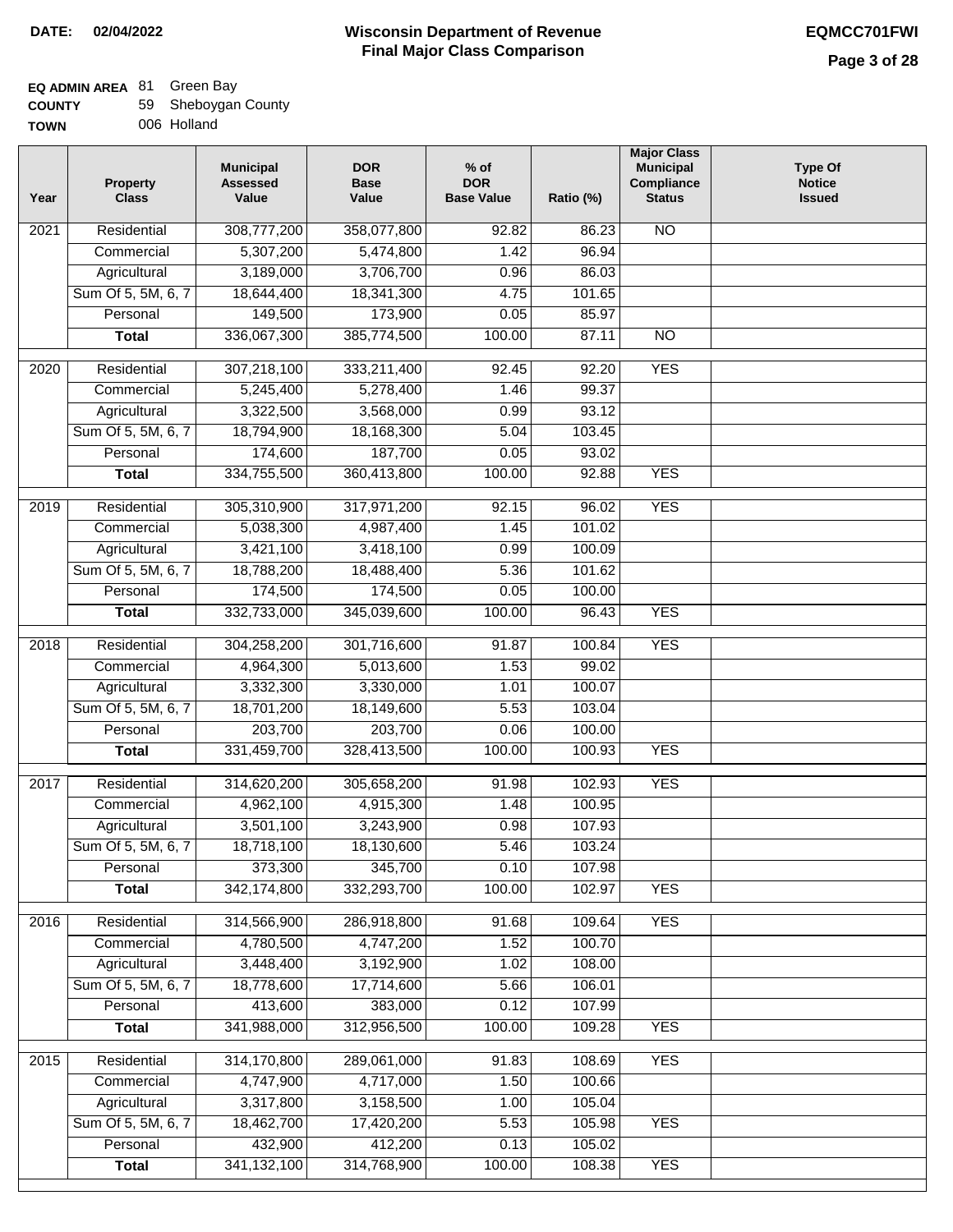| <b>COUNTY</b> | 59 Sheboygan County |
|---------------|---------------------|
| <b>TOWN</b>   | 008 Lima            |

| ۱WN | 008 Lima |  |
|-----|----------|--|
|     |          |  |

| Value<br><b>Base Value</b><br>Year<br><b>Class</b><br>Value<br>Ratio (%)         | <b>Status</b><br><b>Issued</b> |  |
|----------------------------------------------------------------------------------|--------------------------------|--|
| 196,658,500<br>$\overline{202}1$<br>Residential<br>247,093,400<br>90.16<br>79.59 | <b>NO</b>                      |  |
| 4,204,600<br>4,476,300<br>93.93<br>Commercial<br>1.63                            |                                |  |
| 2,805,700<br>Agricultural<br>3,383,000<br>1.23<br>82.94                          |                                |  |
| Sum Of 5, 5M, 6, 7<br>17,160,700<br>19,051,100<br>6.95<br>90.08                  |                                |  |
| 45,300<br>Personal<br>54,600<br>0.02<br>82.97                                    |                                |  |
| 220,874,800<br>274,058,400<br>100.00<br><b>Total</b><br>80.59                    | $\overline{NO}$                |  |
| $\overline{2020}$<br>Residential<br>195,847,000<br>230,031,500<br>89.86<br>85.14 | $\overline{NO}$                |  |
| 96.31<br>3,993,700<br>4,146,600<br>1.62<br>Commercial                            |                                |  |
| 2,800,400<br>3,258,200<br>1.27<br>85.95<br>Agricultural                          |                                |  |
| Sum Of 5, 5M, 6, 7<br>16,953,000<br>18,502,900<br>7.23<br>91.62                  |                                |  |
| 56,500<br>0.02<br>86.02<br>Personal<br>48,600                                    |                                |  |
| 219,642,700<br>255,995,700<br>100.00<br>85.80<br><b>Total</b>                    | $\overline{NO}$                |  |
| 2019<br>Residential<br>194,422,800<br>221,285,300<br>89.75<br>87.86              | $\overline{NO}$                |  |
| 4,006,100<br>1.65<br>98.54<br>Commercial<br>4,065,300                            |                                |  |
| 2,805,500<br>3,119,700<br>1.27<br>89.93<br>Agricultural                          |                                |  |
| Sum Of 5, 5M, 6, 7<br>16,465,200<br>18,018,500<br>7.31<br>91.38                  |                                |  |
| Personal<br>54,900<br>61,000<br>0.02<br>90.00                                    |                                |  |
| 217,754,500<br>246,549,800<br>100.00<br>88.32<br><b>Total</b>                    | $\overline{NO}$                |  |
| Residential<br>192,823,900<br>2018<br>211,051,600<br>89.44<br>91.36              | <b>YES</b>                     |  |
| Commercial<br>4,006,100<br>4,148,300<br>1.76<br>96.57                            |                                |  |
| 2,862,400<br>3,042,200<br>Agricultural<br>1.29<br>94.09                          |                                |  |
| Sum Of 5, 5M, 6, 7<br>16,442,600<br>17,648,100<br>7.48<br>93.17                  |                                |  |
| Personal<br>66,100<br>70,400<br>0.03<br>93.89                                    |                                |  |
| 216,201,100<br>235,960,600<br>100.00<br>91.63<br><b>Total</b>                    | <b>YES</b>                     |  |
| Residential<br>191,077,300<br>2017<br>197,329,900<br>88.49<br>96.83              | <b>YES</b>                     |  |
| Commercial<br>4,056,900<br>4,117,800<br>1.85<br>98.52                            |                                |  |
| 2,880,900<br>2,965,300<br>1.33<br>97.15<br>Agricultural                          |                                |  |
| 16,286,800<br>7.92<br>Sum Of 5, 5M, 6, 7<br>17,660,300<br>92.22                  |                                |  |
| 900,100<br>928,000<br>0.42<br>Personal<br>96.99                                  |                                |  |
| 215,202,000<br>223,001,300<br>100.00<br>96.50<br><b>Total</b>                    | <b>YES</b>                     |  |
| 189,842,100<br>Residential<br>192,211,700<br>88.38<br>98.77<br>2016              | <b>YES</b>                     |  |
| Commercial<br>4,015,300<br>1.84<br>100.56<br>3,993,000                           |                                |  |
| 2,920,900<br>Agricultural<br>2,918,500<br>1.34<br>100.08                         |                                |  |
| Sum Of 5, 5M, 6, 7<br>16,226,100<br>17,362,200<br>7.98<br>93.46                  |                                |  |
| 1,007,000<br>1,007,000<br>100.00<br>Personal<br>0.46                             |                                |  |
| 214,011,400<br>217,492,400<br>100.00<br>98.40<br><b>Total</b>                    | <b>YES</b>                     |  |
| Residential<br>189,314,800<br>187,764,900<br>88.48<br>100.83<br>2015             | <b>YES</b>                     |  |
| 3,940,200<br>3,931,500<br>1.85<br>100.22<br>Commercial                           |                                |  |
| 2,892,200<br>2,887,900<br>Agricultural<br>1.36<br>100.15                         |                                |  |
| Sum Of 5, 5M, 6, 7<br>15,671,900<br>16,600,500<br>7.82<br>94.41                  | <b>YES</b>                     |  |
| 1,019,400<br>1,019,400<br>Personal<br>0.48<br>100.00                             |                                |  |
| 212,838,500<br>212,204,200<br>100.00<br><b>Total</b><br>100.30                   | <b>YES</b>                     |  |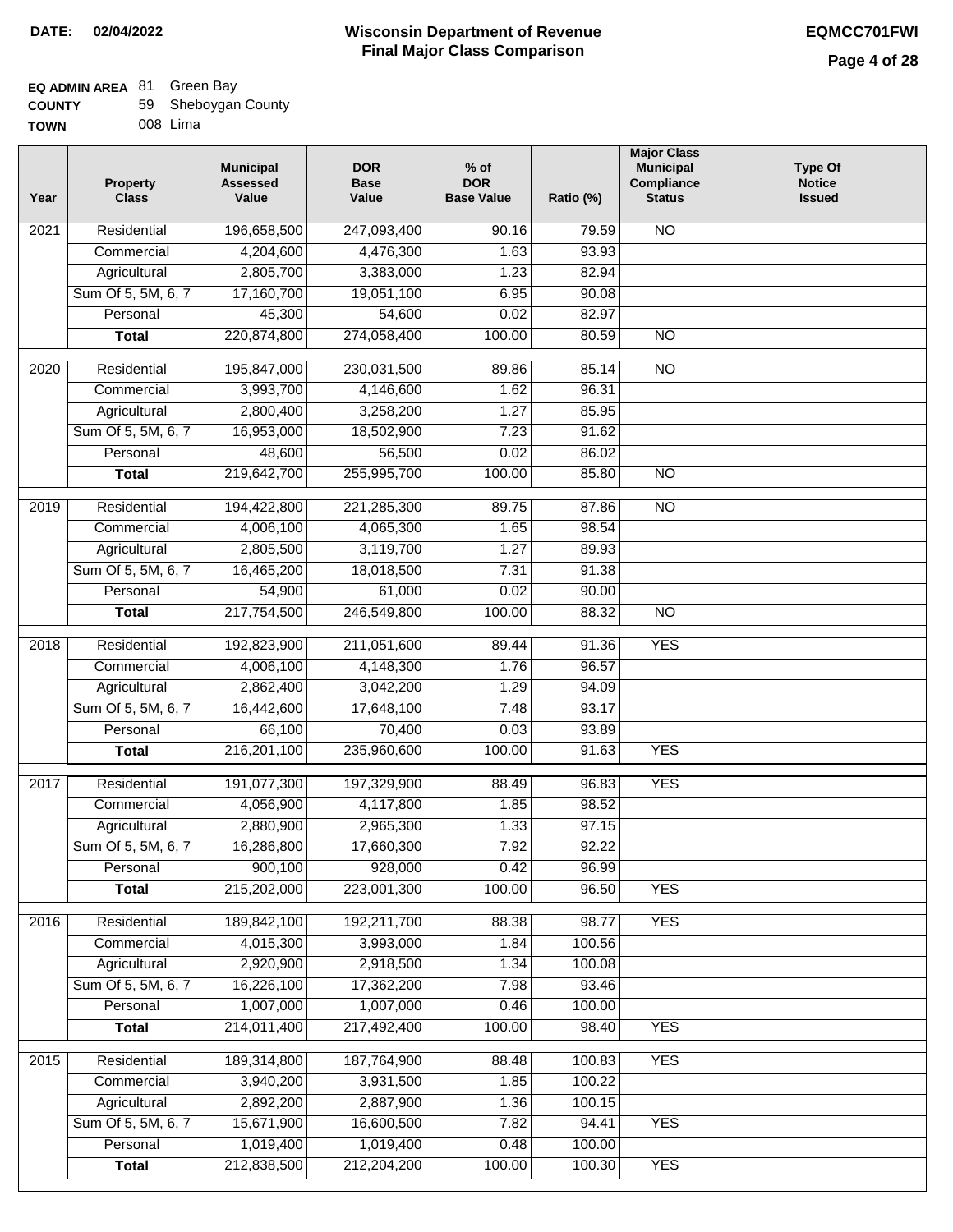### **EQ ADMIN AREA** 81 Green Bay

| <b>COUNTY</b> | 59 Sheboygan County |
|---------------|---------------------|
|---------------|---------------------|

**TOWN** 010 Lyndon

| Year | <b>Property</b><br><b>Class</b> | <b>Municipal</b><br><b>Assessed</b><br>Value | <b>DOR</b><br><b>Base</b><br>Value | $%$ of<br><b>DOR</b><br><b>Base Value</b> | Ratio (%) | <b>Major Class</b><br><b>Municipal</b><br>Compliance<br><b>Status</b> | <b>Type Of</b><br><b>Notice</b><br><b>Issued</b> |
|------|---------------------------------|----------------------------------------------|------------------------------------|-------------------------------------------|-----------|-----------------------------------------------------------------------|--------------------------------------------------|
| 2021 | Residential                     | 152,435,300                                  | 162,537,700                        | 81.85                                     | 93.78     | <b>YES</b>                                                            |                                                  |
|      | Commercial                      | 8,934,200                                    | 8,955,900                          | 4.51                                      | 99.76     |                                                                       |                                                  |
|      | Agricultural                    | 2,250,300                                    | 2,248,700                          | 1.13                                      | 100.07    |                                                                       |                                                  |
|      | Sum Of 5, 5M, 6, 7              | 23,439,600                                   | 24,651,600                         | 12.41                                     | 95.08     | <b>YES</b>                                                            |                                                  |
|      | Personal                        | 177,429                                      | 177,400                            | 0.09                                      | 100.02    |                                                                       |                                                  |
|      | <b>Total</b>                    | 187,236,829                                  | 198,571,300                        | 100.00                                    | 94.29     | <b>YES</b>                                                            |                                                  |
| 2020 | Residential                     | 151,643,800                                  | 152,525,900                        | 81.49                                     | 99.42     | <b>YES</b>                                                            |                                                  |
|      | Commercial                      | 8,916,600                                    | 8,771,100                          | 4.69                                      | 101.66    |                                                                       |                                                  |
|      | Agricultural                    | 2,171,000                                    | 2,169,200                          | 1.16                                      | 100.08    |                                                                       |                                                  |
|      | Sum Of 5, 5M, 6, 7              | 23,125,200                                   | 23,533,500                         | 12.57                                     | 98.27     | <b>YES</b>                                                            |                                                  |
|      | Personal                        | 177,394                                      | 177,400                            | 0.09                                      | 100.00    |                                                                       |                                                  |
|      | <b>Total</b>                    | 186,033,994                                  | 187, 177, 100                      | 100.00                                    | 99.39     | <b>YES</b>                                                            |                                                  |
| 2019 | Residential                     | 139,056,500                                  | 139,707,200                        | 81.70                                     | 99.53     | <b>YES</b>                                                            |                                                  |
|      | Commercial                      | 8,679,900                                    | 8,479,900                          | 4.96                                      | 102.36    |                                                                       |                                                  |
|      | Agricultural                    | 2,168,100                                    | 2,168,800                          | 1.27                                      | 99.97     |                                                                       |                                                  |
|      | Sum Of 5, 5M, 6, 7              | 19,655,600                                   | 20,491,800                         | 11.98                                     | 95.92     | <b>YES</b>                                                            |                                                  |
|      | Personal                        | 151,508                                      | 151,500                            | 0.09                                      | 100.01    |                                                                       |                                                  |
|      | <b>Total</b>                    | 169,711,608                                  | 170,999,200                        | 100.00                                    | 99.25     | <b>YES</b>                                                            |                                                  |
| 2018 | Residential                     | 137,695,100                                  | 136,953,900                        | 81.57                                     | 100.54    | <b>YES</b>                                                            |                                                  |
|      | Commercial                      | 8,676,100                                    | 8,649,100                          | 5.15                                      | 100.31    |                                                                       |                                                  |
|      | Agricultural                    | 2,113,700                                    | 2,111,300                          | 1.26                                      | 100.11    |                                                                       |                                                  |
|      | Sum Of 5, 5M, 6, 7              | 19,525,700                                   | 20,020,700                         | 11.92                                     | 97.53     | <b>YES</b>                                                            |                                                  |
|      | Personal                        | 170,355                                      | 170,400                            | 0.10                                      | 99.97     |                                                                       |                                                  |
|      | <b>Total</b>                    | 168,180,955                                  | 167,905,400                        | 100.00                                    | 100.16    | <b>YES</b>                                                            |                                                  |
| 2017 | Residential                     | 136,704,600                                  | 135,731,500                        | 81.60                                     | 100.72    | <b>YES</b>                                                            |                                                  |
|      | Commercial                      | 8,501,100                                    | 8,186,400                          | 4.92                                      | 103.84    |                                                                       |                                                  |
|      | Agricultural                    | 2,064,600                                    | 2,061,500                          | 1.24                                      | 100.15    |                                                                       |                                                  |
|      | Sum Of 5, 5M, 6, 7              | 19,309,300                                   | 19,969,200                         | 12.01                                     | 96.70     | <b>YES</b>                                                            |                                                  |
|      | Personal                        | 388,814                                      | 388,800                            | 0.23                                      | 100.00    |                                                                       |                                                  |
|      | <b>Total</b>                    | 166,968,414                                  | 166,337,400                        | 100.00                                    | 100.38    | <b>YES</b>                                                            |                                                  |
| 2016 | Residential                     | 135,261,800                                  | 132,977,200                        | 81.69                                     | 101.72    | <b>YES</b>                                                            |                                                  |
|      | Commercial                      | 8,018,500                                    | 7,703,800                          | 4.73                                      | 104.08    |                                                                       |                                                  |
|      | Agricultural                    | 2,131,600                                    | 2,029,600                          | 1.25                                      | 105.03    |                                                                       |                                                  |
|      | Sum Of 5, 5M, 6, 7              | 19,333,100                                   | 19,660,100                         | 12.08                                     | 98.34     | <b>YES</b>                                                            |                                                  |
|      | Personal                        | 433,076                                      | 412,500                            | 0.25                                      | 104.99    |                                                                       |                                                  |
|      | <b>Total</b>                    | 165,178,076                                  | 162,783,200                        | 100.00                                    | 101.47    | <b>YES</b>                                                            |                                                  |
| 2015 | Residential                     | 133,909,400                                  | 133,105,300                        | 81.45                                     | 100.60    | <b>YES</b>                                                            |                                                  |
|      | Commercial                      | 8,668,400                                    | 8,264,600                          | 5.06                                      | 104.89    | <b>YES</b>                                                            |                                                  |
|      | Agricultural                    | 2,108,700                                    | 2,007,200                          | 1.23                                      | 105.06    |                                                                       |                                                  |
|      | Sum Of 5, 5M, 6, 7              | 19,332,700                                   | 19,573,400                         | 11.98                                     | 98.77     | <b>YES</b>                                                            |                                                  |
|      | Personal                        | 502,152                                      | 478,200                            | 0.29                                      | 105.01    |                                                                       |                                                  |
|      | <b>Total</b>                    | 164,521,352                                  | 163,428,700                        | 100.00                                    | 100.67    | <b>YES</b>                                                            |                                                  |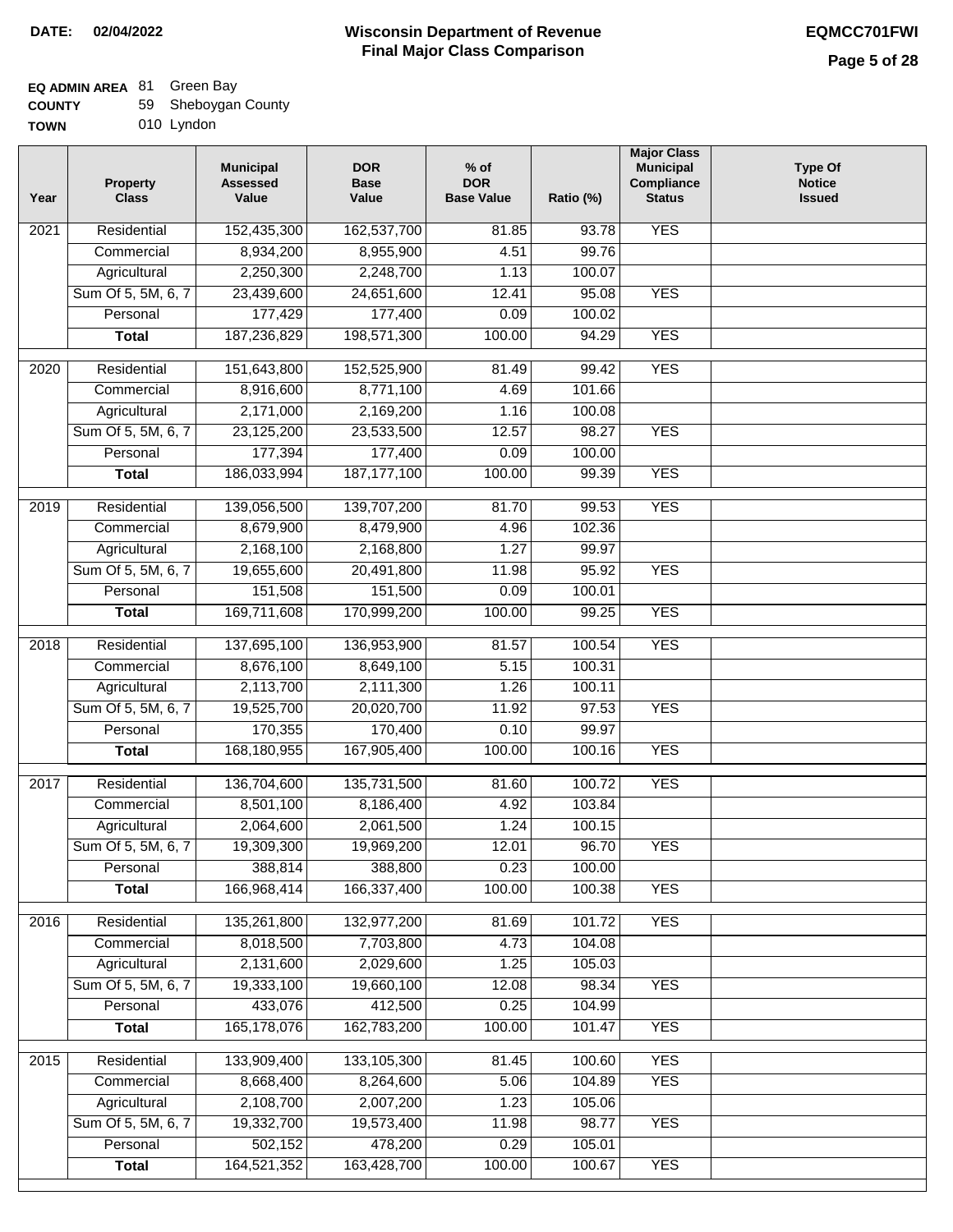### **EQ ADMIN AREA** 81 Green Bay

| <b>COUNTY</b> | 59 Sheboygan County |
|---------------|---------------------|
|---------------|---------------------|

**TOWN** 012 Mitchell

| Year | <b>Property</b><br><b>Class</b> | <b>Municipal</b><br><b>Assessed</b><br>Value | <b>DOR</b><br><b>Base</b><br>Value | $%$ of<br><b>DOR</b><br><b>Base Value</b> | Ratio (%) | <b>Major Class</b><br><b>Municipal</b><br>Compliance<br><b>Status</b> | <b>Type Of</b><br><b>Notice</b><br><b>Issued</b> |
|------|---------------------------------|----------------------------------------------|------------------------------------|-------------------------------------------|-----------|-----------------------------------------------------------------------|--------------------------------------------------|
| 2021 | Residential                     | 99,758,500                                   | 121,786,500                        | 85.35                                     | 81.91     | <b>NO</b>                                                             |                                                  |
|      | Commercial                      | 1,457,600                                    | 1,496,400                          | 1.05                                      | 97.41     |                                                                       |                                                  |
|      | Agricultural                    | 1,259,700                                    | 1,521,100                          | 1.07                                      | 82.82     |                                                                       |                                                  |
|      | Sum Of 5, 5M, 6, 7              | 14,991,300                                   | 17,671,600                         | 12.38                                     | 84.83     | $\overline{NO}$                                                       |                                                  |
|      | Personal                        | 178,900                                      | 215,500                            | 0.15                                      | 83.02     |                                                                       |                                                  |
|      | <b>Total</b>                    | 117,646,000                                  | 142,691,100                        | 100.00                                    | 82.45     | $\overline{NO}$                                                       |                                                  |
| 2020 | Residential                     | 98,363,500                                   | 110,248,900                        | 84.47                                     | 89.22     | $\overline{NO}$                                                       |                                                  |
|      | Commercial                      | 1,457,600                                    | 1,467,100                          | 1.12                                      | 99.35     |                                                                       |                                                  |
|      | Agricultural                    | 1,256,400                                    | 1,462,900                          | 1.12                                      | 85.88     |                                                                       |                                                  |
|      | Sum Of 5, 5M, 6, 7              | 14,829,600                                   | 17,088,700                         | 13.09                                     | 86.78     | <b>NO</b>                                                             |                                                  |
|      | Personal                        | 209,100                                      | 243,200                            | 0.19                                      | 85.98     |                                                                       |                                                  |
|      | <b>Total</b>                    | 116,116,200                                  | 130,510,800                        | 100.00                                    | 88.97     | $\overline{NO}$                                                       |                                                  |
| 2019 | Residential                     | 96,885,700                                   | 104,521,800                        | 84.78                                     | 92.69     | <b>YES</b>                                                            |                                                  |
|      | Commercial                      | 1,457,600                                    | 1,438,300                          | 1.17                                      | 101.34    |                                                                       |                                                  |
|      | Agricultural                    | 1,281,800                                    | 1,405,500                          | 1.14                                      | 91.20     |                                                                       |                                                  |
|      | Sum Of 5, 5M, 6, 7              | 13,928,900                                   | 15,721,100                         | 12.75                                     | 88.60     | $\overline{NO}$                                                       |                                                  |
|      | Personal                        | 187,100                                      | 205,600                            | 0.17                                      | 91.00     |                                                                       |                                                  |
|      | <b>Total</b>                    | 113,741,100                                  | 123,292,300                        | 100.00                                    | 92.25     | $\overline{NO}$                                                       |                                                  |
| 2018 | Residential                     | 96,377,600                                   | 106,079,200                        | 85.89                                     | 90.85     | <b>YES</b>                                                            |                                                  |
|      | Commercial                      | 1,452,200                                    | 1,465,100                          | 1.19                                      | 99.12     |                                                                       |                                                  |
|      | Agricultural                    | 1,255,800                                    | 1,366,300                          | 1.11                                      | 91.91     |                                                                       |                                                  |
|      | Sum Of 5, 5M, 6, 7              | 13,123,300                                   | 14,501,200                         | 11.74                                     | 90.50     | <b>YES</b>                                                            |                                                  |
|      | Personal                        | 83,700                                       | 91,000                             | 0.07                                      | 91.98     |                                                                       |                                                  |
|      | <b>Total</b>                    | 112,292,600                                  | 123,502,800                        | 100.00                                    | 90.92     | <b>YES</b>                                                            |                                                  |
| 2017 | Residential                     | 95,645,900                                   | 100,142,600                        | 85.23                                     | 95.51     | <b>YES</b>                                                            |                                                  |
|      | Commercial                      | 1,332,200                                    | 1,315,400                          | 1.12                                      | 101.28    |                                                                       |                                                  |
|      | Agricultural                    | 1,251,300                                    | 1,331,700                          | 1.13                                      | 93.96     |                                                                       |                                                  |
|      | Sum Of 5, 5M, 6, 7              | 13,033,300                                   | 14,263,900                         | 12.14                                     | 91.37     | <b>YES</b>                                                            |                                                  |
|      | Personal                        | 421,000                                      | 448,000                            | 0.38                                      | 93.97     |                                                                       |                                                  |
|      | <b>Total</b>                    | 111,683,700                                  | 117,501,600                        | 100.00                                    | 95.05     | <b>YES</b>                                                            |                                                  |
|      |                                 |                                              |                                    |                                           |           |                                                                       |                                                  |
| 2016 | Residential                     | 94,876,100                                   | 95,367,800                         | 85.00                                     | 99.48     | <b>YES</b>                                                            |                                                  |
|      | Commercial                      | 1,373,900                                    | 1,315,400                          | 1.17                                      | 104.45    |                                                                       |                                                  |
|      | Agricultural                    | 1,280,500                                    | 1,314,500                          | 1.17                                      | 97.41     |                                                                       |                                                  |
|      | Sum Of 5, 5M, 6, 7              | 12,983,500                                   | 13,886,500                         | 12.38                                     | 93.50     | <b>YES</b>                                                            |                                                  |
|      | Personal                        | 298,500                                      | 307,700                            | 0.27                                      | 97.01     |                                                                       |                                                  |
|      | <b>Total</b>                    | 110,812,500                                  | 112,191,900                        | 100.00                                    | 98.77     | <b>YES</b>                                                            |                                                  |
| 2015 | Residential                     | 94,215,500                                   | 97,561,900                         | 85.63                                     | 96.57     | <b>YES</b>                                                            |                                                  |
|      | Commercial                      | 1,200,300                                    | 1,103,300                          | 0.97                                      | 108.79    |                                                                       |                                                  |
|      | Agricultural                    | 1,172,700                                    | 1,298,700                          | 1.14                                      | 90.30     |                                                                       |                                                  |
|      | Sum Of 5, 5M, 6, 7              | 12,934,400                                   | 13,660,600                         | 11.99                                     | 94.68     | <b>YES</b>                                                            |                                                  |
|      | Personal                        | 295,100                                      | 310,500                            | 0.27                                      | 95.04     |                                                                       |                                                  |
|      | <b>Total</b>                    | 109,818,000                                  | 113,935,000                        | 100.00                                    | 96.39     | <b>YES</b>                                                            |                                                  |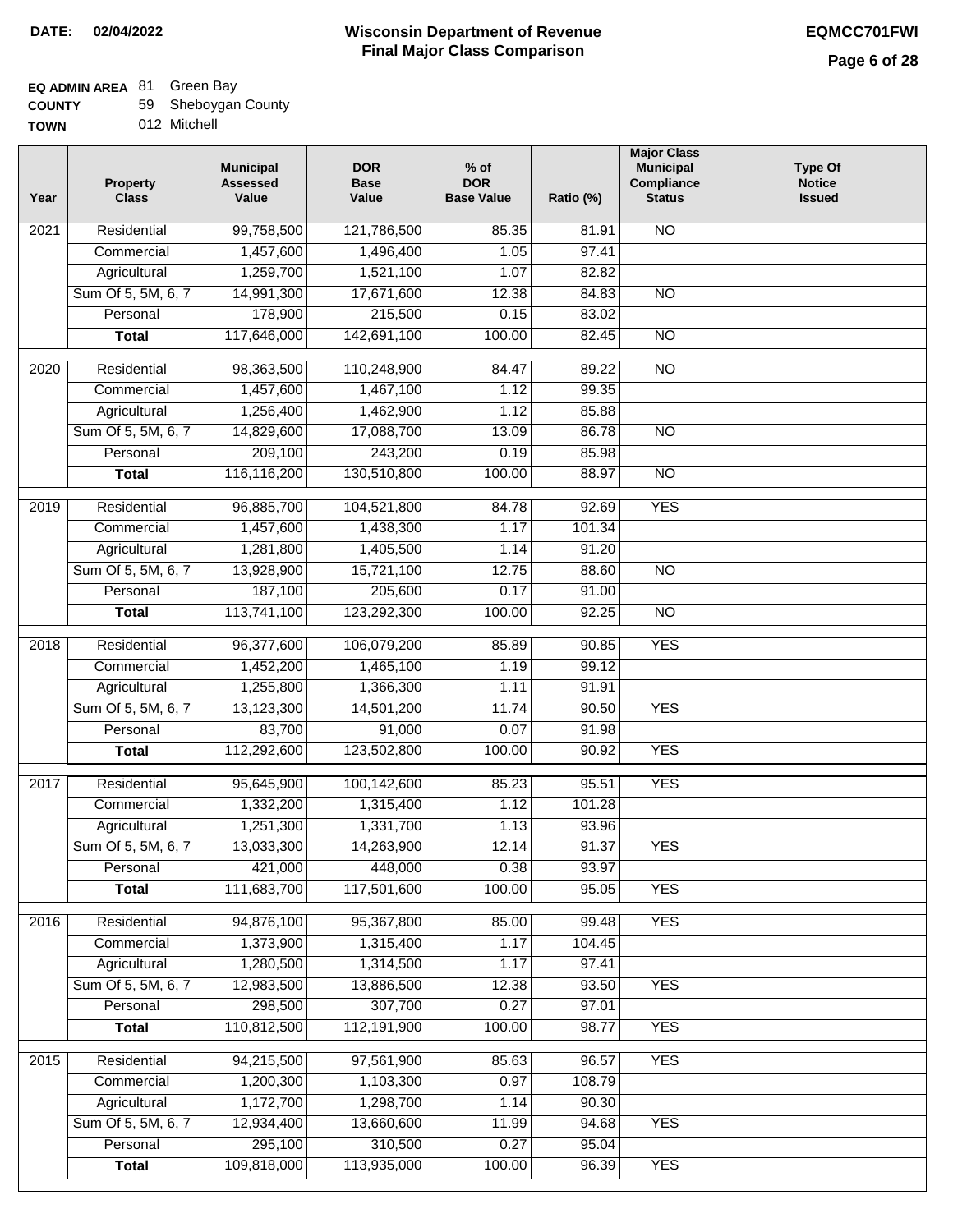### **EQ ADMIN AREA** 81 Green Bay

| <b>COUNTY</b> | 59 Sheboygan County |
|---------------|---------------------|
|---------------|---------------------|

**TOWN** 014 Mosel

| Year              | <b>Property</b><br><b>Class</b> | <b>Municipal</b><br><b>Assessed</b><br>Value | <b>DOR</b><br><b>Base</b><br>Value | $%$ of<br><b>DOR</b><br><b>Base Value</b> | Ratio (%) | <b>Major Class</b><br><b>Municipal</b><br>Compliance<br><b>Status</b> | <b>Type Of</b><br><b>Notice</b><br><b>Issued</b> |
|-------------------|---------------------------------|----------------------------------------------|------------------------------------|-------------------------------------------|-----------|-----------------------------------------------------------------------|--------------------------------------------------|
| $\overline{202}1$ | Residential                     | 58,946,700                                   | 65,317,500                         | 48.75                                     | 90.25     | <b>YES</b>                                                            |                                                  |
|                   | Commercial                      | 47,565,000                                   | 49,513,900                         | 36.96                                     | 96.06     | <b>YES</b>                                                            |                                                  |
|                   | Agricultural                    | 1,710,600                                    | 1,781,400                          | 1.33                                      | 96.03     |                                                                       |                                                  |
|                   | Sum Of 5, 5M, 6, 7              | 16,771,700                                   | 16,616,800                         | 12.40                                     | 100.93    | <b>YES</b>                                                            |                                                  |
|                   | Personal                        | 719,100                                      | 749,100                            | 0.56                                      | 96.00     |                                                                       |                                                  |
|                   | <b>Total</b>                    | 125,713,100                                  | 133,978,700                        | 100.00                                    | 93.83     | <b>YES</b>                                                            |                                                  |
| $\overline{2020}$ | Residential                     | 58,746,200                                   | 63,282,300                         | 49.40                                     | 92.83     | <b>YES</b>                                                            |                                                  |
|                   | Commercial                      | 49,378,700                                   | 46,470,800                         | 36.28                                     | 106.26    | <b>YES</b>                                                            |                                                  |
|                   | Agricultural                    | 1,663,100                                    | 1,713,100                          | 1.34                                      | 97.08     |                                                                       |                                                  |
|                   | Sum Of 5, 5M, 6, 7              | 16,726,900                                   | 16,138,100                         | 12.60                                     | 103.65    | <b>YES</b>                                                            |                                                  |
|                   | Personal                        | 481,400                                      | 496,200                            | 0.39                                      | 97.02     |                                                                       |                                                  |
|                   | <b>Total</b>                    | 126,996,300                                  | 128,100,500                        | 100.00                                    | 99.14     | <b>YES</b>                                                            |                                                  |
| 2019              | Residential                     | 58,204,900                                   | 60,516,500                         | 49.96                                     | 96.18     | <b>YES</b>                                                            |                                                  |
|                   | Commercial                      | 45,667,300                                   | 42,103,200                         | 34.76                                     | 108.47    | <b>YES</b>                                                            |                                                  |
|                   | Agricultural                    | 1,647,600                                    | 1,645,500                          | 1.36                                      | 100.13    |                                                                       |                                                  |
|                   | Sum Of 5, 5M, 6, 7              | 16,659,200                                   | 16,347,600                         | 13.50                                     | 101.91    | <b>YES</b>                                                            |                                                  |
|                   | Personal                        | 517,000                                      | 517,000                            | 0.43                                      | 100.00    |                                                                       |                                                  |
|                   | <b>Total</b>                    | 122,696,000                                  | 121,129,800                        | 100.00                                    | 101.29    | <b>YES</b>                                                            |                                                  |
| 2018              | Residential                     | 54,348,800                                   | 57,154,300                         | 50.53                                     | 95.09     | <b>YES</b>                                                            |                                                  |
|                   | Commercial                      | 42,566,600                                   | 36,752,100                         | 32.49                                     | 115.82    | <b>NO</b>                                                             |                                                  |
|                   | Agricultural                    | 1,613,400                                    | 1,566,300                          | 1.38                                      | 103.01    |                                                                       |                                                  |
|                   | Sum Of 5, 5M, 6, 7              | 17,340,600                                   | 17,182,400                         | 15.19                                     | 100.92    | <b>YES</b>                                                            |                                                  |
|                   | Personal                        | 468,800                                      | 455,100                            | 0.40                                      | 103.01    |                                                                       |                                                  |
|                   | <b>Total</b>                    | 116,338,200                                  | 113,110,200                        | 100.00                                    | 102.85    | $\overline{10}$                                                       |                                                  |
| 2017              | Residential                     | 53,968,300                                   | 56,112,800                         | 48.44                                     | 96.18     | <b>YES</b>                                                            |                                                  |
|                   | Commercial                      | 39,594,600                                   | 35,095,300                         | 30.30                                     | 112.82    | $\overline{N}$                                                        |                                                  |
|                   | Agricultural                    | 1,538,700                                    | 1,535,900                          | 1.33                                      | 100.18    |                                                                       |                                                  |
|                   | Sum Of 5, 5M, 6, 7              | 17,022,800                                   | 17,010,900                         | 14.68                                     | 100.07    | <b>YES</b>                                                            |                                                  |
|                   | Personal                        | 6,085,300                                    | 6,085,300                          | 5.25                                      | 100.00    |                                                                       |                                                  |
|                   | <b>Total</b>                    | 118,209,700                                  | 115,840,200                        | 100.00                                    | 102.05    | <b>NO</b>                                                             |                                                  |
|                   |                                 |                                              |                                    |                                           |           |                                                                       |                                                  |
| 2016              | Residential                     | 53,361,600                                   | 54,936,300                         | 48.03                                     | 97.13     | <b>YES</b>                                                            |                                                  |
|                   | Commercial                      | 37,462,100                                   | 34,498,100                         | 30.16                                     | 108.59    | <b>YES</b>                                                            |                                                  |
|                   | Agricultural                    | 1,509,100                                    | 1,511,300                          | 1.32                                      | 99.85     |                                                                       |                                                  |
|                   | Sum Of 5, 5M, 6, 7              | 16,932,200                                   | 16,728,400                         | 14.63                                     | 101.22    | <b>YES</b>                                                            |                                                  |
|                   | Personal                        | 6,705,100                                    | 6,705,100                          | 5.86                                      | 100.00    |                                                                       |                                                  |
|                   | <b>Total</b>                    | 115,970,100                                  | 114,379,200                        | 100.00                                    | 101.39    | <b>YES</b>                                                            |                                                  |
| 2015              | Residential                     | 52,852,300                                   | 53,996,300                         | 48.54                                     | 97.88     | <b>YES</b>                                                            |                                                  |
|                   | Commercial                      | 35, 154, 500                                 | 32,316,200                         | 29.05                                     | 108.78    | <b>YES</b>                                                            |                                                  |
|                   | Agricultural                    | 1,493,600                                    | 1,494,400                          | 1.34                                      | 99.95     |                                                                       |                                                  |
|                   | Sum Of 5, 5M, 6, 7              | 16,707,400                                   | 16,314,700                         | 14.67                                     | 102.41    | <b>YES</b>                                                            |                                                  |
|                   | Personal                        | 7,111,000                                    | 7,111,000                          | 6.39                                      | 100.00    | <b>YES</b>                                                            |                                                  |
|                   | <b>Total</b>                    | 113,318,800                                  | 111,232,600                        | 100.00                                    | 101.88    | <b>YES</b>                                                            |                                                  |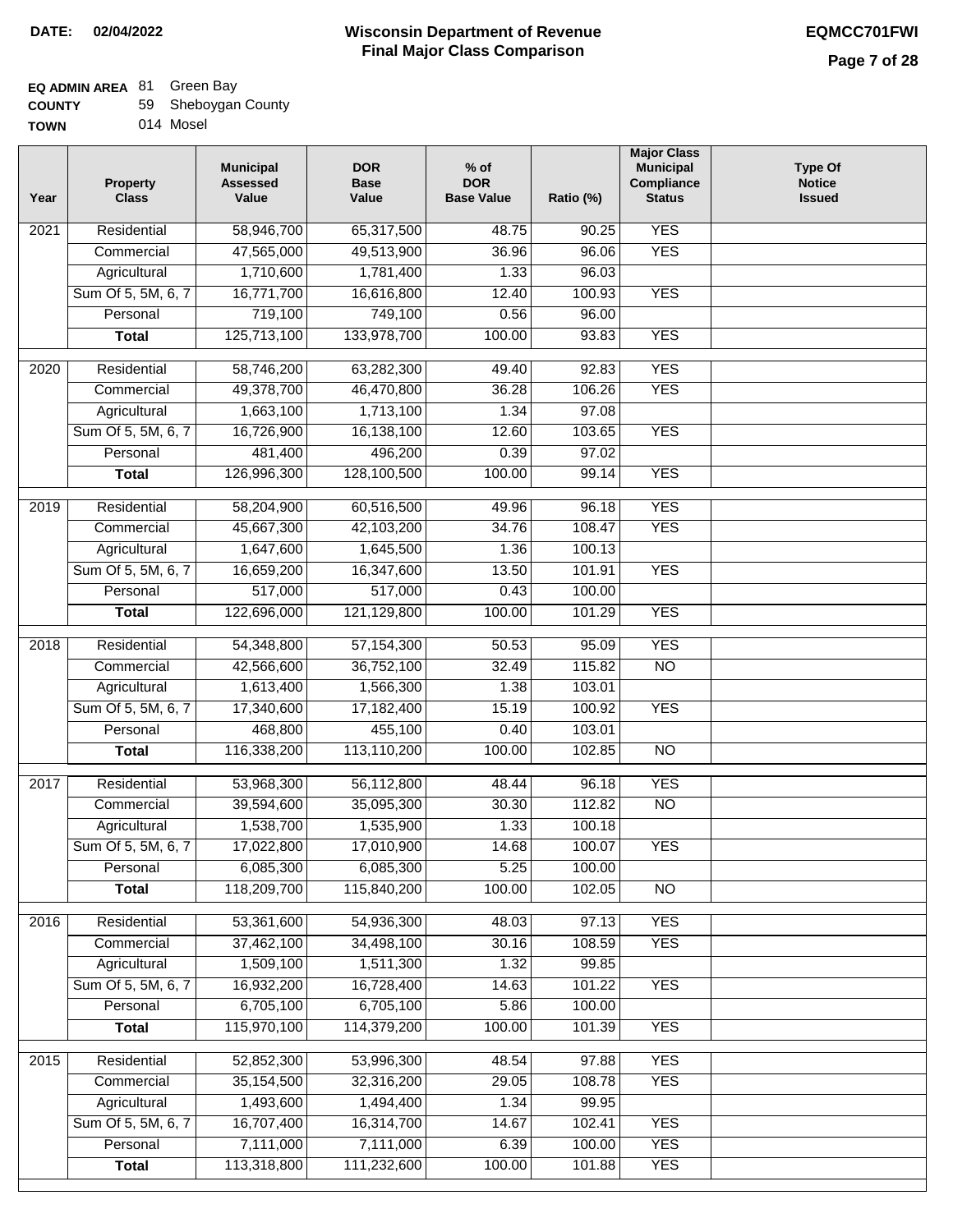| <b>COUNTY</b> | 59 Sheboygan County |
|---------------|---------------------|
|---------------|---------------------|

| <b>TOWN</b> | 016 Plymouth |
|-------------|--------------|
|-------------|--------------|

| Residential<br>285,080,900<br>$\overline{NO}$<br>$\overline{202}1$<br>355,288,900<br>86.38<br>80.24<br>33,912,300<br>35,349,100<br>8.59<br>95.94<br>Commercial<br>Agricultural<br>1,388,900<br>1,716,500<br>80.91<br>0.42<br>Sum Of 5, 5M, 6, 7<br>13,985,000<br>15,031,300<br>3.65<br>93.04<br>3,188,200<br>3,936,000<br>Personal<br>0.96<br>81.00<br>337,555,300<br>411,321,800<br>100.00<br>82.07<br>$\overline{NO}$<br><b>Total</b><br>$\overline{NO}$<br>$\overline{2020}$<br>Residential<br>282,223,600<br>332,237,700<br>86.24<br>84.95<br>Commercial<br>32,532,200<br>32,974,100<br>8.56<br>98.66<br>1,388,100<br>1,654,600<br>0.43<br>83.89<br>Agricultural<br>Sum Of 5, 5M, 6, 7<br>13,996,600<br>14,806,800<br>3.84<br>94.53<br>3,002,100<br>3,574,000<br>0.93<br>84.00<br>Personal<br>333,142,600<br>385,247,200<br>100.00<br>86.48<br>N <sub>O</sub><br><b>Total</b><br>2019<br>Residential<br>278,632,200<br>315,456,700<br>85.90<br>88.33<br><b>NO</b><br>32,471,100<br>8.73<br>101.29<br>Commercial<br>32,056,800<br>1,434,900<br>1,587,200<br>0.43<br>90.40<br>Agricultural<br>Sum Of 5, 5M, 6, 7<br>13,893,900<br>14,643,500<br>3.99<br>94.88<br>3,153,800<br>Personal<br>3,504,200<br>0.95<br>90.00<br>367,248,400<br>100.00<br>89.74<br>$\overline{NO}$<br><b>Total</b><br>329,585,900<br>Residential<br>277,315,400<br><b>YES</b><br>2018<br>301,996,500<br>85.52<br>91.83<br>32,513,100<br>101.72<br>Commercial<br>31,964,600<br>9.05<br>1,437,500<br>1,561,700<br>Agricultural<br>0.44<br>92.05<br>Sum Of 5, 5M, 6, 7<br>13,828,800<br>14,180,800<br>97.52<br>4.02<br>Personal<br>3,155,400<br>3,429,700<br>0.97<br>92.00<br>328,250,200<br>353,133,300<br>100.00<br><b>YES</b><br><b>Total</b><br>92.95<br>2017<br>Residential<br>273,781,100<br>289,819,400<br>94.47<br><b>YES</b><br>84.83<br>Commercial<br>31,022,200<br>30,991,800<br>9.07<br>100.10<br>1,521,700<br>1,519,100<br>0.44<br>100.17<br>Agricultural<br>13,727,900<br>Sum Of 5, 5M, 6, 7<br>14,037,300<br>97.80<br>4.11<br>1.55<br>Personal<br>5,279,800<br>5,279,800<br>100.00<br>325,332,700<br>341,647,400<br>100.00<br>95.22<br><b>YES</b><br><b>Total</b><br>271,745,200<br><b>YES</b><br>Residential<br>274,451,800<br>2016<br>84.66<br>99.01<br>30,142,800<br>30,111,300<br>9.29<br>100.10<br>Commercial<br>1,495,700<br>1,494,500<br>100.08<br>Agricultural<br>0.46<br>Sum Of 5, 5M, 6, 7<br>13,649,600<br>13,453,500<br>4.15<br>101.46<br>4,673,500<br>4,673,500<br>Personal<br>1.44<br>100.00<br><b>YES</b><br>321,706,800<br>324,184,600<br>100.00<br>99.24<br><b>Total</b><br>Residential<br><b>YES</b><br>268,494,500<br>271,231,600<br>84.55<br>98.99<br>2015<br>30,064,600<br>30,033,100<br>9.36<br>100.10<br><b>YES</b><br>Commercial<br>1,477,200<br>1,477,200<br>0.46<br>100.00<br>Agricultural<br>Sum Of 5, 5M, 6, 7<br>13,526,000<br>13,304,700<br>101.66<br>4.15<br>4,756,100<br>4,756,100<br>100.00<br>Personal<br>1.48<br>318,318,400<br>320,802,700<br>100.00<br><b>Total</b><br>99.23<br><b>YES</b> | Year | <b>Property</b><br><b>Class</b> | <b>Municipal</b><br><b>Assessed</b><br>Value | <b>DOR</b><br><b>Base</b><br>Value | % of<br><b>DOR</b><br><b>Base Value</b> | Ratio (%) | <b>Major Class</b><br><b>Municipal</b><br>Compliance<br><b>Status</b> | <b>Type Of</b><br><b>Notice</b><br><b>Issued</b> |
|----------------------------------------------------------------------------------------------------------------------------------------------------------------------------------------------------------------------------------------------------------------------------------------------------------------------------------------------------------------------------------------------------------------------------------------------------------------------------------------------------------------------------------------------------------------------------------------------------------------------------------------------------------------------------------------------------------------------------------------------------------------------------------------------------------------------------------------------------------------------------------------------------------------------------------------------------------------------------------------------------------------------------------------------------------------------------------------------------------------------------------------------------------------------------------------------------------------------------------------------------------------------------------------------------------------------------------------------------------------------------------------------------------------------------------------------------------------------------------------------------------------------------------------------------------------------------------------------------------------------------------------------------------------------------------------------------------------------------------------------------------------------------------------------------------------------------------------------------------------------------------------------------------------------------------------------------------------------------------------------------------------------------------------------------------------------------------------------------------------------------------------------------------------------------------------------------------------------------------------------------------------------------------------------------------------------------------------------------------------------------------------------------------------------------------------------------------------------------------------------------------------------------------------------------------------------------------------------------------------------------------------------------------------------------------------------------------------------------------------------------------------------------------------------------------------------------------------------------------------------------------------------------------------------------------------------------------------------------------------------------------------------|------|---------------------------------|----------------------------------------------|------------------------------------|-----------------------------------------|-----------|-----------------------------------------------------------------------|--------------------------------------------------|
|                                                                                                                                                                                                                                                                                                                                                                                                                                                                                                                                                                                                                                                                                                                                                                                                                                                                                                                                                                                                                                                                                                                                                                                                                                                                                                                                                                                                                                                                                                                                                                                                                                                                                                                                                                                                                                                                                                                                                                                                                                                                                                                                                                                                                                                                                                                                                                                                                                                                                                                                                                                                                                                                                                                                                                                                                                                                                                                                                                                                                      |      |                                 |                                              |                                    |                                         |           |                                                                       |                                                  |
|                                                                                                                                                                                                                                                                                                                                                                                                                                                                                                                                                                                                                                                                                                                                                                                                                                                                                                                                                                                                                                                                                                                                                                                                                                                                                                                                                                                                                                                                                                                                                                                                                                                                                                                                                                                                                                                                                                                                                                                                                                                                                                                                                                                                                                                                                                                                                                                                                                                                                                                                                                                                                                                                                                                                                                                                                                                                                                                                                                                                                      |      |                                 |                                              |                                    |                                         |           |                                                                       |                                                  |
|                                                                                                                                                                                                                                                                                                                                                                                                                                                                                                                                                                                                                                                                                                                                                                                                                                                                                                                                                                                                                                                                                                                                                                                                                                                                                                                                                                                                                                                                                                                                                                                                                                                                                                                                                                                                                                                                                                                                                                                                                                                                                                                                                                                                                                                                                                                                                                                                                                                                                                                                                                                                                                                                                                                                                                                                                                                                                                                                                                                                                      |      |                                 |                                              |                                    |                                         |           |                                                                       |                                                  |
|                                                                                                                                                                                                                                                                                                                                                                                                                                                                                                                                                                                                                                                                                                                                                                                                                                                                                                                                                                                                                                                                                                                                                                                                                                                                                                                                                                                                                                                                                                                                                                                                                                                                                                                                                                                                                                                                                                                                                                                                                                                                                                                                                                                                                                                                                                                                                                                                                                                                                                                                                                                                                                                                                                                                                                                                                                                                                                                                                                                                                      |      |                                 |                                              |                                    |                                         |           |                                                                       |                                                  |
|                                                                                                                                                                                                                                                                                                                                                                                                                                                                                                                                                                                                                                                                                                                                                                                                                                                                                                                                                                                                                                                                                                                                                                                                                                                                                                                                                                                                                                                                                                                                                                                                                                                                                                                                                                                                                                                                                                                                                                                                                                                                                                                                                                                                                                                                                                                                                                                                                                                                                                                                                                                                                                                                                                                                                                                                                                                                                                                                                                                                                      |      |                                 |                                              |                                    |                                         |           |                                                                       |                                                  |
|                                                                                                                                                                                                                                                                                                                                                                                                                                                                                                                                                                                                                                                                                                                                                                                                                                                                                                                                                                                                                                                                                                                                                                                                                                                                                                                                                                                                                                                                                                                                                                                                                                                                                                                                                                                                                                                                                                                                                                                                                                                                                                                                                                                                                                                                                                                                                                                                                                                                                                                                                                                                                                                                                                                                                                                                                                                                                                                                                                                                                      |      |                                 |                                              |                                    |                                         |           |                                                                       |                                                  |
|                                                                                                                                                                                                                                                                                                                                                                                                                                                                                                                                                                                                                                                                                                                                                                                                                                                                                                                                                                                                                                                                                                                                                                                                                                                                                                                                                                                                                                                                                                                                                                                                                                                                                                                                                                                                                                                                                                                                                                                                                                                                                                                                                                                                                                                                                                                                                                                                                                                                                                                                                                                                                                                                                                                                                                                                                                                                                                                                                                                                                      |      |                                 |                                              |                                    |                                         |           |                                                                       |                                                  |
|                                                                                                                                                                                                                                                                                                                                                                                                                                                                                                                                                                                                                                                                                                                                                                                                                                                                                                                                                                                                                                                                                                                                                                                                                                                                                                                                                                                                                                                                                                                                                                                                                                                                                                                                                                                                                                                                                                                                                                                                                                                                                                                                                                                                                                                                                                                                                                                                                                                                                                                                                                                                                                                                                                                                                                                                                                                                                                                                                                                                                      |      |                                 |                                              |                                    |                                         |           |                                                                       |                                                  |
|                                                                                                                                                                                                                                                                                                                                                                                                                                                                                                                                                                                                                                                                                                                                                                                                                                                                                                                                                                                                                                                                                                                                                                                                                                                                                                                                                                                                                                                                                                                                                                                                                                                                                                                                                                                                                                                                                                                                                                                                                                                                                                                                                                                                                                                                                                                                                                                                                                                                                                                                                                                                                                                                                                                                                                                                                                                                                                                                                                                                                      |      |                                 |                                              |                                    |                                         |           |                                                                       |                                                  |
|                                                                                                                                                                                                                                                                                                                                                                                                                                                                                                                                                                                                                                                                                                                                                                                                                                                                                                                                                                                                                                                                                                                                                                                                                                                                                                                                                                                                                                                                                                                                                                                                                                                                                                                                                                                                                                                                                                                                                                                                                                                                                                                                                                                                                                                                                                                                                                                                                                                                                                                                                                                                                                                                                                                                                                                                                                                                                                                                                                                                                      |      |                                 |                                              |                                    |                                         |           |                                                                       |                                                  |
|                                                                                                                                                                                                                                                                                                                                                                                                                                                                                                                                                                                                                                                                                                                                                                                                                                                                                                                                                                                                                                                                                                                                                                                                                                                                                                                                                                                                                                                                                                                                                                                                                                                                                                                                                                                                                                                                                                                                                                                                                                                                                                                                                                                                                                                                                                                                                                                                                                                                                                                                                                                                                                                                                                                                                                                                                                                                                                                                                                                                                      |      |                                 |                                              |                                    |                                         |           |                                                                       |                                                  |
|                                                                                                                                                                                                                                                                                                                                                                                                                                                                                                                                                                                                                                                                                                                                                                                                                                                                                                                                                                                                                                                                                                                                                                                                                                                                                                                                                                                                                                                                                                                                                                                                                                                                                                                                                                                                                                                                                                                                                                                                                                                                                                                                                                                                                                                                                                                                                                                                                                                                                                                                                                                                                                                                                                                                                                                                                                                                                                                                                                                                                      |      |                                 |                                              |                                    |                                         |           |                                                                       |                                                  |
|                                                                                                                                                                                                                                                                                                                                                                                                                                                                                                                                                                                                                                                                                                                                                                                                                                                                                                                                                                                                                                                                                                                                                                                                                                                                                                                                                                                                                                                                                                                                                                                                                                                                                                                                                                                                                                                                                                                                                                                                                                                                                                                                                                                                                                                                                                                                                                                                                                                                                                                                                                                                                                                                                                                                                                                                                                                                                                                                                                                                                      |      |                                 |                                              |                                    |                                         |           |                                                                       |                                                  |
|                                                                                                                                                                                                                                                                                                                                                                                                                                                                                                                                                                                                                                                                                                                                                                                                                                                                                                                                                                                                                                                                                                                                                                                                                                                                                                                                                                                                                                                                                                                                                                                                                                                                                                                                                                                                                                                                                                                                                                                                                                                                                                                                                                                                                                                                                                                                                                                                                                                                                                                                                                                                                                                                                                                                                                                                                                                                                                                                                                                                                      |      |                                 |                                              |                                    |                                         |           |                                                                       |                                                  |
|                                                                                                                                                                                                                                                                                                                                                                                                                                                                                                                                                                                                                                                                                                                                                                                                                                                                                                                                                                                                                                                                                                                                                                                                                                                                                                                                                                                                                                                                                                                                                                                                                                                                                                                                                                                                                                                                                                                                                                                                                                                                                                                                                                                                                                                                                                                                                                                                                                                                                                                                                                                                                                                                                                                                                                                                                                                                                                                                                                                                                      |      |                                 |                                              |                                    |                                         |           |                                                                       |                                                  |
|                                                                                                                                                                                                                                                                                                                                                                                                                                                                                                                                                                                                                                                                                                                                                                                                                                                                                                                                                                                                                                                                                                                                                                                                                                                                                                                                                                                                                                                                                                                                                                                                                                                                                                                                                                                                                                                                                                                                                                                                                                                                                                                                                                                                                                                                                                                                                                                                                                                                                                                                                                                                                                                                                                                                                                                                                                                                                                                                                                                                                      |      |                                 |                                              |                                    |                                         |           |                                                                       |                                                  |
|                                                                                                                                                                                                                                                                                                                                                                                                                                                                                                                                                                                                                                                                                                                                                                                                                                                                                                                                                                                                                                                                                                                                                                                                                                                                                                                                                                                                                                                                                                                                                                                                                                                                                                                                                                                                                                                                                                                                                                                                                                                                                                                                                                                                                                                                                                                                                                                                                                                                                                                                                                                                                                                                                                                                                                                                                                                                                                                                                                                                                      |      |                                 |                                              |                                    |                                         |           |                                                                       |                                                  |
|                                                                                                                                                                                                                                                                                                                                                                                                                                                                                                                                                                                                                                                                                                                                                                                                                                                                                                                                                                                                                                                                                                                                                                                                                                                                                                                                                                                                                                                                                                                                                                                                                                                                                                                                                                                                                                                                                                                                                                                                                                                                                                                                                                                                                                                                                                                                                                                                                                                                                                                                                                                                                                                                                                                                                                                                                                                                                                                                                                                                                      |      |                                 |                                              |                                    |                                         |           |                                                                       |                                                  |
|                                                                                                                                                                                                                                                                                                                                                                                                                                                                                                                                                                                                                                                                                                                                                                                                                                                                                                                                                                                                                                                                                                                                                                                                                                                                                                                                                                                                                                                                                                                                                                                                                                                                                                                                                                                                                                                                                                                                                                                                                                                                                                                                                                                                                                                                                                                                                                                                                                                                                                                                                                                                                                                                                                                                                                                                                                                                                                                                                                                                                      |      |                                 |                                              |                                    |                                         |           |                                                                       |                                                  |
|                                                                                                                                                                                                                                                                                                                                                                                                                                                                                                                                                                                                                                                                                                                                                                                                                                                                                                                                                                                                                                                                                                                                                                                                                                                                                                                                                                                                                                                                                                                                                                                                                                                                                                                                                                                                                                                                                                                                                                                                                                                                                                                                                                                                                                                                                                                                                                                                                                                                                                                                                                                                                                                                                                                                                                                                                                                                                                                                                                                                                      |      |                                 |                                              |                                    |                                         |           |                                                                       |                                                  |
|                                                                                                                                                                                                                                                                                                                                                                                                                                                                                                                                                                                                                                                                                                                                                                                                                                                                                                                                                                                                                                                                                                                                                                                                                                                                                                                                                                                                                                                                                                                                                                                                                                                                                                                                                                                                                                                                                                                                                                                                                                                                                                                                                                                                                                                                                                                                                                                                                                                                                                                                                                                                                                                                                                                                                                                                                                                                                                                                                                                                                      |      |                                 |                                              |                                    |                                         |           |                                                                       |                                                  |
|                                                                                                                                                                                                                                                                                                                                                                                                                                                                                                                                                                                                                                                                                                                                                                                                                                                                                                                                                                                                                                                                                                                                                                                                                                                                                                                                                                                                                                                                                                                                                                                                                                                                                                                                                                                                                                                                                                                                                                                                                                                                                                                                                                                                                                                                                                                                                                                                                                                                                                                                                                                                                                                                                                                                                                                                                                                                                                                                                                                                                      |      |                                 |                                              |                                    |                                         |           |                                                                       |                                                  |
|                                                                                                                                                                                                                                                                                                                                                                                                                                                                                                                                                                                                                                                                                                                                                                                                                                                                                                                                                                                                                                                                                                                                                                                                                                                                                                                                                                                                                                                                                                                                                                                                                                                                                                                                                                                                                                                                                                                                                                                                                                                                                                                                                                                                                                                                                                                                                                                                                                                                                                                                                                                                                                                                                                                                                                                                                                                                                                                                                                                                                      |      |                                 |                                              |                                    |                                         |           |                                                                       |                                                  |
|                                                                                                                                                                                                                                                                                                                                                                                                                                                                                                                                                                                                                                                                                                                                                                                                                                                                                                                                                                                                                                                                                                                                                                                                                                                                                                                                                                                                                                                                                                                                                                                                                                                                                                                                                                                                                                                                                                                                                                                                                                                                                                                                                                                                                                                                                                                                                                                                                                                                                                                                                                                                                                                                                                                                                                                                                                                                                                                                                                                                                      |      |                                 |                                              |                                    |                                         |           |                                                                       |                                                  |
|                                                                                                                                                                                                                                                                                                                                                                                                                                                                                                                                                                                                                                                                                                                                                                                                                                                                                                                                                                                                                                                                                                                                                                                                                                                                                                                                                                                                                                                                                                                                                                                                                                                                                                                                                                                                                                                                                                                                                                                                                                                                                                                                                                                                                                                                                                                                                                                                                                                                                                                                                                                                                                                                                                                                                                                                                                                                                                                                                                                                                      |      |                                 |                                              |                                    |                                         |           |                                                                       |                                                  |
|                                                                                                                                                                                                                                                                                                                                                                                                                                                                                                                                                                                                                                                                                                                                                                                                                                                                                                                                                                                                                                                                                                                                                                                                                                                                                                                                                                                                                                                                                                                                                                                                                                                                                                                                                                                                                                                                                                                                                                                                                                                                                                                                                                                                                                                                                                                                                                                                                                                                                                                                                                                                                                                                                                                                                                                                                                                                                                                                                                                                                      |      |                                 |                                              |                                    |                                         |           |                                                                       |                                                  |
|                                                                                                                                                                                                                                                                                                                                                                                                                                                                                                                                                                                                                                                                                                                                                                                                                                                                                                                                                                                                                                                                                                                                                                                                                                                                                                                                                                                                                                                                                                                                                                                                                                                                                                                                                                                                                                                                                                                                                                                                                                                                                                                                                                                                                                                                                                                                                                                                                                                                                                                                                                                                                                                                                                                                                                                                                                                                                                                                                                                                                      |      |                                 |                                              |                                    |                                         |           |                                                                       |                                                  |
|                                                                                                                                                                                                                                                                                                                                                                                                                                                                                                                                                                                                                                                                                                                                                                                                                                                                                                                                                                                                                                                                                                                                                                                                                                                                                                                                                                                                                                                                                                                                                                                                                                                                                                                                                                                                                                                                                                                                                                                                                                                                                                                                                                                                                                                                                                                                                                                                                                                                                                                                                                                                                                                                                                                                                                                                                                                                                                                                                                                                                      |      |                                 |                                              |                                    |                                         |           |                                                                       |                                                  |
|                                                                                                                                                                                                                                                                                                                                                                                                                                                                                                                                                                                                                                                                                                                                                                                                                                                                                                                                                                                                                                                                                                                                                                                                                                                                                                                                                                                                                                                                                                                                                                                                                                                                                                                                                                                                                                                                                                                                                                                                                                                                                                                                                                                                                                                                                                                                                                                                                                                                                                                                                                                                                                                                                                                                                                                                                                                                                                                                                                                                                      |      |                                 |                                              |                                    |                                         |           |                                                                       |                                                  |
|                                                                                                                                                                                                                                                                                                                                                                                                                                                                                                                                                                                                                                                                                                                                                                                                                                                                                                                                                                                                                                                                                                                                                                                                                                                                                                                                                                                                                                                                                                                                                                                                                                                                                                                                                                                                                                                                                                                                                                                                                                                                                                                                                                                                                                                                                                                                                                                                                                                                                                                                                                                                                                                                                                                                                                                                                                                                                                                                                                                                                      |      |                                 |                                              |                                    |                                         |           |                                                                       |                                                  |
|                                                                                                                                                                                                                                                                                                                                                                                                                                                                                                                                                                                                                                                                                                                                                                                                                                                                                                                                                                                                                                                                                                                                                                                                                                                                                                                                                                                                                                                                                                                                                                                                                                                                                                                                                                                                                                                                                                                                                                                                                                                                                                                                                                                                                                                                                                                                                                                                                                                                                                                                                                                                                                                                                                                                                                                                                                                                                                                                                                                                                      |      |                                 |                                              |                                    |                                         |           |                                                                       |                                                  |
|                                                                                                                                                                                                                                                                                                                                                                                                                                                                                                                                                                                                                                                                                                                                                                                                                                                                                                                                                                                                                                                                                                                                                                                                                                                                                                                                                                                                                                                                                                                                                                                                                                                                                                                                                                                                                                                                                                                                                                                                                                                                                                                                                                                                                                                                                                                                                                                                                                                                                                                                                                                                                                                                                                                                                                                                                                                                                                                                                                                                                      |      |                                 |                                              |                                    |                                         |           |                                                                       |                                                  |
|                                                                                                                                                                                                                                                                                                                                                                                                                                                                                                                                                                                                                                                                                                                                                                                                                                                                                                                                                                                                                                                                                                                                                                                                                                                                                                                                                                                                                                                                                                                                                                                                                                                                                                                                                                                                                                                                                                                                                                                                                                                                                                                                                                                                                                                                                                                                                                                                                                                                                                                                                                                                                                                                                                                                                                                                                                                                                                                                                                                                                      |      |                                 |                                              |                                    |                                         |           |                                                                       |                                                  |
|                                                                                                                                                                                                                                                                                                                                                                                                                                                                                                                                                                                                                                                                                                                                                                                                                                                                                                                                                                                                                                                                                                                                                                                                                                                                                                                                                                                                                                                                                                                                                                                                                                                                                                                                                                                                                                                                                                                                                                                                                                                                                                                                                                                                                                                                                                                                                                                                                                                                                                                                                                                                                                                                                                                                                                                                                                                                                                                                                                                                                      |      |                                 |                                              |                                    |                                         |           |                                                                       |                                                  |
|                                                                                                                                                                                                                                                                                                                                                                                                                                                                                                                                                                                                                                                                                                                                                                                                                                                                                                                                                                                                                                                                                                                                                                                                                                                                                                                                                                                                                                                                                                                                                                                                                                                                                                                                                                                                                                                                                                                                                                                                                                                                                                                                                                                                                                                                                                                                                                                                                                                                                                                                                                                                                                                                                                                                                                                                                                                                                                                                                                                                                      |      |                                 |                                              |                                    |                                         |           |                                                                       |                                                  |
|                                                                                                                                                                                                                                                                                                                                                                                                                                                                                                                                                                                                                                                                                                                                                                                                                                                                                                                                                                                                                                                                                                                                                                                                                                                                                                                                                                                                                                                                                                                                                                                                                                                                                                                                                                                                                                                                                                                                                                                                                                                                                                                                                                                                                                                                                                                                                                                                                                                                                                                                                                                                                                                                                                                                                                                                                                                                                                                                                                                                                      |      |                                 |                                              |                                    |                                         |           |                                                                       |                                                  |
|                                                                                                                                                                                                                                                                                                                                                                                                                                                                                                                                                                                                                                                                                                                                                                                                                                                                                                                                                                                                                                                                                                                                                                                                                                                                                                                                                                                                                                                                                                                                                                                                                                                                                                                                                                                                                                                                                                                                                                                                                                                                                                                                                                                                                                                                                                                                                                                                                                                                                                                                                                                                                                                                                                                                                                                                                                                                                                                                                                                                                      |      |                                 |                                              |                                    |                                         |           |                                                                       |                                                  |
|                                                                                                                                                                                                                                                                                                                                                                                                                                                                                                                                                                                                                                                                                                                                                                                                                                                                                                                                                                                                                                                                                                                                                                                                                                                                                                                                                                                                                                                                                                                                                                                                                                                                                                                                                                                                                                                                                                                                                                                                                                                                                                                                                                                                                                                                                                                                                                                                                                                                                                                                                                                                                                                                                                                                                                                                                                                                                                                                                                                                                      |      |                                 |                                              |                                    |                                         |           |                                                                       |                                                  |
|                                                                                                                                                                                                                                                                                                                                                                                                                                                                                                                                                                                                                                                                                                                                                                                                                                                                                                                                                                                                                                                                                                                                                                                                                                                                                                                                                                                                                                                                                                                                                                                                                                                                                                                                                                                                                                                                                                                                                                                                                                                                                                                                                                                                                                                                                                                                                                                                                                                                                                                                                                                                                                                                                                                                                                                                                                                                                                                                                                                                                      |      |                                 |                                              |                                    |                                         |           |                                                                       |                                                  |
|                                                                                                                                                                                                                                                                                                                                                                                                                                                                                                                                                                                                                                                                                                                                                                                                                                                                                                                                                                                                                                                                                                                                                                                                                                                                                                                                                                                                                                                                                                                                                                                                                                                                                                                                                                                                                                                                                                                                                                                                                                                                                                                                                                                                                                                                                                                                                                                                                                                                                                                                                                                                                                                                                                                                                                                                                                                                                                                                                                                                                      |      |                                 |                                              |                                    |                                         |           |                                                                       |                                                  |
|                                                                                                                                                                                                                                                                                                                                                                                                                                                                                                                                                                                                                                                                                                                                                                                                                                                                                                                                                                                                                                                                                                                                                                                                                                                                                                                                                                                                                                                                                                                                                                                                                                                                                                                                                                                                                                                                                                                                                                                                                                                                                                                                                                                                                                                                                                                                                                                                                                                                                                                                                                                                                                                                                                                                                                                                                                                                                                                                                                                                                      |      |                                 |                                              |                                    |                                         |           |                                                                       |                                                  |
|                                                                                                                                                                                                                                                                                                                                                                                                                                                                                                                                                                                                                                                                                                                                                                                                                                                                                                                                                                                                                                                                                                                                                                                                                                                                                                                                                                                                                                                                                                                                                                                                                                                                                                                                                                                                                                                                                                                                                                                                                                                                                                                                                                                                                                                                                                                                                                                                                                                                                                                                                                                                                                                                                                                                                                                                                                                                                                                                                                                                                      |      |                                 |                                              |                                    |                                         |           |                                                                       |                                                  |
|                                                                                                                                                                                                                                                                                                                                                                                                                                                                                                                                                                                                                                                                                                                                                                                                                                                                                                                                                                                                                                                                                                                                                                                                                                                                                                                                                                                                                                                                                                                                                                                                                                                                                                                                                                                                                                                                                                                                                                                                                                                                                                                                                                                                                                                                                                                                                                                                                                                                                                                                                                                                                                                                                                                                                                                                                                                                                                                                                                                                                      |      |                                 |                                              |                                    |                                         |           |                                                                       |                                                  |
|                                                                                                                                                                                                                                                                                                                                                                                                                                                                                                                                                                                                                                                                                                                                                                                                                                                                                                                                                                                                                                                                                                                                                                                                                                                                                                                                                                                                                                                                                                                                                                                                                                                                                                                                                                                                                                                                                                                                                                                                                                                                                                                                                                                                                                                                                                                                                                                                                                                                                                                                                                                                                                                                                                                                                                                                                                                                                                                                                                                                                      |      |                                 |                                              |                                    |                                         |           |                                                                       |                                                  |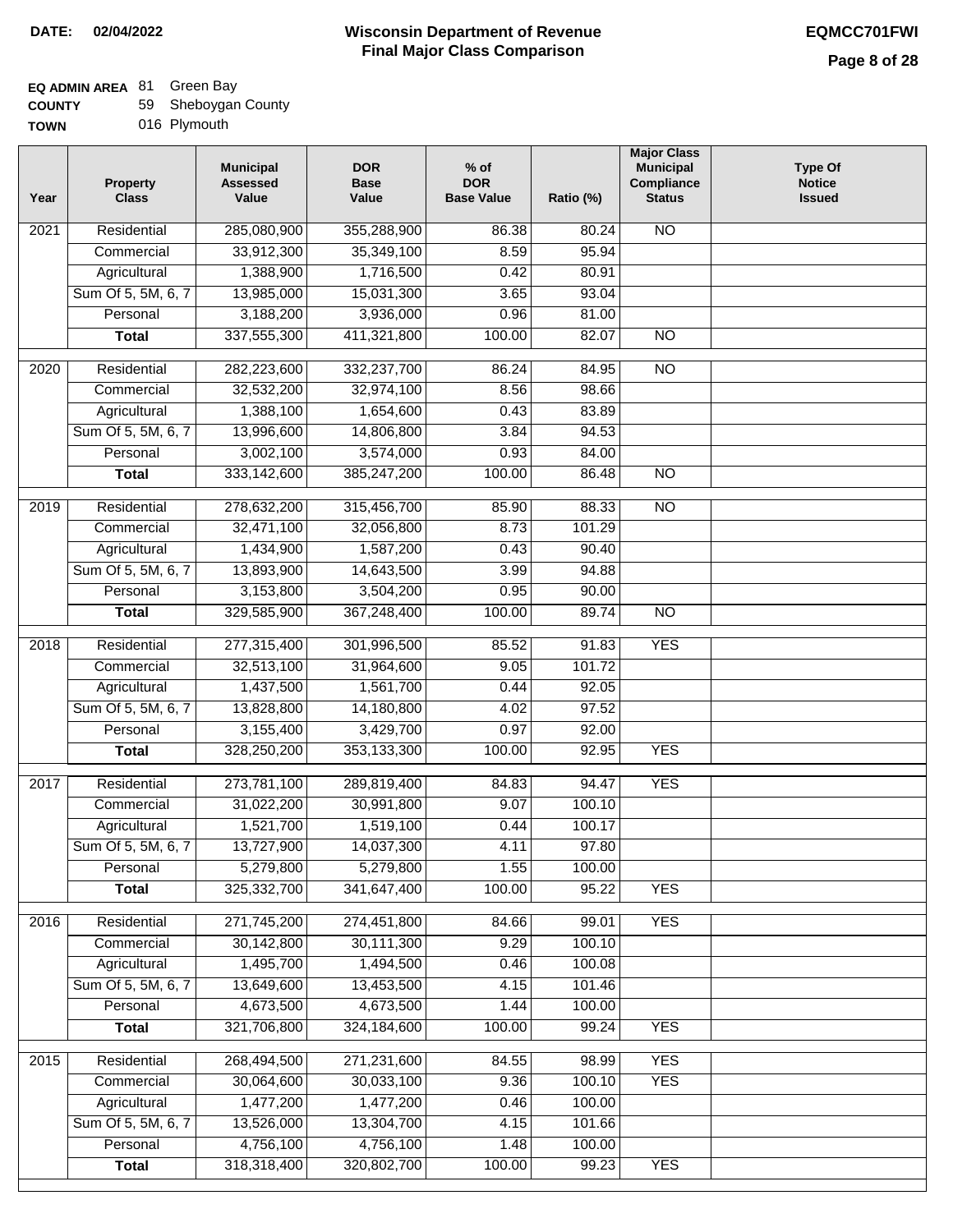## **EQ ADMIN AREA** 81 Green Bay

| <b>COUNTY</b> | 59 Sheboygan County |
|---------------|---------------------|
|---------------|---------------------|

**TOWN** 018 Rhine

| Year              | <b>Property</b><br><b>Class</b> | <b>Municipal</b><br><b>Assessed</b><br>Value | <b>DOR</b><br><b>Base</b><br>Value | $%$ of<br><b>DOR</b><br><b>Base Value</b> | Ratio (%) | <b>Major Class</b><br><b>Municipal</b><br>Compliance<br><b>Status</b> | <b>Type Of</b><br><b>Notice</b><br><b>Issued</b> |
|-------------------|---------------------------------|----------------------------------------------|------------------------------------|-------------------------------------------|-----------|-----------------------------------------------------------------------|--------------------------------------------------|
| $\overline{202}1$ | Residential                     | 327,063,000                                  | 407,065,000                        | 93.51                                     | 80.35     | <b>NO</b>                                                             |                                                  |
|                   | Commercial                      | 8,294,200                                    | 8,821,200                          | 2.03                                      | 94.03     |                                                                       |                                                  |
|                   | Agricultural                    | 1,105,000                                    | 1,381,600                          | 0.32                                      | 79.98     |                                                                       |                                                  |
|                   | Sum Of 5, 5M, 6, 7              | 13,086,800                                   | 17,832,800                         | 4.10                                      | 73.39     |                                                                       |                                                  |
|                   | Personal                        | 180,500                                      | 225,600                            | 0.05                                      | 80.01     |                                                                       |                                                  |
|                   | <b>Total</b>                    | 349,729,500                                  | 435,326,200                        | 100.00                                    | 80.34     | $\overline{NO}$                                                       |                                                  |
| $\overline{2020}$ | Residential                     | 322,755,300                                  | 375,371,600                        | 93.18                                     | 85.98     | $\overline{N}$                                                        |                                                  |
|                   | Commercial                      | 8,203,400                                    | 8,501,900                          | 2.11                                      | 96.49     |                                                                       |                                                  |
|                   | Agricultural                    | 1,085,400                                    | 1,325,100                          | 0.33                                      | 81.91     |                                                                       |                                                  |
|                   | Sum Of 5, 5M, 6, 7              | 12,986,300                                   | 17,445,600                         | 4.33                                      | 74.44     |                                                                       |                                                  |
|                   | Personal                        | 172,400                                      | 210,200                            | 0.05                                      | 82.02     |                                                                       |                                                  |
|                   | <b>Total</b>                    | 345,202,800                                  | 402,854,400                        | 100.00                                    | 85.69     | $\overline{NO}$                                                       |                                                  |
|                   |                                 |                                              |                                    |                                           |           |                                                                       |                                                  |
| 2019              | Residential                     | 319,560,100                                  | 353,877,400                        | 92.79                                     | 90.30     | <b>YES</b>                                                            |                                                  |
|                   | Commercial                      | 8,297,900                                    | 8,383,400                          | 2.20                                      | 98.98     |                                                                       |                                                  |
|                   | Agricultural                    | 1,111,500                                    | 1,277,500                          | 0.33                                      | 87.01     |                                                                       |                                                  |
|                   | Sum Of 5, 5M, 6, 7              | 12,951,300                                   | 17,569,000                         | 4.61                                      | 73.72     |                                                                       |                                                  |
|                   | Personal                        | 218,000                                      | 250,600                            | 0.07                                      | 86.99     |                                                                       |                                                  |
|                   | <b>Total</b>                    | 342,138,800                                  | 381, 357, 900                      | 100.00                                    | 89.72     | <b>YES</b>                                                            |                                                  |
| 2018              | Residential                     | 316,291,900                                  | 327,458,400                        | 92.43                                     | 96.59     | <b>YES</b>                                                            |                                                  |
|                   | Commercial                      | 7,927,800                                    | 8,123,700                          | 2.29                                      | 97.59     |                                                                       |                                                  |
|                   | Agricultural                    | 1,201,900                                    | 1,237,600                          | 0.35                                      | 97.12     |                                                                       |                                                  |
|                   | Sum Of 5, 5M, 6, 7              | 12,972,300                                   | 17,222,700                         | 4.86                                      | 75.32     |                                                                       |                                                  |
|                   | Personal                        | 217,800                                      | 224,500                            | 0.06                                      | 97.02     |                                                                       |                                                  |
|                   | <b>Total</b>                    | 338,611,700                                  | 354,266,900                        | 100.00                                    | 95.58     | <b>YES</b>                                                            |                                                  |
| 2017              | Residential                     | 314,460,200                                  | 318,652,900                        | 92.19                                     | 98.68     | <b>YES</b>                                                            |                                                  |
|                   | Commercial                      | 7,880,700                                    | 7,916,700                          | 2.29                                      | 99.55     |                                                                       |                                                  |
|                   | Agricultural                    | 1,203,200                                    | 1,201,900                          | 0.35                                      | 100.11    |                                                                       |                                                  |
|                   | Sum Of 5, 5M, 6, 7              | 12,804,200                                   | 17,349,400                         | 5.02                                      | 73.80     |                                                                       |                                                  |
|                   | Personal                        | 527,900                                      | 527,900                            | 0.15                                      | 100.00    |                                                                       |                                                  |
|                   | <b>Total</b>                    | 336,876,200                                  | 345,648,800                        | 100.00                                    | 97.46     | <b>YES</b>                                                            |                                                  |
| 2016              | Residential                     | 313,016,300                                  | 307,446,300                        | 92.08                                     | 101.81    | <b>YES</b>                                                            |                                                  |
|                   | Commercial                      | 7,791,700                                    | 7,831,700                          | 2.35                                      | 99.49     |                                                                       |                                                  |
|                   | Agricultural                    | 1,195,800                                    | 1,183,400                          | 0.35                                      | 101.05    |                                                                       |                                                  |
|                   | Sum Of 5, 5M, 6, 7              | 12,698,200                                   | 16,871,700                         | 5.05                                      | 75.26     |                                                                       |                                                  |
|                   | Personal                        | 576,700                                      | 571,000                            | 0.17                                      | 101.00    |                                                                       |                                                  |
|                   | <b>Total</b>                    | 335,278,700                                  | 333,904,100                        | 100.00                                    | 100.41    | <b>YES</b>                                                            |                                                  |
|                   |                                 |                                              |                                    |                                           |           |                                                                       |                                                  |
| 2015              | Residential                     | 311,401,100                                  | 302,884,600                        | 92.23                                     | 102.81    | <b>YES</b>                                                            |                                                  |
|                   | Commercial                      | 7,867,700                                    | 7,503,400                          | 2.28                                      | 104.86    |                                                                       |                                                  |
|                   | Agricultural                    | 1,242,800                                    | 1,173,200                          | 0.36                                      | 105.93    |                                                                       |                                                  |
|                   | Sum Of 5, 5M, 6, 7              | 12,554,900                                   | 16,271,300                         | 4.95                                      | 77.16     |                                                                       |                                                  |
|                   | Personal                        | 576,700<br>333,643,200                       | 559,900                            | 0.17                                      | 103.00    |                                                                       |                                                  |
|                   | <b>Total</b>                    |                                              | 328,392,400                        | 100.00                                    | 101.60    | <b>YES</b>                                                            |                                                  |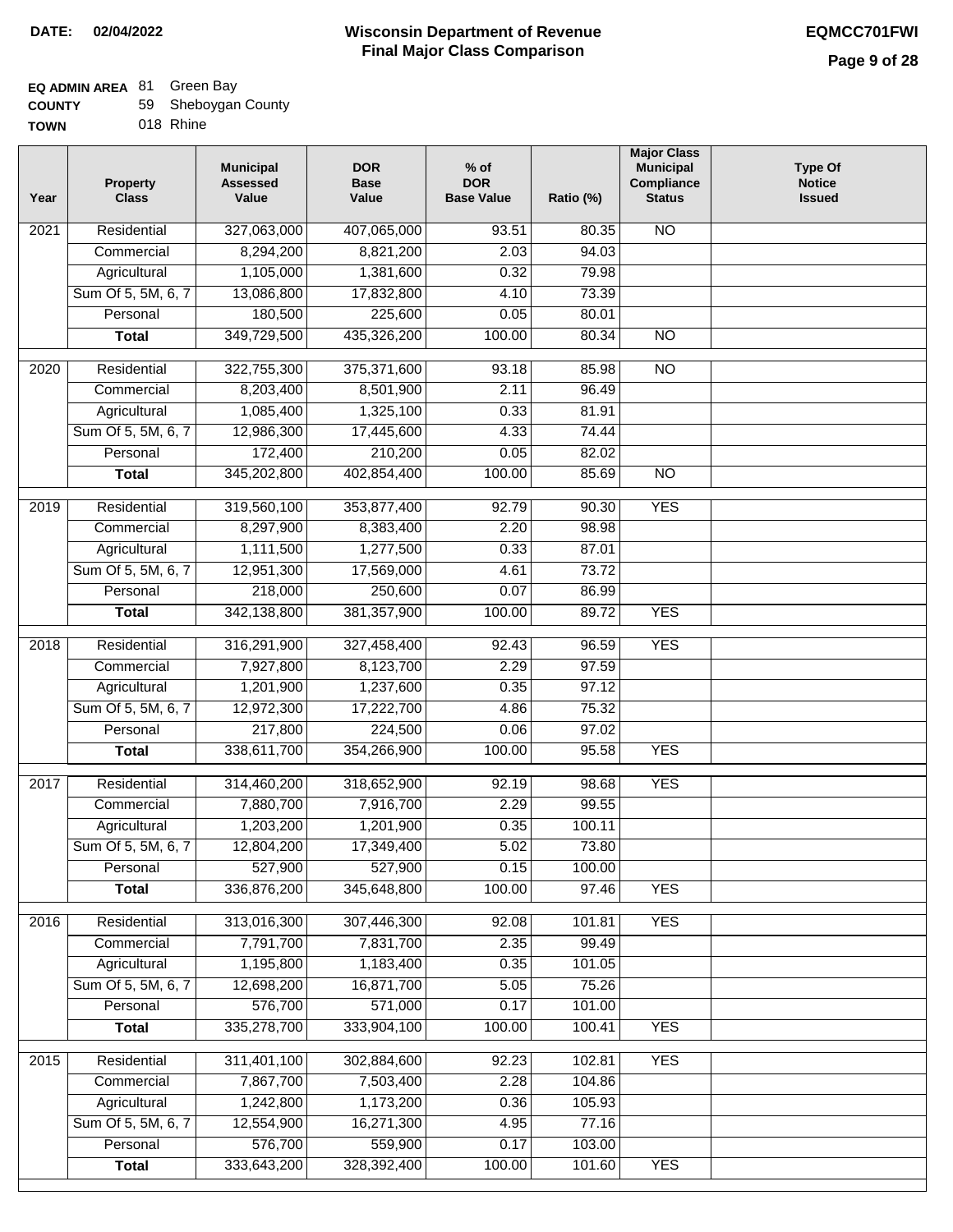## **EQ ADMIN AREA** 81 Green Bay

| <b>COUNTY</b> |  | 59 Sheboygan County |  |
|---------------|--|---------------------|--|
|---------------|--|---------------------|--|

**TOWN** 020 Russell

| Year | <b>Property</b><br><b>Class</b> | <b>Municipal</b><br><b>Assessed</b><br>Value | <b>DOR</b><br><b>Base</b><br>Value | $%$ of<br><b>DOR</b><br><b>Base Value</b> | Ratio (%) | <b>Major Class</b><br><b>Municipal</b><br>Compliance<br><b>Status</b> | <b>Type Of</b><br><b>Notice</b><br><b>Issued</b> |
|------|---------------------------------|----------------------------------------------|------------------------------------|-------------------------------------------|-----------|-----------------------------------------------------------------------|--------------------------------------------------|
| 2021 | Residential                     | 26,109,400                                   | 27,719,600                         | 66.86                                     | 94.19     | <b>YES</b>                                                            |                                                  |
|      | Commercial                      | 673,000                                      | 560,900                            | 1.35                                      | 119.99    |                                                                       |                                                  |
|      | Agricultural                    | 1,083,200                                    | 1,092,600                          | 2.64                                      | 99.14     |                                                                       |                                                  |
|      | Sum Of 5, 5M, 6, 7              | 11,395,500                                   | 12,050,000                         | 29.07                                     | 94.57     | <b>YES</b>                                                            |                                                  |
|      | Personal                        | 33,200                                       | 34,900                             | 0.08                                      | 95.13     |                                                                       |                                                  |
|      | <b>Total</b>                    | 39,294,300                                   | 41,458,000                         | 100.00                                    | 94.78     | <b>YES</b>                                                            |                                                  |
| 2020 | Residential                     | 26,028,100                                   | 26,069,800                         | 65.90                                     | 99.84     | <b>YES</b>                                                            |                                                  |
|      | Commercial                      | 673,000                                      | 549,900                            | 1.39                                      | 122.39    |                                                                       |                                                  |
|      | Agricultural                    | 1,054,900                                    | 1,053,200                          | 2.66                                      | 100.16    |                                                                       |                                                  |
|      | Sum Of 5, 5M, 6, 7              | 11,397,600                                   | 11,848,700                         | 29.95                                     | 96.19     | <b>YES</b>                                                            |                                                  |
|      | Personal                        | 36,300                                       | 36,300                             | 0.09                                      | 100.00    |                                                                       |                                                  |
|      | <b>Total</b>                    | 39,189,900                                   | 39,557,900                         | 100.00                                    | 99.07     | <b>YES</b>                                                            |                                                  |
| 2019 | Residential                     | 19,536,100                                   | 21,837,700                         | 56.03                                     | 89.46     | $\overline{3}$                                                        |                                                  |
|      | Commercial                      | 605,800                                      | 623,500                            | 1.60                                      | 97.16     |                                                                       |                                                  |
|      | Agricultural                    | 919,900                                      | 1,009,600                          | 2.59                                      | 91.12     |                                                                       |                                                  |
|      | Sum Of 5, 5M, 6, 7              | 14,024,800                                   | 15,476,400                         | 39.71                                     | 90.62     | <b>YES</b>                                                            |                                                  |
|      | Personal                        | 27,300                                       | 29,300                             | 0.08                                      | 93.17     |                                                                       |                                                  |
|      | <b>Total</b>                    | 35,113,900                                   | 38,976,500                         | 100.00                                    | 90.09     | $\overline{NO}$                                                       |                                                  |
| 2018 | Residential                     | 19,426,500                                   | 20,884,400                         | 55.99                                     | 93.02     | <b>YES</b>                                                            |                                                  |
|      | Commercial                      | 605,800                                      | 636,200                            | 1.71                                      | 95.22     |                                                                       |                                                  |
|      | Agricultural                    | 919,900                                      | 981,400                            | 2.63                                      | 93.73     |                                                                       |                                                  |
|      | Sum Of 5, 5M, 6, 7              | 13,857,600                                   | 14,763,600                         | 39.58                                     | 93.86     | <b>YES</b>                                                            |                                                  |
|      | Personal                        | 31,000                                       | 33,300                             | 0.09                                      | 93.09     |                                                                       |                                                  |
|      | <b>Total</b>                    | 34,840,800                                   | 37,298,900                         | 100.00                                    | 93.41     | <b>YES</b>                                                            |                                                  |
| 2017 | Residential                     | 19,295,500                                   | 20,743,500                         | 56.28                                     | 93.02     | <b>YES</b>                                                            |                                                  |
|      | Commercial                      | 605,800                                      | 623,700                            | 1.69                                      | 97.13     |                                                                       |                                                  |
|      | Agricultural                    | 920,100                                      | 958,800                            | 2.60                                      | 95.96     |                                                                       |                                                  |
|      | Sum Of 5, 5M, 6, 7              | 13,737,200                                   | 14,490,000                         | 39.31                                     | 94.80     | <b>YES</b>                                                            |                                                  |
|      | Personal                        | 39,400                                       | 42,400                             | 0.12                                      | 92.92     |                                                                       |                                                  |
|      | <b>Total</b>                    | 34,598,000                                   | 36,858,400                         | 100.00                                    | 93.87     | <b>YES</b>                                                            |                                                  |
| 2016 | Residential                     | 19,238,200                                   | 20,079,500                         | 56.56                                     | 95.81     | <b>YES</b>                                                            |                                                  |
|      | Commercial                      | 605,800                                      | 623,700                            | 1.76                                      | 97.13     |                                                                       |                                                  |
|      | Agricultural                    | 920,100                                      | 941,800                            | 2.65                                      | 97.70     |                                                                       |                                                  |
|      | Sum Of 5, 5M, 6, 7              | 13,354,700                                   | 13,799,300                         | 38.87                                     | 96.78     | <b>YES</b>                                                            |                                                  |
|      | Personal                        | 54,800                                       | 59,000                             | 0.17                                      | 92.88     |                                                                       |                                                  |
|      | <b>Total</b>                    | 34,173,600                                   | 35,503,300                         | 100.00                                    | 96.25     | <b>YES</b>                                                            |                                                  |
| 2015 | Residential                     | 19,042,000                                   | 19,863,800                         | 56.36                                     | 95.86     | <b>YES</b>                                                            |                                                  |
|      | Commercial                      | 583,200                                      | 611,300                            | 1.73                                      | 95.40     |                                                                       |                                                  |
|      | Agricultural                    | 918,800                                      | 929,200                            | 2.64                                      | 98.88     |                                                                       |                                                  |
|      | Sum Of 5, 5M, 6, 7              | 12,972,000                                   | 13,776,000                         | 39.09                                     | 94.16     | <b>YES</b>                                                            |                                                  |
|      | Personal                        | 60,500                                       | 61,200                             | 0.17                                      | 98.86     |                                                                       |                                                  |
|      | <b>Total</b>                    | 33,576,500                                   | 35,241,500                         | 100.00                                    | 95.28     | <b>YES</b>                                                            |                                                  |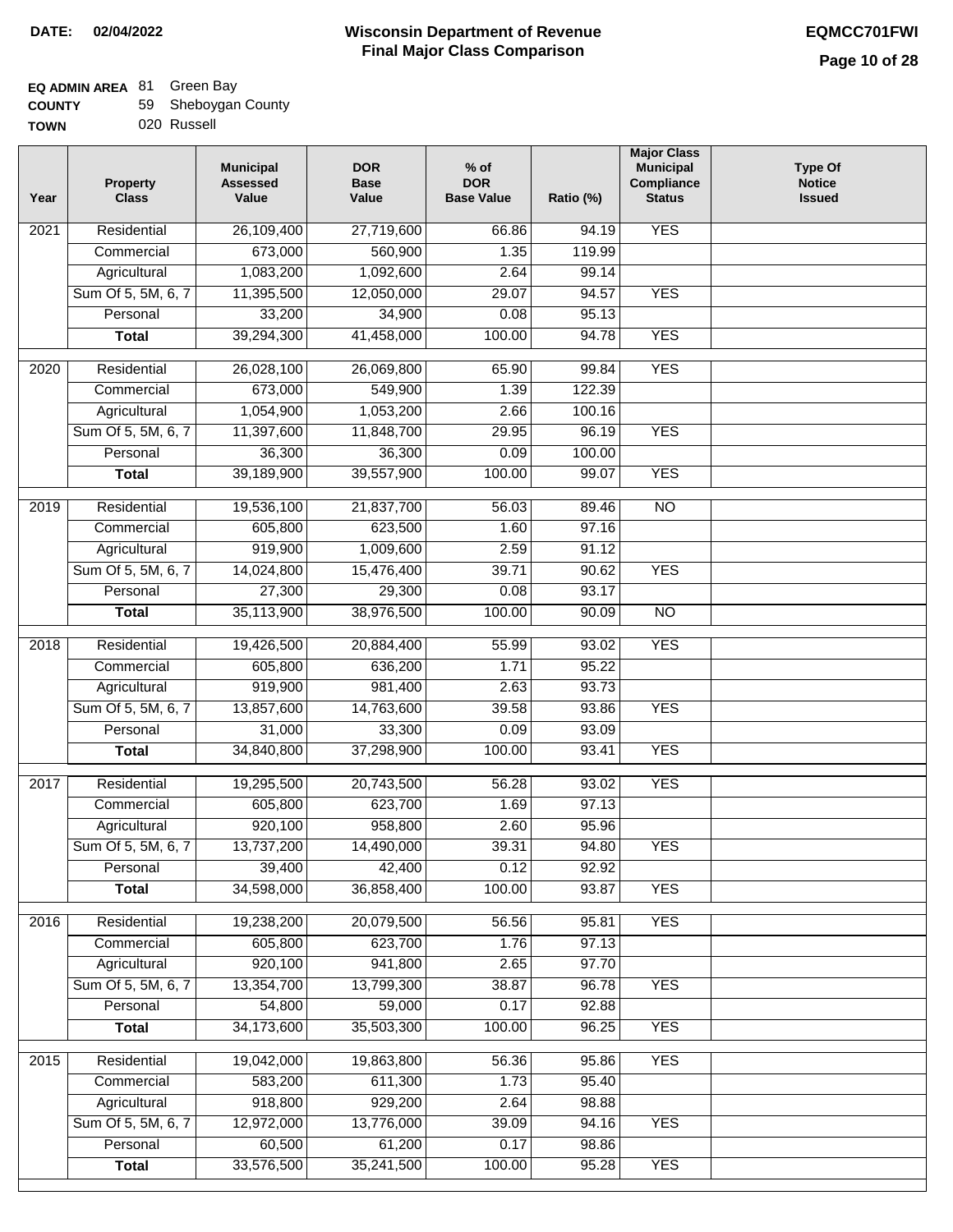| <b>COUNTY</b> | 59 Sheboygan County |
|---------------|---------------------|
| <b>TOWN</b>   | 022 Scott           |

| Year              | <b>Property</b><br><b>Class</b> | <b>Municipal</b><br><b>Assessed</b><br>Value | <b>DOR</b><br><b>Base</b><br>Value | $%$ of<br><b>DOR</b><br><b>Base Value</b> | Ratio (%)      | <b>Major Class</b><br><b>Municipal</b><br>Compliance<br><b>Status</b> | <b>Type Of</b><br><b>Notice</b><br><b>Issued</b> |
|-------------------|---------------------------------|----------------------------------------------|------------------------------------|-------------------------------------------|----------------|-----------------------------------------------------------------------|--------------------------------------------------|
| 2021              | Residential                     | 124,756,500                                  | 156,462,800                        | 85.04                                     | 79.74          | <b>NO</b>                                                             |                                                  |
|                   | Commercial                      | 4,599,700                                    | 4,940,500                          | 2.69                                      | 93.10          |                                                                       |                                                  |
|                   | Agricultural                    | 1,805,600                                    | 2,074,000                          | 1.13                                      | 87.06          |                                                                       |                                                  |
|                   | Sum Of 5, 5M, 6, 7              | 18,014,200                                   | 20,367,800                         | 11.07                                     | 88.44          | $\overline{NO}$                                                       |                                                  |
|                   | Personal                        | 127,031                                      | 146,000                            | 0.08                                      | 87.01          |                                                                       |                                                  |
|                   | <b>Total</b>                    | 149,303,031                                  | 183,991,100                        | 100.00                                    | 81.15          | $\overline{NO}$                                                       |                                                  |
| $\overline{2020}$ | Residential                     | 123,465,600                                  | 143,499,300                        | 83.75                                     | 86.04          | $\overline{NO}$                                                       |                                                  |
|                   | Commercial                      | 4,586,000                                    | 4,790,600                          | 2.80                                      | 95.73          |                                                                       |                                                  |
|                   | Agricultural                    | 2,033,800                                    | 1,994,200                          | 1.16                                      | 101.99         |                                                                       |                                                  |
|                   | Sum Of 5, 5M, 6, 7              | 18,118,000                                   | 20,891,800                         | 12.19                                     | 86.72          | <b>NO</b>                                                             |                                                  |
|                   | Personal                        | 172,291                                      | 174,000                            | 0.10                                      | 99.02          |                                                                       |                                                  |
|                   | <b>Total</b>                    | 148,375,691                                  | 171,349,900                        | 100.00                                    | 86.59          | <b>NO</b>                                                             |                                                  |
|                   |                                 |                                              |                                    |                                           |                |                                                                       |                                                  |
| $\frac{1}{2019}$  | Residential                     | 122,942,600                                  | 136, 197, 600                      | 83.75                                     | 90.27          | <b>YES</b>                                                            |                                                  |
|                   | Commercial                      | 4,517,400                                    | 4,467,000                          | 2.75                                      | 101.13         |                                                                       |                                                  |
|                   | Agricultural                    | 1,852,600                                    | 1,924,200                          | 1.18                                      | 96.28          |                                                                       |                                                  |
|                   | Sum Of 5, 5M, 6, 7              | 17,945,700                                   | 19,890,200                         | 12.23                                     | 90.22          | <b>YES</b>                                                            |                                                  |
|                   | Personal                        | 129,628                                      | 137,900                            | 0.08                                      | 94.00          |                                                                       |                                                  |
|                   | <b>Total</b>                    | 147,387,928                                  | 162,616,900                        | 100.00                                    | 90.64          | <b>YES</b>                                                            |                                                  |
| 2018              | Residential                     | 121,909,100                                  | 126,268,200                        | 82.90                                     | 96.55          | <b>YES</b>                                                            |                                                  |
|                   | Commercial                      | 4,414,400                                    | 4,446,300                          | 2.92                                      | 99.28          |                                                                       |                                                  |
|                   | Agricultural                    | 1,848,500                                    | 1,863,300                          | 1.22                                      | 99.21          |                                                                       |                                                  |
|                   | Sum Of 5, 5M, 6, 7              | 17,937,800                                   | 19,471,500                         | 12.78                                     | 92.12          | <b>YES</b>                                                            |                                                  |
|                   | Personal                        | 264,244                                      | 259,100                            | 0.17                                      | 101.99         |                                                                       |                                                  |
|                   | <b>Total</b>                    | 146,374,044                                  | 152,308,400                        | 100.00                                    | 96.10          | <b>YES</b>                                                            |                                                  |
| 2017              | Residential                     | 121,599,200                                  | 122,300,600                        | 82.52                                     | 99.43          | <b>YES</b>                                                            |                                                  |
|                   | Commercial                      | 4,414,400                                    | 4,359,100                          | 2.94                                      | 101.27         |                                                                       |                                                  |
|                   | Agricultural                    | 1,849,000                                    | 1,815,400                          | 1.22                                      | 101.85         |                                                                       |                                                  |
|                   | Sum Of 5, 5M, 6, 7              | 17,693,500                                   | 19,174,000                         | 12.94                                     | 92.28          | <b>YES</b>                                                            |                                                  |
|                   | Personal                        | 578,335                                      | 566,900                            | 0.38                                      | 102.02         |                                                                       |                                                  |
|                   | <b>Total</b>                    | 146, 134, 435                                | 148,216,000                        | 100.00                                    | 98.60          | <b>YES</b>                                                            |                                                  |
| 2016              | Residential                     | 121,264,800                                  | 117,293,600                        | 82.74                                     | 103.39         | <b>YES</b>                                                            |                                                  |
|                   | Commercial                      | 4,414,400                                    | 4,191,500                          | 2.96                                      | 105.32         |                                                                       |                                                  |
|                   | Agricultural                    | 1,849,000                                    | 1,792,300                          | 1.26                                      | 103.16         |                                                                       |                                                  |
|                   | Sum Of 5, 5M, 6, 7              | 17,528,400                                   | 18,047,300                         | 12.73                                     | 97.12          | <b>YES</b>                                                            |                                                  |
|                   | Personal                        | 440,917                                      | 432,200                            | 0.30                                      | 102.02         |                                                                       |                                                  |
|                   | <b>Total</b>                    | 145,497,517                                  | 141,756,900                        | 100.00                                    | 102.64         | <b>YES</b>                                                            |                                                  |
| 2015              | Residential                     | 120,334,400                                  | 121, 156, 300                      | 83.52                                     | 99.32          | <b>YES</b>                                                            |                                                  |
|                   | Commercial                      | 4,461,300                                    | 3,997,900                          | 2.76                                      | 111.59         |                                                                       |                                                  |
|                   |                                 | 1,849,300                                    |                                    |                                           |                |                                                                       |                                                  |
|                   | Agricultural                    |                                              | 1,768,000                          | 1.22                                      | 104.60         |                                                                       |                                                  |
|                   | Sum Of 5, 5M, 6, 7              | 17,666,900<br>436,969                        | 17,706,600<br>437,000              | 12.21                                     | 99.78          | <b>YES</b>                                                            |                                                  |
|                   | Personal                        | 144,748,869                                  | 145,065,800                        | 0.30<br>100.00                            | 99.99<br>99.78 | <b>YES</b>                                                            |                                                  |
|                   | <b>Total</b>                    |                                              |                                    |                                           |                |                                                                       |                                                  |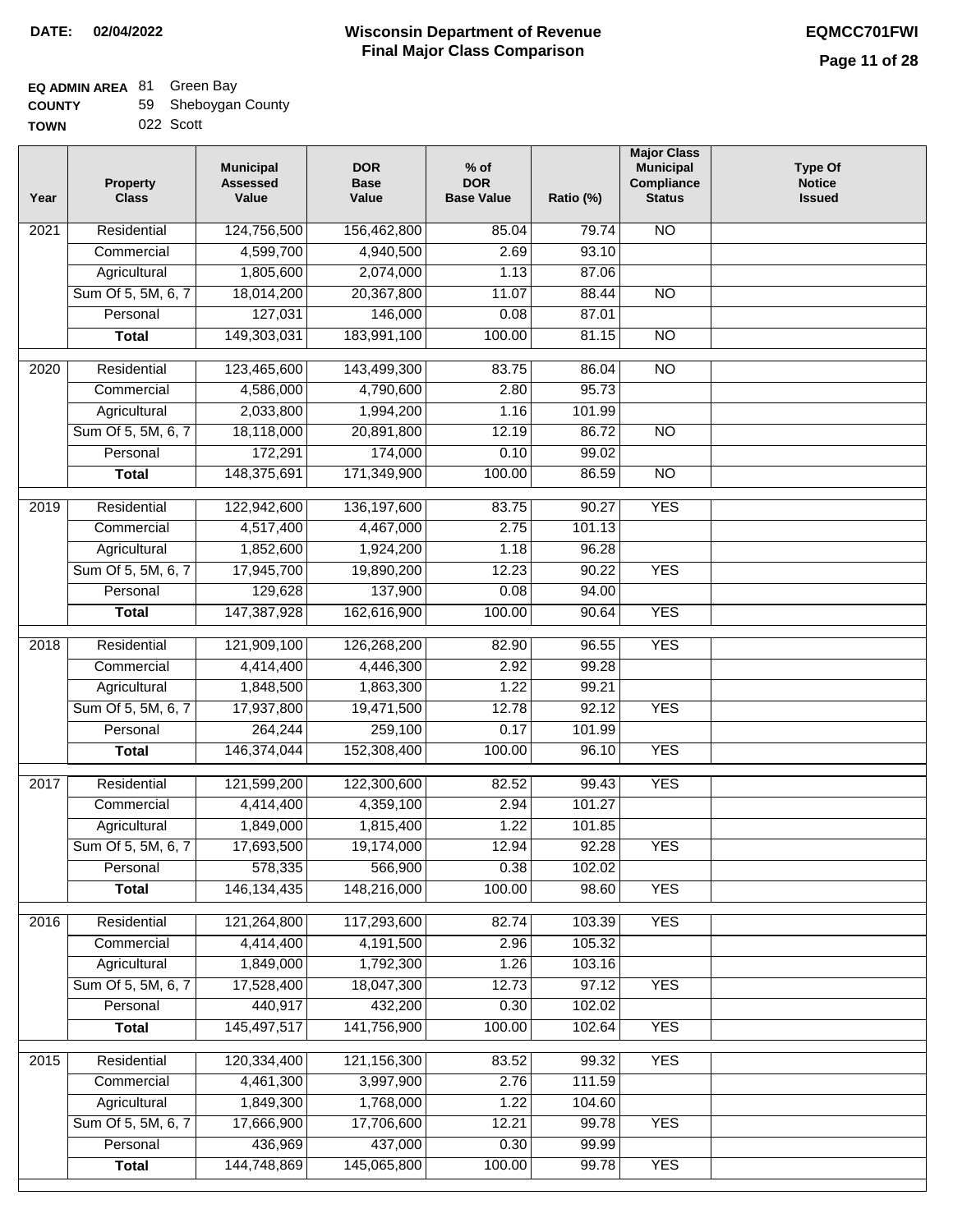| <b>COUNTY</b> | 59 Sheboygan County |
|---------------|---------------------|
| <b>TOWN</b>   | 024 Sheboygan       |

|  | <i>. .</i>    |
|--|---------------|
|  | 024 Sheboygan |

| Year | <b>Property</b><br><b>Class</b> | <b>Municipal</b><br><b>Assessed</b><br>Value | <b>DOR</b><br><b>Base</b><br>Value | $%$ of<br><b>DOR</b><br><b>Base Value</b> | Ratio (%) | <b>Major Class</b><br><b>Municipal</b><br>Compliance<br><b>Status</b> | <b>Type Of</b><br><b>Notice</b><br><b>Issued</b> |
|------|---------------------------------|----------------------------------------------|------------------------------------|-------------------------------------------|-----------|-----------------------------------------------------------------------|--------------------------------------------------|
| 2021 | Residential                     | 598,742,800                                  | 741,650,600                        | 81.08                                     | 80.73     | $\overline{NO}$                                                       |                                                  |
|      | Commercial                      | 141,229,000                                  | 163,678,600                        | 17.89                                     | 86.28     | $\overline{NO}$                                                       |                                                  |
|      | Agricultural                    | 203,600                                      | 245,400                            | 0.03                                      | 82.97     |                                                                       |                                                  |
|      | Sum Of 5, 5M, 6, 7              | 2,381,300                                    | 2,282,700                          | 0.25                                      | 104.32    |                                                                       |                                                  |
|      | Personal                        | 5,482,100                                    | 6,852,700                          | 0.75                                      | 80.00     |                                                                       |                                                  |
|      | <b>Total</b>                    | 748,038,800                                  | 914,710,000                        | 100.00                                    | 81.78     | $\overline{NO}$                                                       |                                                  |
| 2020 | Residential                     | 591,639,900                                  | 685,640,400                        | 80.65                                     | 86.29     | $\overline{NO}$                                                       |                                                  |
|      | Commercial                      | 137,945,400                                  | 156,169,800                        | 18.37                                     | 88.33     | $\overline{NO}$                                                       |                                                  |
|      | Agricultural                    | 206,200                                      | 236,700                            | 0.03                                      | 87.11     |                                                                       |                                                  |
|      | Sum Of 5, 5M, 6, 7              | 2,381,600                                    | 2,252,500                          | 0.26                                      | 105.73    |                                                                       |                                                  |
|      | Personal                        | 4,884,300                                    | 5,814,600                          | 0.68                                      | 84.00     |                                                                       |                                                  |
|      | <b>Total</b>                    | 737,057,400                                  | 850,114,000                        | 100.00                                    | 86.70     | <b>NO</b>                                                             |                                                  |
|      |                                 |                                              |                                    |                                           |           |                                                                       |                                                  |
| 2019 | Residential                     | 585,431,400                                  | 665,737,800                        | 80.79                                     | 87.94     | $\overline{NO}$                                                       |                                                  |
|      | Commercial                      | 140,067,400                                  | 149,277,100                        | 18.11                                     | 93.83     | <b>YES</b>                                                            |                                                  |
|      | Agricultural                    | 214,600                                      | 234,800                            | 0.03                                      | 91.40     |                                                                       |                                                  |
|      | Sum Of 5, 5M, 6, 7              | 2,385,300                                    | 2,218,500                          | 0.27                                      | 107.52    |                                                                       |                                                  |
|      | Personal                        | 5,803,000                                    | 6,594,300                          | 0.80                                      | 88.00     |                                                                       |                                                  |
|      | <b>Total</b>                    | 733,901,700                                  | 824,062,500                        | 100.00                                    | 89.06     | $\overline{NO}$                                                       |                                                  |
| 2018 | Residential                     | 578,200,800                                  | 632,556,200                        | 81.43                                     | 91.41     | <b>YES</b>                                                            |                                                  |
|      | Commercial                      | 128,869,300                                  | 136,749,000                        | 17.60                                     | 94.24     | <b>YES</b>                                                            |                                                  |
|      | Agricultural                    | 218,700                                      | 227,900                            | 0.03                                      | 95.96     |                                                                       |                                                  |
|      | Sum Of 5, 5M, 6, 7              | 2,382,600                                    | 2,231,100                          | 0.29                                      | 106.79    |                                                                       |                                                  |
|      | Personal                        | 4,720,700                                    | 5,076,000                          | 0.65                                      | 93.00     |                                                                       |                                                  |
|      | <b>Total</b>                    | 714,392,100                                  | 776,840,200                        | 100.00                                    | 91.96     | <b>YES</b>                                                            |                                                  |
|      |                                 |                                              |                                    |                                           |           |                                                                       |                                                  |
| 2017 | Residential                     | 572,991,300                                  | 600,720,100                        | 80.38                                     | 95.38     | <b>YES</b>                                                            |                                                  |
|      | Commercial                      | 127,717,800                                  | 131,271,500                        | 17.57                                     | 97.29     | <b>YES</b>                                                            |                                                  |
|      | Agricultural                    | 230,100                                      | 222,400                            | 0.03                                      | 103.46    |                                                                       |                                                  |
|      | Sum Of 5, 5M, 6, 7              | 2,401,200                                    | 2,150,200                          | 0.29                                      | 111.67    |                                                                       |                                                  |
|      | Personal                        | 12,961,200                                   | 12,961,200                         | 1.73                                      | 100.00    |                                                                       |                                                  |
|      | <b>Total</b>                    | 716,301,600                                  | 747,325,400                        | 100.00                                    | 95.85     | <b>YES</b>                                                            |                                                  |
| 2016 | Residential                     | 566,169,200                                  | 555,985,400                        | 79.38                                     | 101.83    | <b>YES</b>                                                            |                                                  |
|      | Commercial                      | 129,133,800                                  | 130,911,300                        | 18.69                                     | 98.64     | <b>YES</b>                                                            |                                                  |
|      | Agricultural                    | 225,300                                      | 218,100                            | 0.03                                      | 103.30    |                                                                       |                                                  |
|      | Sum Of 5, 5M, 6, 7              | 2,400,600                                    | 2,071,500                          | 0.30                                      | 115.89    |                                                                       |                                                  |
|      | Personal                        | 11,232,900                                   | 11,232,900                         | 1.60                                      | 100.00    |                                                                       |                                                  |
|      | <b>Total</b>                    | 709,161,800                                  | 700,419,200                        | 100.00                                    | 101.25    | <b>YES</b>                                                            |                                                  |
| 2015 | Residential                     | 558,452,500                                  | 541,712,700                        | 78.82                                     | 103.09    | <b>YES</b>                                                            |                                                  |
|      | Commercial                      | 130,882,000                                  | 132, 157, 300                      | 19.23                                     | 99.04     | <b>YES</b>                                                            |                                                  |
|      | Agricultural                    | 213,400                                      | 205,700                            | 0.03                                      | 103.74    |                                                                       |                                                  |
|      | Sum Of 5, 5M, 6, 7              | 2,391,800                                    | 2,050,200                          | 0.30                                      | 116.66    |                                                                       |                                                  |
|      | Personal                        | 11,148,600                                   | 11,148,600                         | 1.62                                      | 100.00    |                                                                       |                                                  |
|      | <b>Total</b>                    | 703,088,300                                  | 687,274,500                        | 100.00                                    | 102.30    | <b>YES</b>                                                            |                                                  |
|      |                                 |                                              |                                    |                                           |           |                                                                       |                                                  |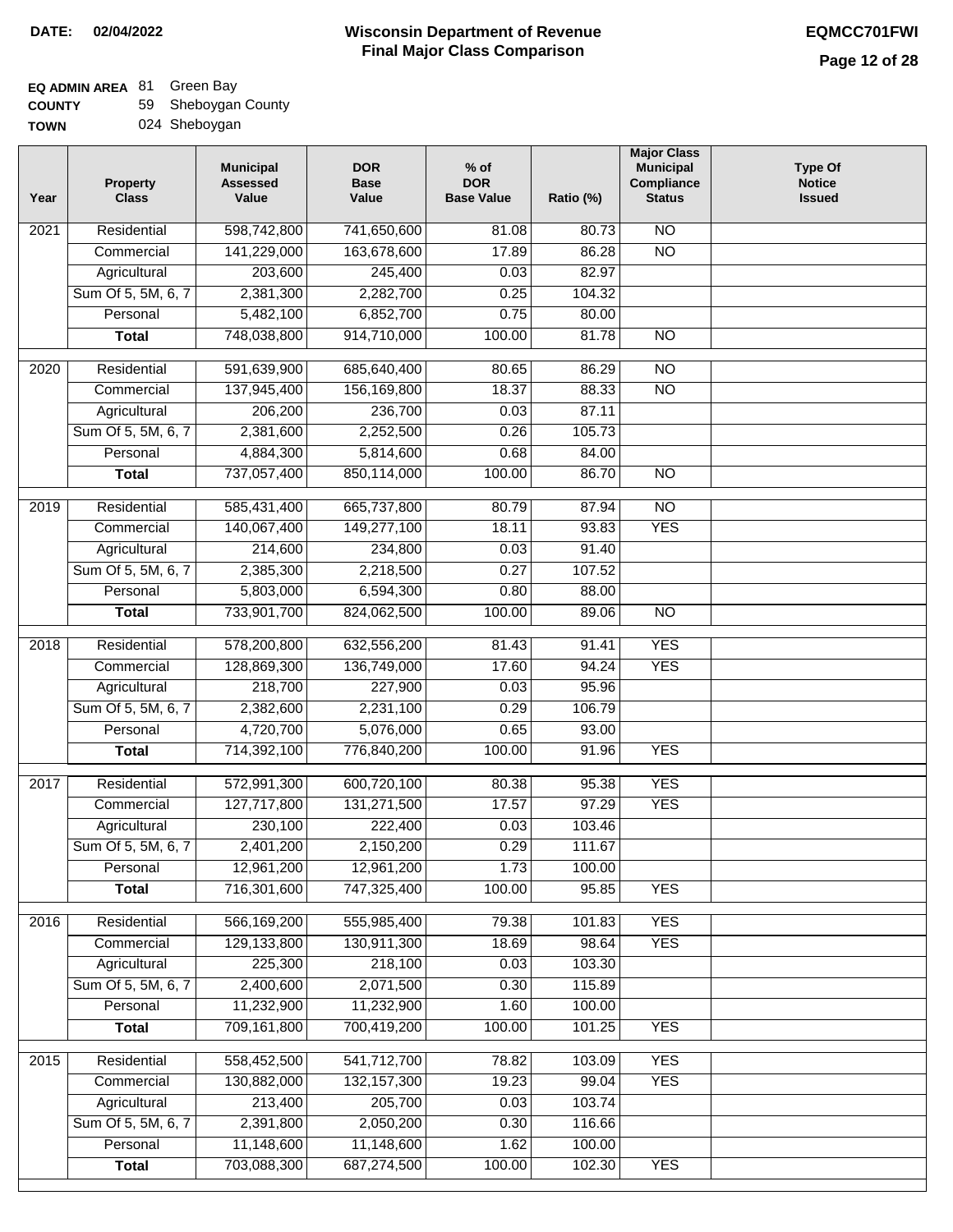#### **Wisconsin Department of Revenue Final Major Class Comparison DATE: 02/04/2022 EQMCC701FWI**

### **EQ ADMIN AREA** 81 Green Bay **COUNTY**

| <b>COUNTY</b> | 59 Sheboygan County |
|---------------|---------------------|
| <b>TOWN</b>   | 026 Sheboygan Falls |

| Year | <b>Property</b><br><b>Class</b> | <b>Municipal</b><br><b>Assessed</b><br>Value | <b>DOR</b><br><b>Base</b><br>Value | $%$ of<br><b>DOR</b><br><b>Base Value</b> | Ratio (%) | <b>Major Class</b><br><b>Municipal</b><br>Compliance<br><b>Status</b> | <b>Type Of</b><br><b>Notice</b><br><b>Issued</b> |
|------|---------------------------------|----------------------------------------------|------------------------------------|-------------------------------------------|-----------|-----------------------------------------------------------------------|--------------------------------------------------|
| 2021 | Residential                     | 150,757,600                                  | 165,367,400                        | 77.81                                     | 91.17     | <b>YES</b>                                                            |                                                  |
|      | Commercial                      | 10,329,100                                   | 11,582,500                         | 5.45                                      | 89.18     |                                                                       |                                                  |
|      | Agricultural                    | 2,360,900                                    | 2,488,400                          | 1.17                                      | 94.88     |                                                                       |                                                  |
|      | Sum Of 5, 5M, 6, 7              | 26,508,900                                   | 25,390,900                         | 11.95                                     | 104.40    | <b>YES</b>                                                            |                                                  |
|      | Personal                        | 7,315,800                                    | 7,700,900                          | 3.62                                      | 95.00     |                                                                       |                                                  |
|      | <b>Total</b>                    | 197,272,300                                  | 212,530,100                        | 100.00                                    | 92.82     | <b>YES</b>                                                            |                                                  |
| 2020 | Residential                     | 149,619,800                                  | 154,644,400                        | 77.27                                     | 96.75     | <b>YES</b>                                                            |                                                  |
|      | Commercial                      | 9,756,700                                    | 10,764,000                         | 5.38                                      | 90.64     |                                                                       |                                                  |
|      | Agricultural                    | 2,302,100                                    | 2,401,800                          | 1.20                                      | 95.85     |                                                                       |                                                  |
|      | Sum Of 5, 5M, 6, 7              | 26,384,100                                   | 24,834,600                         | 12.41                                     | 106.24    | <b>YES</b>                                                            |                                                  |
|      | Personal                        | 7,184,200                                    | 7,483,500                          | 3.74                                      | 96.00     |                                                                       |                                                  |
|      | <b>Total</b>                    | 195,246,900                                  | 200,128,300                        | 100.00                                    | 97.56     | <b>YES</b>                                                            |                                                  |
|      |                                 |                                              |                                    |                                           |           |                                                                       |                                                  |
| 2019 | Residential                     | 145,823,500                                  | 144,838,200                        | 76.50                                     | 100.68    | <b>YES</b>                                                            |                                                  |
|      | Commercial                      | 9,726,700                                    | 10,522,200                         | 5.56                                      | 92.44     |                                                                       |                                                  |
|      | Agricultural                    | 2,301,500                                    | 2,306,900                          | 1.22                                      | 99.77     |                                                                       |                                                  |
|      | Sum Of 5, 5M, 6, 7              | 26,146,500                                   | 24,468,100                         | 12.92                                     | 106.86    | <b>YES</b>                                                            |                                                  |
|      | Personal                        | 7,193,500                                    | 7,193,500                          | 3.80                                      | 100.00    |                                                                       |                                                  |
|      | <b>Total</b>                    | 191, 191, 700                                | 189,328,900                        | 100.00                                    | 100.98    | <b>YES</b>                                                            |                                                  |
| 2018 | Residential                     | 124,266,500                                  | 132,989,200                        | 75.26                                     | 93.44     | <b>YES</b>                                                            |                                                  |
|      | Commercial                      | 9,466,200                                    | 10,432,400                         | 5.90                                      | 90.74     |                                                                       |                                                  |
|      | Agricultural                    | 2,080,200                                    | 2,242,900                          | 1.27                                      | 92.75     |                                                                       |                                                  |
|      | Sum Of 5, 5M, 6, 7              | 21,169,300                                   | 23,887,200                         | 13.52                                     | 88.62     | <b>NO</b>                                                             |                                                  |
|      | Personal                        | 6,795,100                                    | 7,152,800                          | 4.05                                      | 95.00     |                                                                       |                                                  |
|      | <b>Total</b>                    | 163,777,300                                  | 176,704,500                        | 100.00                                    | 92.68     | $\overline{10}$                                                       | 1st Notice of Non-Compliance                     |
| 2017 | Residential                     | 122,483,100                                  | 129,840,800                        | 73.85                                     | 94.33     | <b>YES</b>                                                            |                                                  |
|      | Commercial                      | 9,463,500                                    | 10,227,800                         | 5.82                                      | 92.53     |                                                                       |                                                  |
|      | Agricultural                    | 2,188,500                                    | 2,186,300                          | 1.24                                      | 100.10    |                                                                       |                                                  |
|      | Sum Of 5, 5M, 6, 7              | 20,698,900                                   | 23,772,600                         | 13.52                                     | 87.07     | <b>NO</b>                                                             |                                                  |
|      | Personal                        | 9,211,500                                    | 9,799,500                          | 5.57                                      | 94.00     |                                                                       |                                                  |
|      | <b>Total</b>                    | 164,045,500                                  | 175,827,000                        | 100.00                                    | 93.30     | $\overline{NO}$                                                       |                                                  |
| 2016 | Residential                     | 120,246,800                                  | 120,486,700                        | 72.15                                     | 99.80     | <b>YES</b>                                                            |                                                  |
|      | Commercial                      | 10,192,500                                   | 11,273,000                         | 6.75                                      | 90.42     |                                                                       |                                                  |
|      | Agricultural                    | 2,146,700                                    | 2,149,200                          | 1.29                                      | 99.88     |                                                                       |                                                  |
|      | Sum Of 5, 5M, 6, 7              | 20,732,500                                   | 23,680,300                         | 14.18                                     | 87.55     | <b>NO</b>                                                             |                                                  |
|      | Personal                        | 9,411,000                                    | 9,411,000                          | 5.64                                      | 100.00    |                                                                       |                                                  |
|      | <b>Total</b>                    | 162,729,500                                  | 167,000,200                        | 100.00                                    | 97.44     | <b>NO</b>                                                             |                                                  |
|      |                                 |                                              |                                    |                                           |           |                                                                       |                                                  |
| 2015 | Residential                     | 117,672,500                                  | 115,934,800                        | 71.88                                     | 101.50    | <b>YES</b>                                                            |                                                  |
|      | Commercial                      | 10,071,600                                   | 11, 147, 200                       | 6.91                                      | 90.35     | <b>YES</b>                                                            |                                                  |
|      | Agricultural                    | 2,128,900                                    | 2,129,900                          | 1.32                                      | 99.95     |                                                                       |                                                  |
|      | Sum Of 5, 5M, 6, 7              | 20,275,000                                   | 23,145,000                         | 14.35                                     | 87.60     | <b>NO</b>                                                             |                                                  |
|      | Personal                        | 8,988,100                                    | 8,934,500                          | 5.54                                      | 100.60    | <b>YES</b>                                                            |                                                  |
|      | <b>Total</b>                    | 159,136,100                                  | 161,291,400                        | 100.00                                    | 98.66     | $\overline{NO}$                                                       |                                                  |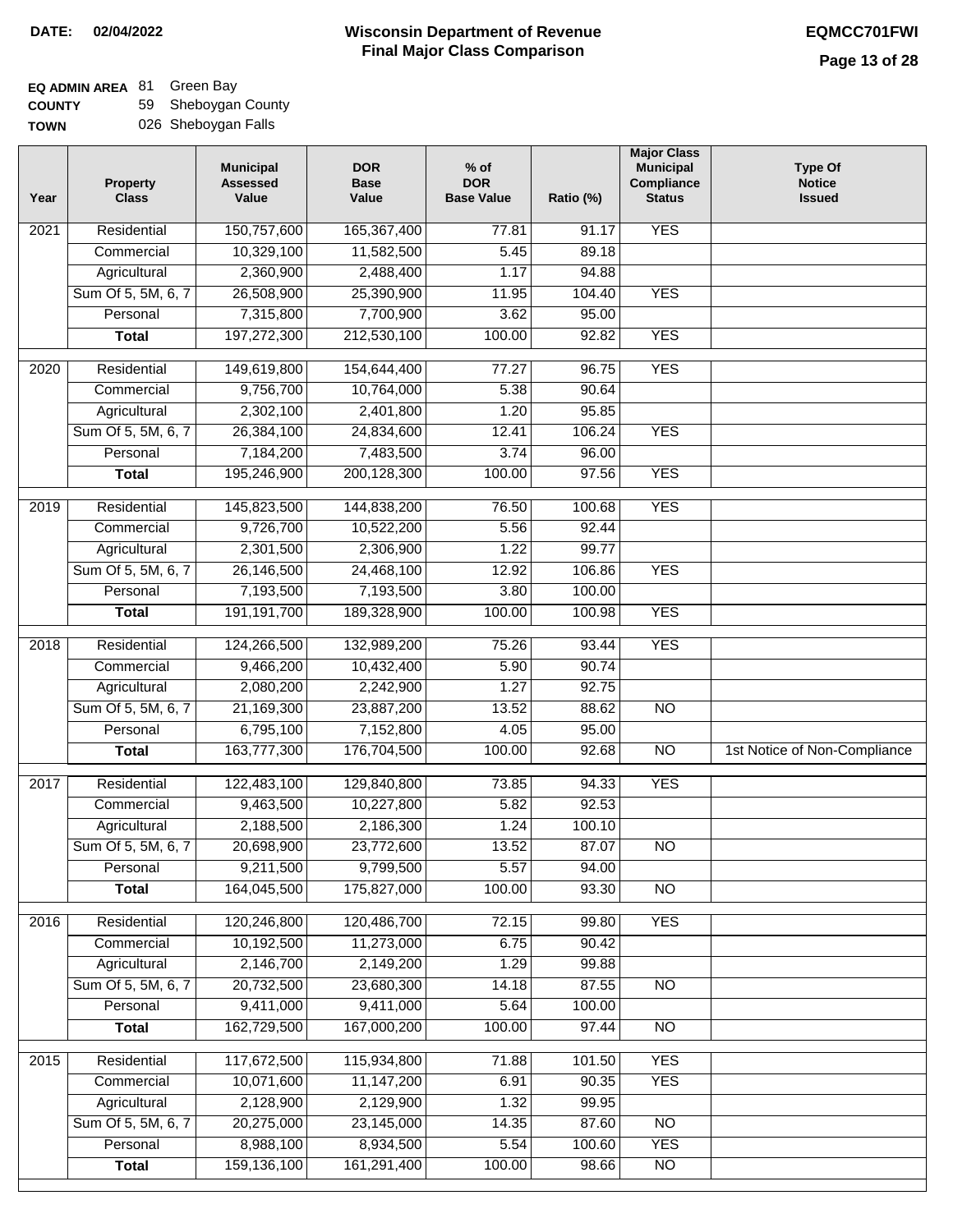| <b>COUNTY</b> | 59 Sheboygan County |
|---------------|---------------------|
| <b>TOWN</b>   | 028 Sherman         |

| Year              | <b>Property</b><br><b>Class</b> | <b>Municipal</b><br><b>Assessed</b><br>Value | <b>DOR</b><br><b>Base</b><br>Value | $%$ of<br><b>DOR</b><br><b>Base Value</b> | Ratio (%) | <b>Major Class</b><br><b>Municipal</b><br>Compliance<br><b>Status</b> | <b>Type Of</b><br><b>Notice</b><br><b>Issued</b> |
|-------------------|---------------------------------|----------------------------------------------|------------------------------------|-------------------------------------------|-----------|-----------------------------------------------------------------------|--------------------------------------------------|
| $\overline{202}1$ | Residential                     | 111,878,300                                  | 123,852,500                        | 74.81                                     | 90.33     | <b>YES</b>                                                            |                                                  |
|                   | Commercial                      | 6,689,500                                    | 6,598,100                          | 3.99                                      | 101.39    |                                                                       |                                                  |
|                   | Agricultural                    | 1,986,800                                    | 2,089,600                          | 1.26                                      | 95.08     |                                                                       |                                                  |
|                   | Sum Of 5, 5M, 6, 7              | 31,770,100                                   | 32,332,800                         | 19.53                                     | 98.26     | <b>YES</b>                                                            |                                                  |
|                   | Personal                        | 655,600                                      | 690,100                            | 0.42                                      | 95.00     |                                                                       |                                                  |
|                   | <b>Total</b>                    | 152,980,300                                  | 165,563,100                        | 100.00                                    | 92.40     | <b>YES</b>                                                            |                                                  |
| 2020              | Residential                     | 109,678,400                                  | 117,000,500                        | 74.24                                     | 93.74     | <b>YES</b>                                                            |                                                  |
|                   | Commercial                      | 6,694,700                                    | 6,473,800                          | 4.11                                      | 103.41    |                                                                       |                                                  |
|                   | Agricultural                    | 1,913,400                                    | 2,014,800                          | 1.28                                      | 94.97     |                                                                       |                                                  |
|                   | Sum Of 5, 5M, 6, 7              | 31,581,500                                   | 31,414,600                         | 19.93                                     | 100.53    | <b>YES</b>                                                            |                                                  |
|                   | Personal                        | 662,200                                      | 697,100                            | 0.44                                      | 94.99     |                                                                       |                                                  |
|                   | <b>Total</b>                    | 150,530,200                                  | 157,600,800                        | 100.00                                    | 95.51     | <b>YES</b>                                                            |                                                  |
|                   |                                 |                                              |                                    |                                           |           |                                                                       |                                                  |
| 2019              | Residential                     | 108,319,000                                  | 107,206,000                        | 72.80                                     | 101.04    | <b>YES</b>                                                            |                                                  |
|                   | Commercial                      | 6,527,200                                    | 6,158,600                          | 4.18                                      | 105.99    |                                                                       |                                                  |
|                   | Agricultural                    | 1,899,000                                    | 1,932,100                          | 1.31                                      | 98.29     |                                                                       |                                                  |
|                   | Sum Of 5, 5M, 6, 7              | 31,617,200                                   | 31,320,800                         | 21.27                                     | 100.95    | <b>YES</b>                                                            |                                                  |
|                   | Personal                        | 634,500                                      | 647,500                            | 0.44                                      | 97.99     |                                                                       |                                                  |
|                   | <b>Total</b>                    | 148,996,900                                  | 147,265,000                        | 100.00                                    | 101.18    | <b>YES</b>                                                            |                                                  |
| 2018              | Residential                     | 106,033,000                                  | 105,917,100                        | 72.93                                     | 100.11    | <b>YES</b>                                                            |                                                  |
|                   | Commercial                      | 6,406,200                                    | 6,148,700                          | 4.23                                      | 104.19    |                                                                       |                                                  |
|                   | Agricultural                    | 1,931,200                                    | 1,872,400                          | 1.29                                      | 103.14    |                                                                       |                                                  |
|                   | Sum Of 5, 5M, 6, 7              | 31,527,700                                   | 30,644,100                         | 21.10                                     | 102.88    | <b>YES</b>                                                            |                                                  |
|                   | Personal                        | 659,600                                      | 640,400                            | 0.44                                      | 103.00    |                                                                       |                                                  |
|                   | <b>Total</b>                    | 146,557,700                                  | 145,222,700                        | 100.00                                    | 100.92    | <b>YES</b>                                                            |                                                  |
| 2017              | Residential                     | 104,355,400                                  | 102,235,200                        | 71.97                                     | 102.07    | <b>YES</b>                                                            |                                                  |
|                   | Commercial                      | 6,340,000                                    | 5,965,200                          | 4.20                                      | 106.28    |                                                                       |                                                  |
|                   | Agricultural                    | 1,883,500                                    | 1,826,600                          | 1.29                                      | 103.12    |                                                                       |                                                  |
|                   | Sum Of 5, 5M, 6, 7              | 30,275,900                                   | 29,781,800                         | 20.96                                     | 101.66    | <b>YES</b>                                                            |                                                  |
|                   | Personal                        | 2,318,400                                    | 2,250,900                          | 1.58                                      | 103.00    |                                                                       |                                                  |
|                   | <b>Total</b>                    | 145, 173, 200                                | 142,059,700                        | 100.00                                    | 102.19    | <b>YES</b>                                                            |                                                  |
| 2016              | Residential                     | 103,531,200                                  | 99,378,000                         | 72.02                                     | 104.18    | <b>YES</b>                                                            |                                                  |
|                   | Commercial                      | 6,506,800                                    | 5,852,000                          | 4.24                                      | 111.19    |                                                                       |                                                  |
|                   | Agricultural                    | 1,947,200                                    | 1,806,000                          | 1.31                                      | 107.82    |                                                                       |                                                  |
|                   | Sum Of 5, 5M, 6, 7              | 30,074,700                                   | 29,210,700                         | 21.17                                     | 102.96    | <b>YES</b>                                                            |                                                  |
|                   | Personal                        | 1,874,400                                    | 1,735,500                          | 1.26                                      | 108.00    |                                                                       |                                                  |
|                   | <b>Total</b>                    | 143,934,300                                  | 137,982,200                        | 100.00                                    | 104.31    | <b>YES</b>                                                            |                                                  |
| 2015              | Residential                     | 102,414,600                                  | 96,255,100                         | 72.47                                     | 106.40    | <b>YES</b>                                                            |                                                  |
|                   | Commercial                      | 6,508,900                                    | 5,490,800                          | 4.13                                      | 118.54    |                                                                       |                                                  |
|                   | Agricultural                    | 1,920,700                                    | 1,776,800                          | 1.34                                      | 108.10    |                                                                       |                                                  |
|                   | Sum Of 5, 5M, 6, 7              | 30,023,800                                   | 27,932,400                         | 21.03                                     | 107.49    | <b>YES</b>                                                            |                                                  |
|                   | Personal                        | 1,467,100                                    | 1,358,400                          | 1.02                                      | 108.00    |                                                                       |                                                  |
|                   | <b>Total</b>                    | 142,335,100                                  | 132,813,500                        | 100.00                                    | 107.17    | <b>YES</b>                                                            |                                                  |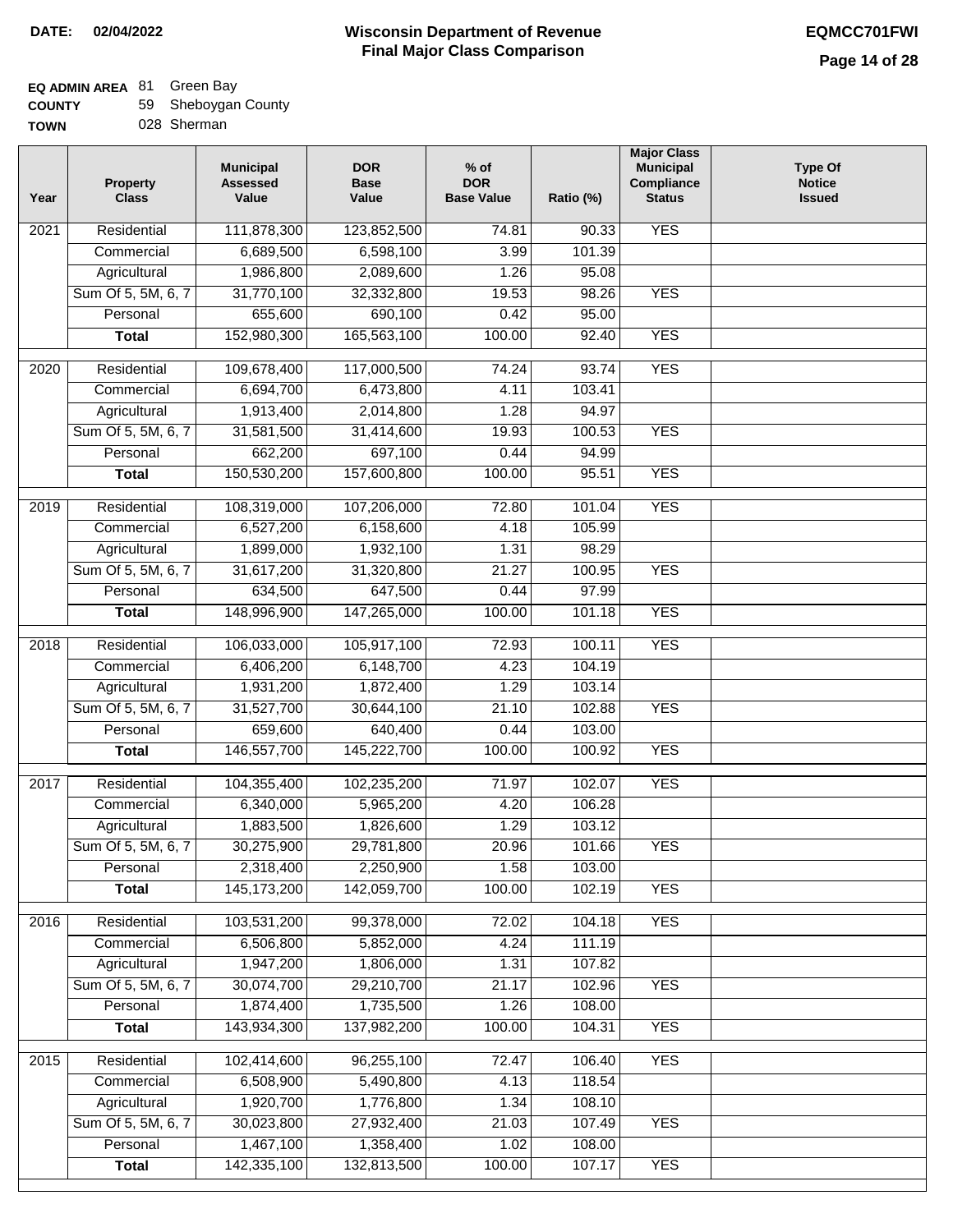| <b>COUNTY</b> | 59 Sheboygan County |
|---------------|---------------------|
| <b>TOWN</b>   | 030 Wilson          |

| Year | <b>Property</b><br><b>Class</b> | <b>Municipal</b><br><b>Assessed</b><br>Value | <b>DOR</b><br><b>Base</b><br>Value | $%$ of<br><b>DOR</b><br><b>Base Value</b> | Ratio (%) | <b>Major Class</b><br><b>Municipal</b><br>Compliance<br><b>Status</b> | <b>Type Of</b><br><b>Notice</b><br><b>Issued</b> |
|------|---------------------------------|----------------------------------------------|------------------------------------|-------------------------------------------|-----------|-----------------------------------------------------------------------|--------------------------------------------------|
| 2021 | Residential                     | 395,252,700                                  | 422,134,100                        | 89.43                                     | 93.63     | <b>YES</b>                                                            |                                                  |
|      | Commercial                      | 35,824,800                                   | 34, 161, 300                       | 7.24                                      | 104.87    |                                                                       |                                                  |
|      | Agricultural                    | 1,410,500                                    | 1,438,900                          | 0.30                                      | 98.03     |                                                                       |                                                  |
|      | Sum Of 5, 5M, 6, 7              | 12,738,500                                   | 12,606,500                         | 2.67                                      | 101.05    |                                                                       |                                                  |
|      | Personal                        | 1,626,652                                    | 1,712,200                          | 0.36                                      | 95.00     |                                                                       |                                                  |
|      | <b>Total</b>                    | 446,853,152                                  | 472,053,000                        | 100.00                                    | 94.66     | <b>YES</b>                                                            |                                                  |
| 2020 | Residential                     | 390,663,200                                  | 400,845,700                        | 89.29                                     | 97.46     | <b>YES</b>                                                            |                                                  |
|      | Commercial                      | 34,687,100                                   | 32,309,400                         | 7.20                                      | 107.36    |                                                                       |                                                  |
|      | Agricultural                    | 1,385,800                                    | 1,387,100                          | 0.31                                      | 99.91     |                                                                       |                                                  |
|      | Sum Of 5, 5M, 6, 7              | 12,751,100                                   | 12,454,400                         | 2.77                                      | 102.38    |                                                                       |                                                  |
|      | Personal                        | 1,908,227                                    | 1,908,300                          | 0.43                                      | 100.00    |                                                                       |                                                  |
|      | <b>Total</b>                    | 441,395,427                                  | 448,904,900                        | 100.00                                    | 98.33     | <b>YES</b>                                                            |                                                  |
|      |                                 |                                              |                                    |                                           |           |                                                                       |                                                  |
| 2019 | Residential                     | 336,322,600                                  | 381,433,500                        | 89.29                                     | 88.17     | $\overline{NO}$                                                       |                                                  |
|      | Commercial                      | 30,432,600                                   | 29,255,500                         | 6.85                                      | 104.02    |                                                                       |                                                  |
|      | Agricultural                    | 1,265,500                                    | 1,333,500                          | 0.31                                      | 94.90     |                                                                       |                                                  |
|      | Sum Of 5, 5M, 6, 7              | 12,325,400                                   | 12,839,000                         | 3.01                                      | 96.00     |                                                                       |                                                  |
|      | Personal                        | 2,308,096                                    | 2,308,100                          | 0.54                                      | 100.00    |                                                                       |                                                  |
|      | <b>Total</b>                    | 382,654,196                                  | 427,169,600                        | 100.00                                    | 89.58     | <b>NO</b>                                                             |                                                  |
| 2018 | Residential                     | 331,639,200                                  | 362,273,700                        | 89.01                                     | 91.54     | <b>YES</b>                                                            |                                                  |
|      | Commercial                      | 29,506,700                                   | 28,714,200                         | 7.06                                      | 102.76    |                                                                       |                                                  |
|      | Agricultural                    | 1,283,200                                    | 1,310,100                          | 0.32                                      | 97.95     |                                                                       |                                                  |
|      | Sum Of 5, 5M, 6, 7              | 12,280,700                                   | 12,584,700                         | 3.09                                      | 97.58     |                                                                       |                                                  |
|      | Personal                        | 2,117,956                                    | 2,118,000                          | 0.52                                      | 100.00    |                                                                       |                                                  |
|      | <b>Total</b>                    | 376,827,756                                  | 407,000,700                        | 100.00                                    | 92.59     | <b>YES</b>                                                            |                                                  |
| 2017 | Residential                     | 330,202,000                                  | 337, 131, 300                      | 88.84                                     | 97.94     | <b>YES</b>                                                            |                                                  |
|      | Commercial                      | 25,962,200                                   | 24,697,500                         | 6.51                                      | 105.12    |                                                                       |                                                  |
|      | Agricultural                    | 1,283,400                                    | 1,281,600                          | 0.34                                      | 100.14    |                                                                       |                                                  |
|      | Sum Of 5, 5M, 6, 7              | 15,175,000                                   | 13,727,800                         | 3.62                                      | 110.54    |                                                                       |                                                  |
|      | Personal                        | 2,624,382                                    | 2,624,400                          | 0.69                                      | 100.00    |                                                                       |                                                  |
|      | <b>Total</b>                    | 375,246,982                                  | 379,462,600                        | 100.00                                    | 98.89     | <b>YES</b>                                                            |                                                  |
| 2016 | Residential                     | 313,305,500                                  | 318,965,500                        | 89.02                                     | 98.23     | <b>YES</b>                                                            |                                                  |
|      | Commercial                      | 22,639,500                                   | 22,651,200                         | 6.32                                      | 99.95     |                                                                       |                                                  |
|      | Agricultural                    | 1,247,100                                    | 1,262,100                          | 0.35                                      | 98.81     |                                                                       |                                                  |
|      | Sum Of 5, 5M, 6, 7              | 14,869,000                                   | 13,184,300                         | 3.68                                      | 112.78    |                                                                       |                                                  |
|      | Personal                        | 2,145,909                                    | 2,235,300                          | 0.62                                      | 96.00     |                                                                       |                                                  |
|      | <b>Total</b>                    | 354,207,009                                  | 358,298,400                        | 100.00                                    | 98.86     | <b>YES</b>                                                            |                                                  |
|      |                                 |                                              |                                    |                                           |           |                                                                       |                                                  |
| 2015 | Residential                     | 310,771,500                                  | 316,433,100                        | 89.00                                     | 98.21     | <b>YES</b>                                                            |                                                  |
|      | Commercial                      | 22,407,300                                   | 22,116,400                         | 6.22                                      | 101.32    | <b>YES</b>                                                            |                                                  |
|      | Agricultural                    | 1,247,300                                    | 1,248,100                          | 0.35                                      | 99.94     |                                                                       |                                                  |
|      | Sum Of 5, 5M, 6, 7              | 14,984,500                                   | 13,317,400                         | 3.75                                      | 112.52    |                                                                       |                                                  |
|      | Personal                        | 2,421,311                                    | 2,421,300                          | 0.68                                      | 100.00    |                                                                       |                                                  |
|      | <b>Total</b>                    | 351,831,911                                  | 355,536,300                        | 100.00                                    | 98.96     | <b>YES</b>                                                            |                                                  |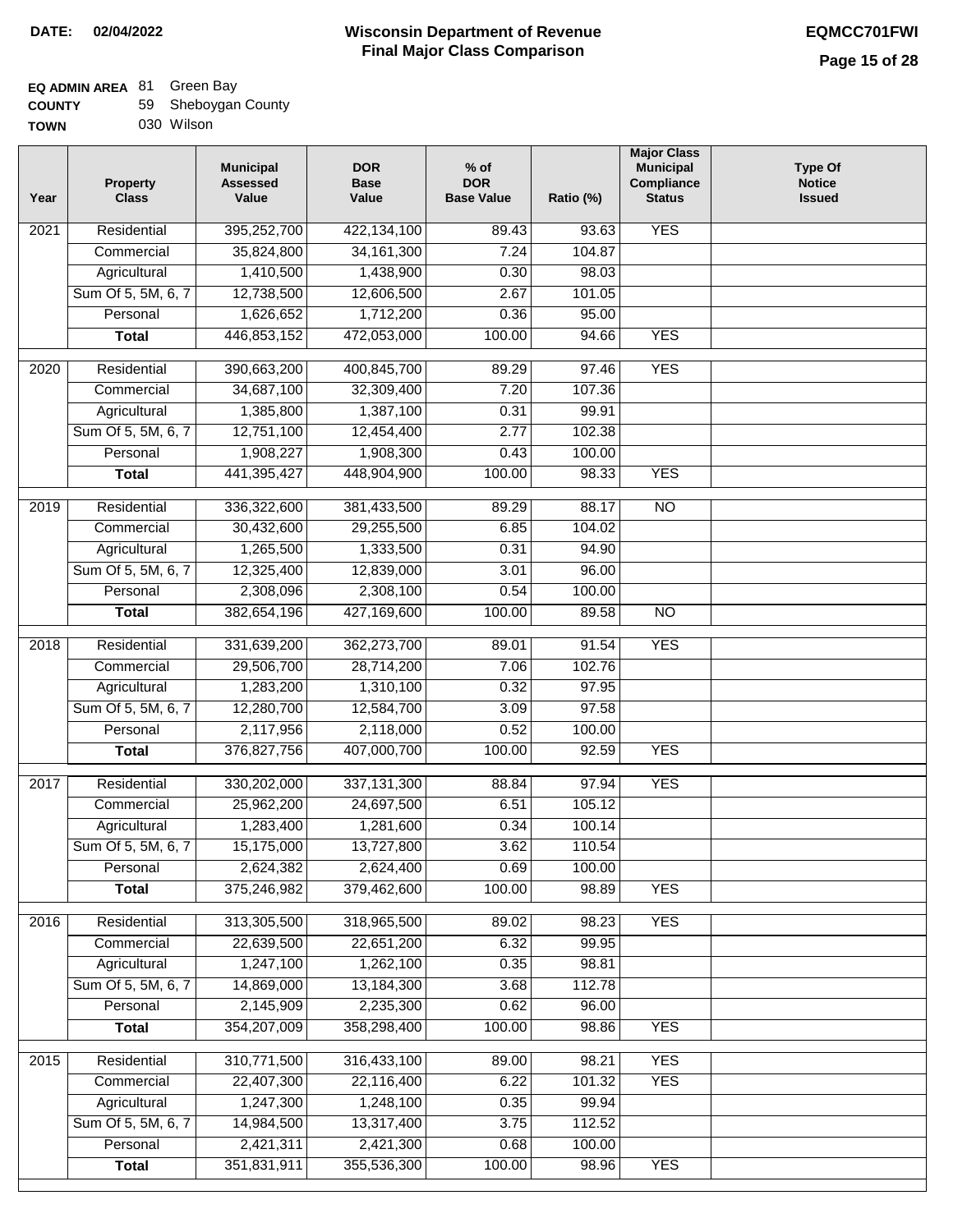| <b>COUNTY</b>  | 59 Sheboygan County |
|----------------|---------------------|
| <b>VILLAGE</b> | 101 Adell           |

| AGE | 101 Adell |
|-----|-----------|
|     |           |

| Year | <b>Property</b><br><b>Class</b> | <b>Municipal</b><br><b>Assessed</b><br>Value | <b>DOR</b><br><b>Base</b><br>Value | $%$ of<br><b>DOR</b><br><b>Base Value</b> | Ratio (%)        | <b>Major Class</b><br><b>Municipal</b><br>Compliance<br><b>Status</b> | <b>Type Of</b><br><b>Notice</b><br><b>Issued</b> |
|------|---------------------------------|----------------------------------------------|------------------------------------|-------------------------------------------|------------------|-----------------------------------------------------------------------|--------------------------------------------------|
| 2021 | Residential                     | 23,984,200                                   | 29,889,500                         | 75.08                                     | 80.24            | N <sub>O</sub>                                                        |                                                  |
|      | Commercial                      | 9,293,900                                    | 9,553,300                          | 24.00                                     | 97.28            | <b>YES</b>                                                            |                                                  |
|      | Agricultural                    | 4,800                                        | 5,600                              | 0.01                                      | 85.71            |                                                                       |                                                  |
|      | Sum Of 5, 5M, 6, 7              | 92,000                                       | 246,700                            | 0.62                                      | 37.29            |                                                                       |                                                  |
|      | Personal                        | 99,100                                       | 116,500                            | 0.29                                      | 85.06            |                                                                       |                                                  |
|      | <b>Total</b>                    | 33,474,000                                   | 39,811,600                         | 100.00                                    | 84.08            | $\overline{NO}$                                                       |                                                  |
| 2020 | Residential                     | 23,951,600                                   | 26,650,300                         | 73.36                                     | 89.87            | $\overline{NO}$                                                       |                                                  |
|      | Commercial                      | 9,257,900                                    | 9,307,100                          | 25.62                                     | 99.47            | <b>YES</b>                                                            |                                                  |
|      | Agricultural                    | 4,900                                        | 5,400                              | 0.01                                      | 90.74            |                                                                       |                                                  |
|      | Sum Of 5, 5M, 6, 7              | 92,000                                       | 243,100                            | 0.67                                      | 37.84            |                                                                       |                                                  |
|      | Personal                        | 112,400                                      | 122,100                            | 0.34                                      | 92.06            |                                                                       |                                                  |
|      | <b>Total</b>                    | 33,418,800                                   | 36,328,000                         | 100.00                                    | 91.99            | $\overline{NO}$                                                       |                                                  |
|      |                                 |                                              |                                    |                                           |                  |                                                                       |                                                  |
| 2019 | Residential                     | 23,954,400                                   | 24,891,800                         | 72.52                                     | 96.23            | <b>YES</b>                                                            |                                                  |
|      | Commercial                      | 9,208,400                                    | 9,072,600                          | 26.43                                     | 101.50           | <b>YES</b>                                                            |                                                  |
|      | Agricultural                    | 5,000                                        | 5,200                              | 0.02                                      | 96.15            |                                                                       |                                                  |
|      | Sum Of 5, 5M, 6, 7              | 92,000                                       | 237,100                            | 0.69                                      | 38.80            |                                                                       |                                                  |
|      | Personal                        | 115,600                                      | 119,100                            | 0.35                                      | 97.06            |                                                                       |                                                  |
|      | <b>Total</b>                    | 33,375,400                                   | 34,325,800                         | 100.00                                    | 97.23            | <b>YES</b>                                                            |                                                  |
| 2018 | Residential                     | 23,816,400                                   | 23,675,100                         | 71.88                                     | 100.60           | <b>YES</b>                                                            |                                                  |
|      | Commercial                      | 9,208,400                                    | 8,894,700                          | 27.01                                     | 103.53           | <b>YES</b>                                                            |                                                  |
|      | Agricultural                    | 5,000                                        | 5,000                              | 0.02                                      | 100.00           |                                                                       |                                                  |
|      | Sum Of 5, 5M, 6, 7              | 92,000                                       | 225,500                            | 0.68                                      | 40.80            |                                                                       |                                                  |
|      | Personal                        | 136,400                                      | 136,400                            | 0.41                                      | 100.00           |                                                                       |                                                  |
|      | <b>Total</b>                    | 33,258,200                                   | 32,936,700                         | 100.00                                    | 100.98           | <b>YES</b>                                                            |                                                  |
| 2017 | Residential                     | 23,809,100                                   | 23,667,800                         | 73.13                                     | 100.60           | <b>YES</b>                                                            |                                                  |
|      | Commercial                      | 8,477,000                                    | 8,003,200                          | 24.73                                     | 105.92           | <b>YES</b>                                                            |                                                  |
|      | Agricultural                    | 5,000                                        | 4,900                              | 0.02                                      | 102.04           |                                                                       |                                                  |
|      | Sum Of 5, 5M, 6, 7              | 108,000                                      | 225,500                            | 0.70                                      | 47.89            |                                                                       |                                                  |
|      | Personal                        | 473,500                                      | 464,200                            | 1.43                                      | 102.00           |                                                                       |                                                  |
|      | <b>Total</b>                    | 32,872,600                                   | 32,365,600                         | 100.00                                    | 101.57           | <b>YES</b>                                                            |                                                  |
| 2016 | Residential                     | 23,824,100                                   | 22,958,000                         | 73.02                                     | 103.77           | <b>YES</b>                                                            |                                                  |
|      | Commercial                      | 8,477,000                                    | 7,770,100                          | 24.71                                     | 109.10           | <b>YES</b>                                                            |                                                  |
|      | Agricultural                    | 4,900                                        | 4,900                              | 0.02                                      | 100.00           |                                                                       |                                                  |
|      | Sum Of 5, 5M, 6, 7              | 108,000                                      | 225,500                            | 0.72                                      | 47.89            |                                                                       |                                                  |
|      | Personal                        | 490,200                                      | 480,500                            | 1.53                                      | 102.02           |                                                                       |                                                  |
|      | <b>Total</b>                    | 32,904,200                                   | 31,439,000                         | 100.00                                    | 104.66           | <b>YES</b>                                                            |                                                  |
|      |                                 |                                              |                                    |                                           |                  | <b>YES</b>                                                            |                                                  |
| 2015 | Residential<br>Commercial       | 23,799,400<br>8,781,500                      | 22,699,600<br>8,283,300            | 71.56<br>26.11                            | 104.85<br>106.01 | <b>YES</b>                                                            |                                                  |
|      | Agricultural                    | 4,800                                        | 4,800                              | 0.02                                      | 100.00           |                                                                       |                                                  |
|      | Sum Of 5, 5M, 6, 7              | 108,900                                      | 228,100                            | 0.72                                      | 47.74            |                                                                       |                                                  |
|      | Personal                        | 520,300                                      | 505,100                            | 1.59                                      | 103.01           |                                                                       |                                                  |
|      | <b>Total</b>                    | 33,214,900                                   | 31,720,900                         | 100.00                                    | 104.71           | <b>YES</b>                                                            |                                                  |
|      |                                 |                                              |                                    |                                           |                  |                                                                       |                                                  |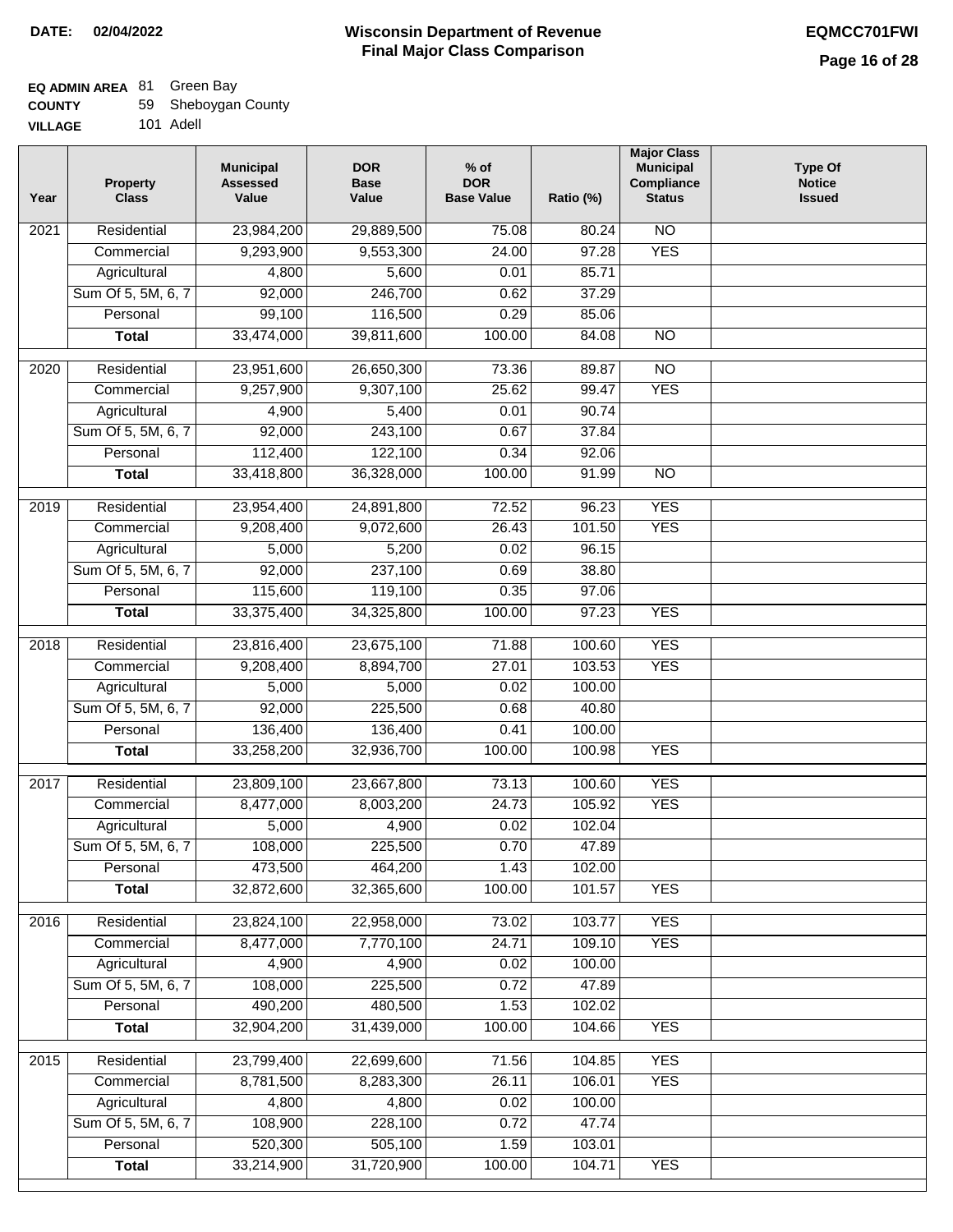## **EQ ADMIN AREA** 81 Green Bay

| <b>COUNTY</b> | 59 Sheboygan County |
|---------------|---------------------|
|---------------|---------------------|

**VILLAGE** 111 Cascade

| Year | <b>Property</b><br><b>Class</b> | <b>Municipal</b><br><b>Assessed</b><br>Value | <b>DOR</b><br><b>Base</b><br>Value | $%$ of<br><b>DOR</b><br><b>Base Value</b> | Ratio (%) | <b>Major Class</b><br><b>Municipal</b><br>Compliance<br><b>Status</b> | <b>Type Of</b><br><b>Notice</b><br><b>Issued</b> |
|------|---------------------------------|----------------------------------------------|------------------------------------|-------------------------------------------|-----------|-----------------------------------------------------------------------|--------------------------------------------------|
| 2021 | Residential                     | 37,662,700                                   | 41,882,300                         | 93.05                                     | 89.93     | $\overline{NO}$                                                       |                                                  |
|      | Commercial                      | 2,847,000                                    | 2,908,800                          | 6.46                                      | 97.88     |                                                                       |                                                  |
|      | Agricultural                    | 16,100                                       | 16,700                             | 0.04                                      | 96.41     |                                                                       |                                                  |
|      | Sum Of 5, 5M, 6, 7              | 94,800                                       | 138,900                            | 0.31                                      | 68.25     |                                                                       |                                                  |
|      | Personal                        | 61,800                                       | 65,100                             | 0.14                                      | 94.93     |                                                                       |                                                  |
|      | <b>Total</b>                    | 40,682,400                                   | 45,011,800                         | 100.00                                    | 90.38     | $\overline{NO}$                                                       |                                                  |
| 2020 | Residential                     | 37,294,800                                   | 39,150,800                         | 92.74                                     | 95.26     | <b>YES</b>                                                            |                                                  |
|      | Commercial                      | 2,844,900                                    | 2,849,600                          | 6.75                                      | 99.84     |                                                                       |                                                  |
|      | Agricultural                    | 15,400                                       | 15,900                             | 0.04                                      | 96.86     |                                                                       |                                                  |
|      | Sum Of 5, 5M, 6, 7              | 94,800                                       | 134,200                            | 0.32                                      | 70.64     |                                                                       |                                                  |
|      | Personal                        | 60,900                                       | 65,500                             | 0.16                                      | 92.98     |                                                                       |                                                  |
|      | <b>Total</b>                    | 40,310,800                                   | 42,216,000                         | 100.00                                    | 95.49     | <b>YES</b>                                                            |                                                  |
| 2019 | Residential                     | 37,084,100                                   | 39,230,600                         | 92.91                                     | 94.53     | <b>YES</b>                                                            |                                                  |
|      | Commercial                      | 2,842,600                                    | 2,791,300                          | 6.61                                      | 101.84    |                                                                       |                                                  |
|      | Agricultural                    | 15,400                                       | 15,900                             | 0.04                                      | 96.86     |                                                                       |                                                  |
|      | Sum Of 5, 5M, 6, 7              | 94,800                                       | 127,800                            | 0.30                                      | 74.18     |                                                                       |                                                  |
|      | Personal                        | 55,000                                       | 57,300                             | 0.14                                      | 95.99     |                                                                       |                                                  |
|      | <b>Total</b>                    | 40,091,900                                   | 42,222,900                         | 100.00                                    | 94.95     | <b>YES</b>                                                            |                                                  |
| 2018 | Residential                     | 36,871,700                                   | 37,158,600                         | 92.46                                     | 99.23     | <b>YES</b>                                                            |                                                  |
|      | Commercial                      | 2,835,400                                    | 2,840,700                          | 7.07                                      | 99.81     |                                                                       |                                                  |
|      | Agricultural                    | 15,700                                       | 15,600                             | 0.04                                      | 100.64    |                                                                       |                                                  |
|      | Sum Of 5, 5M, 6, 7              | 88,500                                       | 106,700                            | 0.27                                      | 82.94     |                                                                       |                                                  |
|      | Personal                        | 68,600                                       | 68,600                             | 0.17                                      | 100.00    |                                                                       |                                                  |
|      | <b>Total</b>                    | 39,879,900                                   | 40,190,200                         | 100.00                                    | 99.23     | <b>YES</b>                                                            |                                                  |
|      |                                 |                                              |                                    |                                           |           |                                                                       |                                                  |
| 2017 | Residential                     | 36,784,300                                   | 35,646,300                         | 91.77                                     | 103.19    | <b>YES</b>                                                            |                                                  |
|      | Commercial                      | 2,783,100                                    | 2,765,300                          | 7.12                                      | 100.64    |                                                                       |                                                  |
|      | Agricultural                    | 15,300                                       | 15,200                             | 0.04                                      | 100.66    |                                                                       |                                                  |
|      | Sum Of 5, 5M, 6, 7              | 88,500                                       | 104,100                            | 0.27                                      | 85.01     |                                                                       |                                                  |
|      | Personal                        | 311,100                                      | 311,100                            | 0.80                                      | 100.00    |                                                                       |                                                  |
|      | <b>Total</b>                    | 39,982,300                                   | 38,842,000                         | 100.00                                    | 102.94    | <b>YES</b>                                                            |                                                  |
| 2016 | Residential                     | 36,776,400                                   | 35,285,000                         | 91.92                                     | 104.23    | <b>YES</b>                                                            |                                                  |
|      | Commercial                      | 2,755,800                                    | 2,710,800                          | 7.06                                      | 101.66    |                                                                       |                                                  |
|      | Agricultural                    | 16,100                                       | 15,000                             | 0.04                                      | 107.33    |                                                                       |                                                  |
|      | Sum Of 5, 5M, 6, 7              | 88,500                                       | 104,100                            | 0.27                                      | 85.01     |                                                                       |                                                  |
|      | Personal                        | 291,300                                      | 269,800                            | 0.70                                      | 107.97    |                                                                       |                                                  |
|      | <b>Total</b>                    | 39,928,100                                   | 38,384,700                         | 100.00                                    | 104.02    | <b>YES</b>                                                            |                                                  |
| 2015 | Residential                     | 36,743,200                                   | 33,556,100                         | 91.28                                     | 109.50    | <b>YES</b>                                                            |                                                  |
|      | Commercial                      | 2,854,000                                    | 2,807,100                          | 7.64                                      | 101.67    | <b>YES</b>                                                            |                                                  |
|      | Agricultural                    | 14,900                                       | 14,800                             | 0.04                                      | 100.68    |                                                                       |                                                  |
|      | Sum Of 5, 5M, 6, 7              | 90,500                                       | 105,400                            | 0.29                                      | 85.86     |                                                                       |                                                  |
|      | Personal                        | 300,000                                      | 277,800                            | 0.76                                      | 107.99    |                                                                       |                                                  |
|      | <b>Total</b>                    | 40,002,600                                   | 36,761,200                         | 100.00                                    | 108.82    | <b>YES</b>                                                            |                                                  |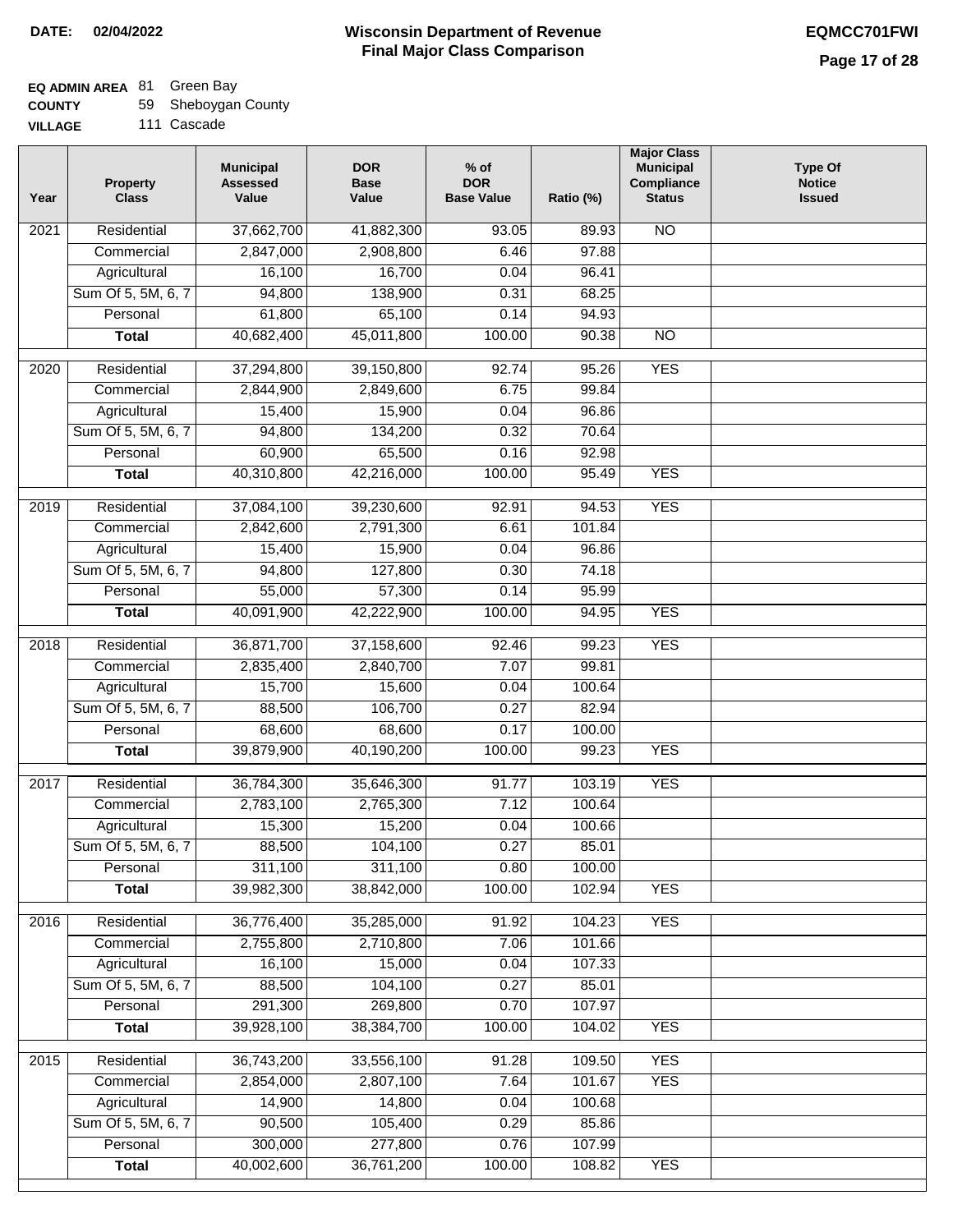| <b>COUNTY</b>  | 59 Sheboygan County |
|----------------|---------------------|
| <b>VILLAGE</b> | 112 Cedar Grove     |

| .  | <u>. .</u>      |
|----|-----------------|
| GЕ | 112 Cedar Grove |

| Year | <b>Property</b><br><b>Class</b> | <b>Municipal</b><br><b>Assessed</b><br>Value | <b>DOR</b><br><b>Base</b><br>Value | $%$ of<br><b>DOR</b><br><b>Base Value</b> | Ratio (%) | <b>Major Class</b><br><b>Municipal</b><br>Compliance<br><b>Status</b> | <b>Type Of</b><br><b>Notice</b><br><b>Issued</b> |
|------|---------------------------------|----------------------------------------------|------------------------------------|-------------------------------------------|-----------|-----------------------------------------------------------------------|--------------------------------------------------|
| 2021 | Residential                     | 127,189,000                                  | 142,759,600                        | 88.55                                     | 89.09     | <b>NO</b>                                                             |                                                  |
|      | Commercial                      | 16,060,000                                   | 17,724,700                         | 10.99                                     | 90.61     | <b>YES</b>                                                            |                                                  |
|      | Agricultural                    | 82,700                                       | 93,000                             | 0.06                                      | 88.92     |                                                                       |                                                  |
|      | Sum Of 5, 5M, 6, 7              | 153,700                                      | 302,400                            | 0.19                                      | 50.83     |                                                                       |                                                  |
|      | Personal                        | 307,700                                      | 345,800                            | 0.21                                      | 88.98     |                                                                       |                                                  |
|      | <b>Total</b>                    | 143,793,100                                  | 161,225,500                        | 100.00                                    | 89.19     | $\overline{NO}$                                                       |                                                  |
| 2020 | Residential                     | 125,754,900                                  | 135,767,600                        | 88.24                                     | 92.63     | <b>YES</b>                                                            |                                                  |
|      | Commercial                      | 16,040,300                                   | 17,359,300                         | 11.28                                     | 92.40     | <b>YES</b>                                                            |                                                  |
|      | Agricultural                    | 81,300                                       | 89,100                             | 0.06                                      | 91.25     |                                                                       |                                                  |
|      | Sum Of 5, 5M, 6, 7              | 153,700                                      | 302,500                            | 0.20                                      | 50.81     |                                                                       |                                                  |
|      | Personal                        | 315,400                                      | 346,600                            | 0.23                                      | 91.00     |                                                                       |                                                  |
|      | <b>Total</b>                    | 142,345,600                                  | 153,865,100                        | 100.00                                    | 92.51     | <b>YES</b>                                                            |                                                  |
|      |                                 |                                              |                                    |                                           |           |                                                                       |                                                  |
| 2019 | Residential                     | 124,384,600                                  | 130,646,300                        | 88.16                                     | 95.21     | <b>YES</b>                                                            |                                                  |
|      | Commercial                      | 15,888,200                                   | 16,856,300                         | 11.37                                     | 94.26     | <b>YES</b>                                                            |                                                  |
|      | Agricultural                    | 82,200                                       | 86,200                             | 0.06                                      | 95.36     |                                                                       |                                                  |
|      | Sum Of 5, 5M, 6, 7              | 131,600                                      | 277,200                            | 0.19                                      | 47.47     |                                                                       |                                                  |
|      | Personal                        | 312,800                                      | 329,200                            | 0.22                                      | 95.02     |                                                                       |                                                  |
|      | <b>Total</b>                    | 140,799,400                                  | 148,195,200                        | 100.00                                    | 95.01     | <b>YES</b>                                                            |                                                  |
| 2018 | Residential                     | 122,944,300                                  | 125,249,600                        | 87.92                                     | 98.16     | <b>YES</b>                                                            |                                                  |
|      | Commercial                      | 16,050,200                                   | 16,525,800                         | 11.60                                     | 97.12     | <b>YES</b>                                                            |                                                  |
|      | Agricultural                    | 85,200                                       | 85,300                             | 0.06                                      | 99.88     |                                                                       |                                                  |
|      | Sum Of 5, 5M, 6, 7              | 119,500                                      | 264,500                            | 0.19                                      | 45.18     |                                                                       |                                                  |
|      | Personal                        | 327,500                                      | 327,500                            | 0.23                                      | 100.00    |                                                                       |                                                  |
|      | <b>Total</b>                    | 139,526,700                                  | 142,452,700                        | 100.00                                    | 97.95     | <b>YES</b>                                                            |                                                  |
|      |                                 |                                              |                                    |                                           |           |                                                                       |                                                  |
| 2017 | Residential                     | 121,887,600                                  | 117,218,200                        | 87.45                                     | 103.98    | <b>YES</b>                                                            |                                                  |
|      | Commercial                      | 15,727,900                                   | 15,884,500                         | 11.85                                     | 99.01     | <b>YES</b>                                                            |                                                  |
|      | Agricultural                    | 87,500                                       | 83,000                             | 0.06                                      | 105.42    |                                                                       |                                                  |
|      | Sum Of 5, 5M, 6, 7              | 181,100                                      | 302,100                            | 0.23                                      | 59.95     |                                                                       |                                                  |
|      | Personal                        | 577,300                                      | 549,800                            | 0.41                                      | 105.00    |                                                                       |                                                  |
|      | <b>Total</b>                    | 138,461,400                                  | 134,037,600                        | 100.00                                    | 103.30    | <b>YES</b>                                                            |                                                  |
| 2016 | Residential                     | 120,922,800                                  | 114, 127, 300                      | 87.14                                     | 105.95    | <b>YES</b>                                                            |                                                  |
|      | Commercial                      | 16,011,800                                   | 15,854,300                         | 12.11                                     | 100.99    | <b>YES</b>                                                            |                                                  |
|      | Agricultural                    | 88,100                                       | 81,600                             | 0.06                                      | 107.97    |                                                                       |                                                  |
|      | Sum Of 5, 5M, 6, 7              | 181,100                                      | 302,100                            | 0.23                                      | 59.95     |                                                                       |                                                  |
|      | Personal                        | 653,600                                      | 605,200                            | 0.46                                      | 108.00    |                                                                       |                                                  |
|      | <b>Total</b>                    | 137,857,400                                  | 130,970,500                        | 100.00                                    | 105.26    | <b>YES</b>                                                            |                                                  |
|      |                                 |                                              |                                    |                                           |           |                                                                       |                                                  |
| 2015 | Residential                     | 120,644,200                                  | 110,997,900                        | 87.52                                     | 108.69    | <b>YES</b>                                                            |                                                  |
|      | Commercial                      | 15,657,000                                   | 14,785,500                         | 11.66                                     | 105.89    | <b>YES</b>                                                            |                                                  |
|      | Agricultural                    | 79,400                                       | 79,100                             | 0.06                                      | 100.38    |                                                                       |                                                  |
|      | Sum Of 5, 5M, 6, 7              | 181,800                                      | 303,000                            | 0.24                                      | 60.00     |                                                                       |                                                  |
|      | Personal                        | 719,600                                      | 666,300                            | 0.53                                      | 108.00    |                                                                       |                                                  |
|      | <b>Total</b>                    | 137,282,000                                  | 126,831,800                        | 100.00                                    | 108.24    | <b>YES</b>                                                            |                                                  |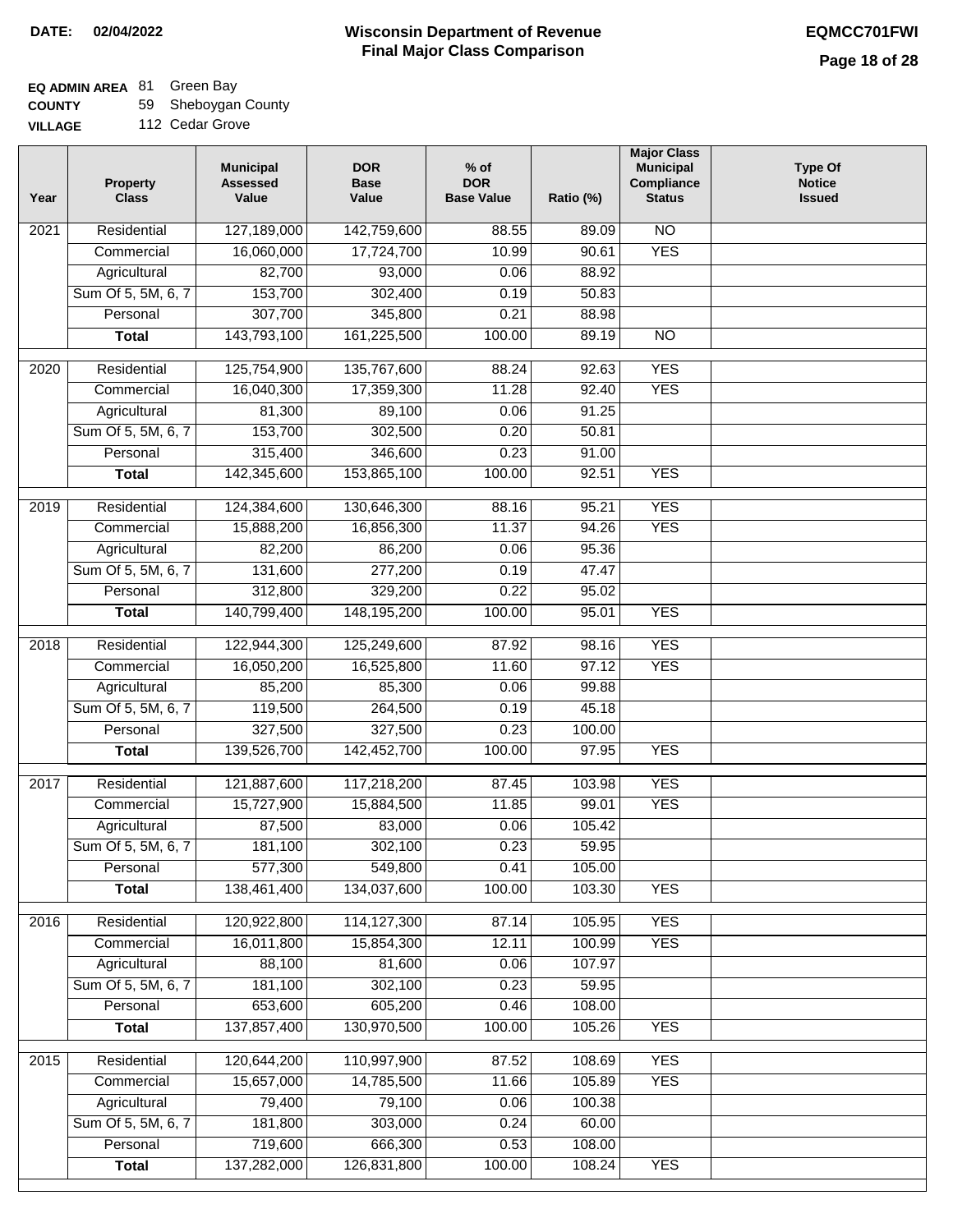#### **Wisconsin Department of Revenue Final Major Class Comparison DATE: 02/04/2022 EQMCC701FWI**

## **EQ ADMIN AREA** 81 Green Bay

**COUNTY** 59 Sheboygan County

| <b>VILLAGE</b> |  | 121 Elkhart Lake |  |
|----------------|--|------------------|--|
|----------------|--|------------------|--|

| Year | <b>Property</b><br><b>Class</b>    | <b>Municipal</b><br><b>Assessed</b><br>Value | <b>DOR</b><br><b>Base</b><br>Value | $%$ of<br><b>DOR</b><br><b>Base Value</b> | Ratio (%)        | <b>Major Class</b><br><b>Municipal</b><br>Compliance<br><b>Status</b> | <b>Type Of</b><br><b>Notice</b><br><b>Issued</b> |
|------|------------------------------------|----------------------------------------------|------------------------------------|-------------------------------------------|------------------|-----------------------------------------------------------------------|--------------------------------------------------|
| 2021 | Residential                        | 267,842,500                                  | 317,751,400                        | 88.46                                     | 84.29            | <b>NO</b>                                                             |                                                  |
|      | Commercial                         | 35,543,200                                   | 38,824,800                         | 10.81                                     | 91.55            | <b>YES</b>                                                            |                                                  |
|      | Agricultural                       | 8,400                                        | 9,600                              | 0.00                                      | 87.50            |                                                                       |                                                  |
|      | Sum Of 5, 5M, 6, 7                 | 17,400                                       | 17,500                             | 0.00                                      | 99.43            |                                                                       |                                                  |
|      | Personal                           | 2,209,624                                    | 2,599,600                          | 0.72                                      | 85.00            |                                                                       |                                                  |
|      | <b>Total</b>                       | 305,621,124                                  | 359,202,900                        | 100.00                                    | 85.08            | $\overline{NO}$                                                       |                                                  |
| 2020 | Residential                        | 263,694,400                                  | 306,828,200                        | 88.49                                     | 85.94            | $\overline{NO}$                                                       |                                                  |
|      | Commercial                         | 35,033,300                                   | 37,119,500                         | 10.70                                     | 94.38            | <b>YES</b>                                                            |                                                  |
|      | Agricultural                       | 9,300                                        | 9,300                              | 0.00                                      | 100.00           |                                                                       |                                                  |
|      | Sum Of 5, 5M, 6, 7                 | 0                                            | 0                                  | 0.00                                      | 0.00             |                                                                       |                                                  |
|      | Personal                           | 2,570,458                                    | 2,794,000                          | 0.81                                      | 92.00            |                                                                       |                                                  |
|      | <b>Total</b>                       | 301, 307, 458                                | 346,751,000                        | 100.00                                    | 86.89            | $\overline{NO}$                                                       |                                                  |
|      |                                    |                                              |                                    |                                           |                  |                                                                       |                                                  |
| 2019 | Residential                        | 261,735,600                                  | 287,267,200                        | 88.14                                     | 91.11            | <b>YES</b>                                                            |                                                  |
|      | Commercial                         | 34,721,500                                   | 35,655,000                         | 10.94                                     | 97.38            | <b>YES</b>                                                            |                                                  |
|      | Agricultural                       | 8,900                                        | 8,900                              | 0.00                                      | 100.00           |                                                                       |                                                  |
|      | Sum Of 5, 5M, 6, 7                 | 0                                            | 0                                  | 0.00                                      | 0.00             |                                                                       |                                                  |
|      | Personal                           | 2,725,248                                    | 2,994,800                          | 0.92                                      | 91.00            |                                                                       |                                                  |
|      | <b>Total</b>                       | 299, 191, 248                                | 325,925,900                        | 100.00                                    | 91.80            | <b>YES</b>                                                            |                                                  |
| 2018 | Residential                        | 258,337,800                                  | 279,921,000                        | 88.87                                     | 92.29            | <b>YES</b>                                                            |                                                  |
|      | Commercial                         | 32,376,900                                   | 32,222,400                         | 10.23                                     | 100.48           | <b>YES</b>                                                            |                                                  |
|      | Agricultural                       | 9,200                                        | 8,700                              | 0.00                                      | 105.75           |                                                                       |                                                  |
|      | Sum Of 5, 5M, 6, 7                 | 0                                            | 0                                  | 0.00                                      | 0.00             |                                                                       |                                                  |
|      | Personal                           | 2,840,495                                    | 2,840,500                          | 0.90                                      | 100.00           |                                                                       |                                                  |
|      | <b>Total</b>                       | 293,564,395                                  | 314,992,600                        | 100.00                                    | 93.20            | <b>YES</b>                                                            |                                                  |
| 2017 | Residential                        | 256,979,200                                  | 257,873,800                        | 89.54                                     | 99.65            | <b>YES</b>                                                            |                                                  |
|      | Commercial                         | 27,624,300                                   | 26,816,500                         | 9.31                                      | 103.01           |                                                                       |                                                  |
|      | Agricultural                       | 9,200                                        | 8,400                              | 0.00                                      | 109.52           |                                                                       |                                                  |
|      | Sum Of 5, 5M, 6, 7                 | 0                                            | 0                                  | 0.00                                      | 0.00             |                                                                       |                                                  |
|      | Personal                           | 3,299,343                                    | 3,299,400                          | 1.15                                      | 100.00           |                                                                       |                                                  |
|      | <b>Total</b>                       | 287,912,043                                  | 287,998,100                        | 100.00                                    | 99.97            | <b>YES</b>                                                            |                                                  |
| 2016 | Residential                        | 255,278,100                                  | 253,207,100                        | 91.45                                     | 100.82           | <b>YES</b>                                                            |                                                  |
|      | Commercial                         | 21,240,100                                   | 20,493,500                         | 7.40                                      | 103.64           |                                                                       |                                                  |
|      | Agricultural                       | 13,300                                       | 11,900                             | 0.00                                      | 111.76           |                                                                       |                                                  |
|      | Sum Of 5, 5M, 6, 7                 | 0                                            | $\Omega$                           | 0.00                                      | 0.00             |                                                                       |                                                  |
|      | Personal                           | 3,164,922                                    | 3,164,900                          | 1.14                                      | 100.00           |                                                                       |                                                  |
|      | <b>Total</b>                       | 279,696,422                                  | 276,877,400                        | 100.00                                    | 101.02           | <b>YES</b>                                                            |                                                  |
|      |                                    |                                              |                                    |                                           |                  |                                                                       |                                                  |
| 2015 | Residential                        | 255,016,800<br>20,519,700                    | 253,014,300<br>19,766,500          | 91.68                                     | 100.79           | <b>YES</b>                                                            |                                                  |
|      | Commercial                         |                                              |                                    | 7.16<br>0.00                              | 103.81<br>112.20 | <b>YES</b>                                                            |                                                  |
|      | Agricultural<br>Sum Of 5, 5M, 6, 7 | 9,200                                        | 8,200                              |                                           |                  |                                                                       |                                                  |
|      | Personal                           | 0                                            | 0                                  | 0.00<br>1.15                              | 0.00<br>100.00   |                                                                       |                                                  |
|      |                                    | 3,174,000<br>278,719,700                     | 3,173,900<br>275,962,900           | 100.00                                    | 101.00           | <b>YES</b>                                                            |                                                  |
|      | <b>Total</b>                       |                                              |                                    |                                           |                  |                                                                       |                                                  |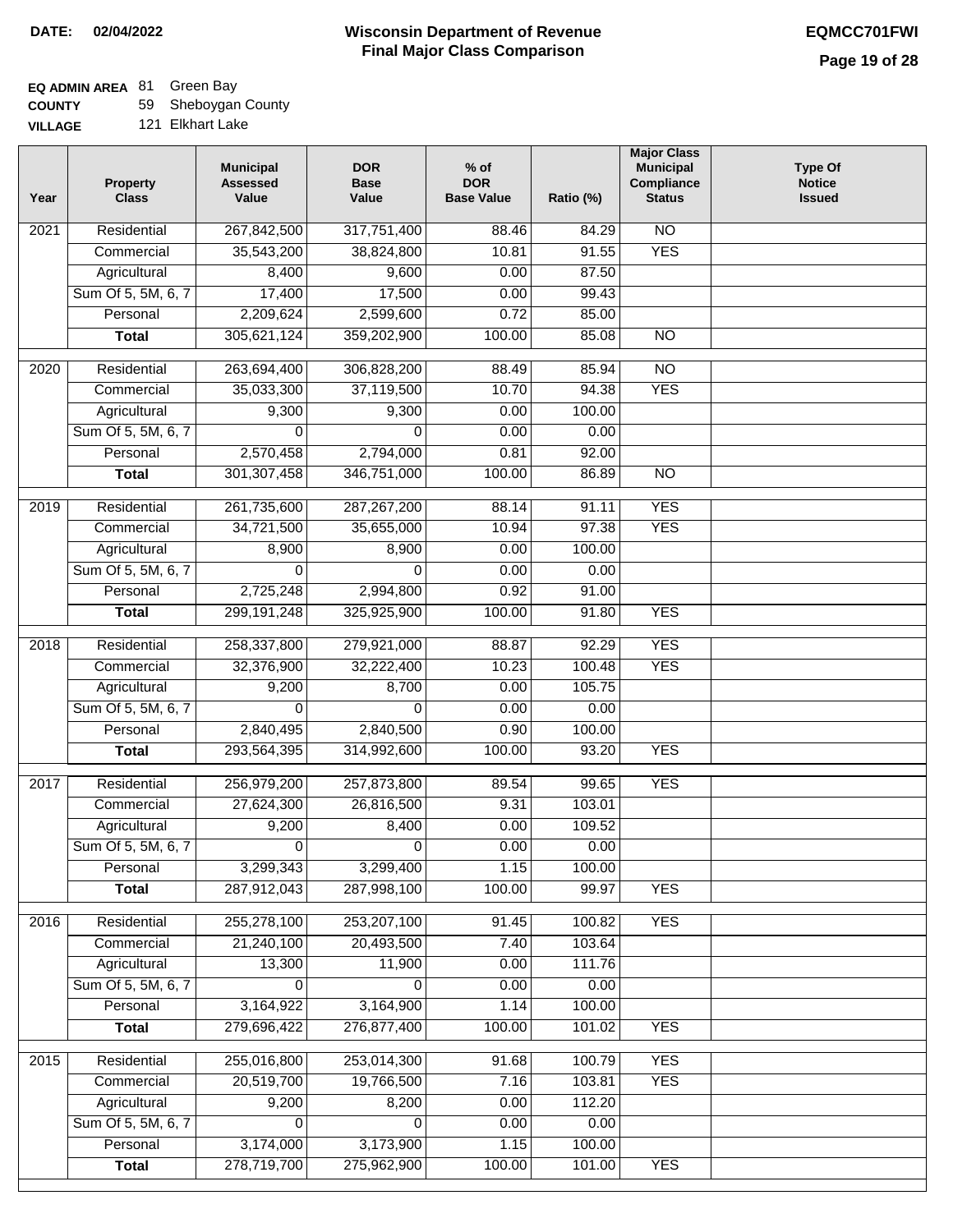**Ratio (%)** 

 85.35 93.15 88.04 82.66 88.00 86.07

92.96

**Major Class Municipal Compliance Status**

NO

NO

YES

**Type Of Notice Issued**

| <b>COUNTY</b> | 59 Sheboygan County |  |
|---------------|---------------------|--|
|---------------|---------------------|--|

| 131 Glenbeulah<br><b>VILLAGE</b> |                                 |                                              |                                    |                                           |  |  |
|----------------------------------|---------------------------------|----------------------------------------------|------------------------------------|-------------------------------------------|--|--|
| Year                             | <b>Property</b><br><b>Class</b> | <b>Municipal</b><br><b>Assessed</b><br>Value | <b>DOR</b><br><b>Base</b><br>Value | $%$ of<br><b>DOR</b><br><b>Base Value</b> |  |  |
| 2021                             | Residential                     | 30,084,800                                   | 35,249,300                         | 90.45                                     |  |  |
|                                  | Commercial                      | 3,352,400                                    | 3,598,900                          | 9.23                                      |  |  |
|                                  | Agricultural                    | 26,500                                       | 30,100                             | 0.08                                      |  |  |
|                                  | Sum Of 5, 5M, 6, 7              | 39,100                                       | 47,300                             | 0.12                                      |  |  |
|                                  | Personal                        | 41,800                                       | 47,500                             | 0.12                                      |  |  |
|                                  | <b>Total</b>                    | 33,544,600                                   | 38,973,100                         | 100.00                                    |  |  |
|                                  |                                 |                                              |                                    |                                           |  |  |
| 2020                             | Residential                     | 29,676,300                                   | 31,924,800                         | 89.93                                     |  |  |
|                                  | Commercial                      | 3,281,800                                    | 3,449,700                          | 9.72                                      |  |  |
|                                  | Agricultural                    | 25,700                                       | 28,800                             | 0.08                                      |  |  |
|                                  | Sum Of 5, 5M, 6, 7              | 39,100                                       | 47,300                             | 0.13                                      |  |  |

|                   | Commercial         | 3,281,800    | 3,449,700  | 9.72   | 95.13  |            |  |
|-------------------|--------------------|--------------|------------|--------|--------|------------|--|
|                   | Agricultural       | 25,700       | 28,800     | 0.08   | 89.24  |            |  |
|                   | Sum Of 5, 5M, 6, 7 | 39,100       | 47,300     | 0.13   | 82.66  |            |  |
|                   | Personal           | 45,200       | 50,300     | 0.14   | 89.86  |            |  |
|                   | <b>Total</b>       | 33,068,100   | 35,500,900 | 100.00 | 93.15  | <b>YES</b> |  |
| $\frac{2019}{ }$  | Residential        | 29,118,100   | 31,660,700 | 90.08  | 91.97  | <b>YES</b> |  |
|                   | Commercial         | 3,280,400    | 3,382,100  | 9.62   | 96.99  |            |  |
|                   | Agricultural       | 26,900       | 27,900     | 0.08   | 96.42  |            |  |
|                   | Sum Of 5, 5M, 6, 7 | 39,100       | 44,900     | 0.13   | 87.08  |            |  |
|                   | Personal           | 29,900       | 31,200     | 0.09   | 95.83  |            |  |
|                   | <b>Total</b>       | 32,494,400   | 35,146,800 | 100.00 | 92.45  | <b>YES</b> |  |
|                   |                    |              |            |        |        |            |  |
| $\overline{2018}$ | Residential        | 28,538,800   | 28,999,400 | 89.18  | 98.41  | <b>YES</b> |  |
|                   | Commercial         | 3,280,400    | 3,416,300  | 10.51  | 96.02  | <b>YES</b> |  |
|                   | Agricultural       | 26,000       | 27,100     | 0.08   | 95.94  |            |  |
|                   | Sum Of 5, 5M, 6, 7 | 39,100       | 44,900     | 0.14   | 87.08  |            |  |
|                   | Personal           | 30,000       | 31,200     | 0.10   | 96.15  |            |  |
|                   | <b>Total</b>       | 31,914,300   | 32,518,900 | 100.00 | 98.14  | <b>YES</b> |  |
| 2017              | Residential        | 28, 151, 200 | 28,600,200 | 89.52  | 98.43  | <b>YES</b> |  |
|                   | Commercial         | 3,060,200    | 3,124,400  | 9.78   | 97.95  |            |  |
|                   | Agricultural       | 26,500       | 26,400     | 0.08   | 100.38 |            |  |
|                   | Sum Of 5, 5M, 6, 7 | 39,100       | 31,500     | 0.10   | 124.13 |            |  |
|                   | Personal           | 164,900      | 164,900    | 0.52   | 100.00 |            |  |
|                   | <b>Total</b>       | 31,441,900   | 31,947,400 | 100.00 | 98.42  | <b>YES</b> |  |
| 2016              | Residential        | 28,162,600   | 27,406,100 | 89.35  | 102.76 | <b>YES</b> |  |
|                   | Commercial         | 3,055,200    | 2,999,400  | 9.78   | 101.86 |            |  |
|                   | Agricultural       | 27,100       | 26,200     | 0.09   | 103.44 |            |  |
|                   | Sum Of 5, 5M, 6, 7 | 39,100       | 31,500     | 0.10   | 124.13 |            |  |
|                   | Personal           | 218,300      | 209,900    | 0.68   | 104.00 |            |  |
|                   | <b>Total</b>       | 31,502,300   | 30,673,100 | 100.00 | 102.70 | <b>YES</b> |  |
| $\frac{1}{2015}$  | Residential        | 28,039,800   | 26,988,700 | 89.14  | 103.89 | <b>YES</b> |  |
|                   | Commercial         | 3,066,600    | 2,999,400  | 9.91   | 102.24 | <b>YES</b> |  |
|                   | Agricultural       | 25,700       | 25,700     | 0.08   | 100.00 |            |  |
|                   | Sum Of 5, 5M, 6, 7 | 39,100       | 31,500     | 0.10   | 124.13 |            |  |
|                   | Personal           | 238,300      | 231,400    | 0.76   | 102.98 |            |  |
|                   | <b>Total</b>       | 31,409,500   | 30,276,700 | 100.00 | 103.74 | <b>YES</b> |  |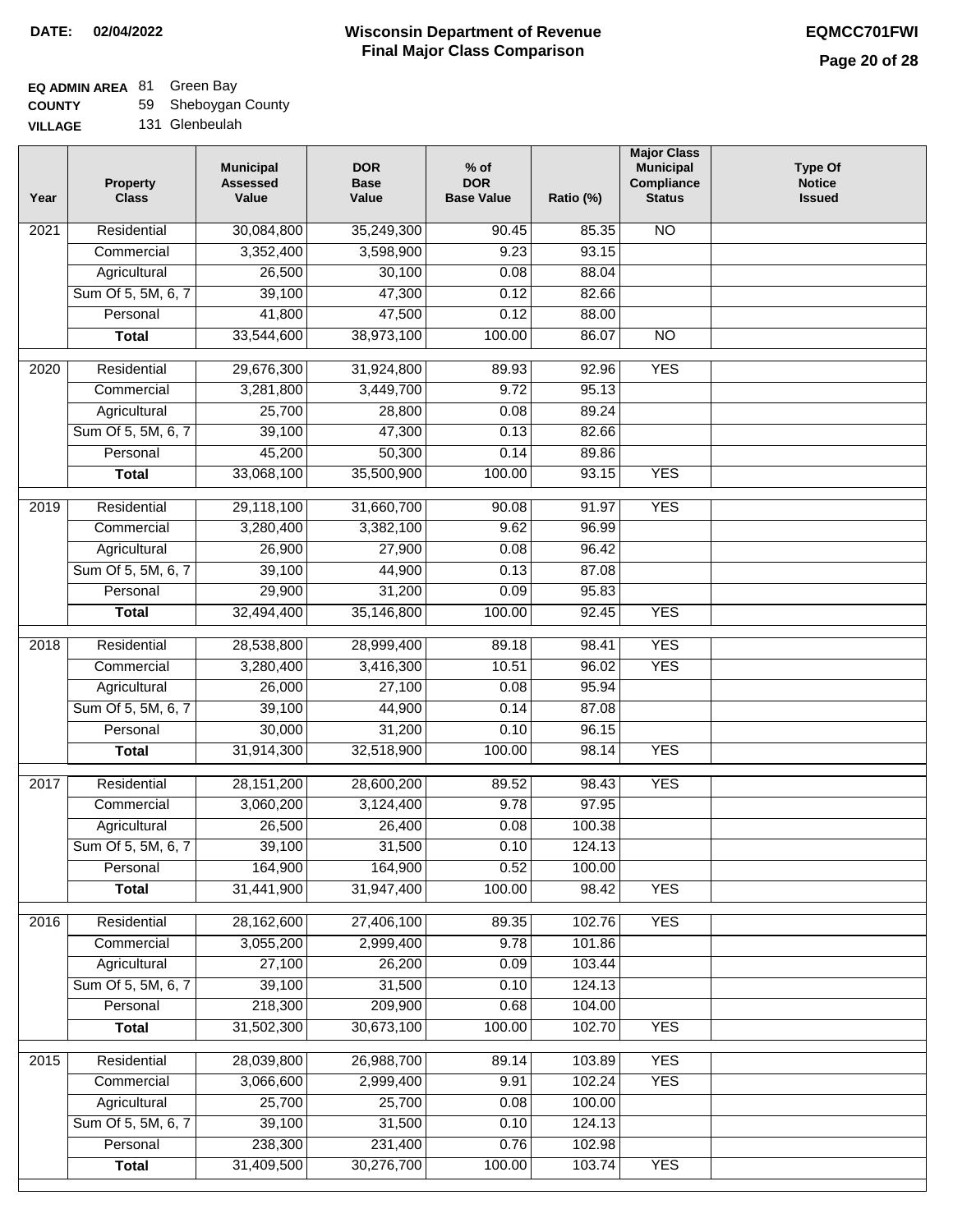#### **Wisconsin Department of Revenue Final Major Class Comparison DATE: 02/04/2022 EQMCC701FWI**

٦

# **EQ ADMIN AREA** 81 Green Bay

**COUNTY VILLAGE** 59 Sheboygan County

| LLAGE |  | 135 Howards Grove |  |  |
|-------|--|-------------------|--|--|
|-------|--|-------------------|--|--|

| Year             | <b>Property</b><br><b>Class</b> | <b>Municipal</b><br><b>Assessed</b><br>Value | <b>DOR</b><br><b>Base</b><br>Value | $%$ of<br><b>DOR</b><br><b>Base Value</b> | Ratio (%) | <b>Major Class</b><br><b>Municipal</b><br>Compliance<br><b>Status</b> | <b>Type Of</b><br><b>Notice</b><br><b>Issued</b> |
|------------------|---------------------------------|----------------------------------------------|------------------------------------|-------------------------------------------|-----------|-----------------------------------------------------------------------|--------------------------------------------------|
| 2021             | Residential                     | 223,625,200                                  | 277,047,200                        | 91.86                                     | 80.72     | <b>NO</b>                                                             |                                                  |
|                  | Commercial                      | 21,562,700                                   | 23,739,300                         | 7.87                                      | 90.83     |                                                                       |                                                  |
|                  | Agricultural                    | 29,500                                       | 31,900                             | 0.01                                      | 92.48     |                                                                       |                                                  |
|                  | Sum Of 5, 5M, 6, 7              | 203,000                                      | 228,700                            | 0.08                                      | 88.76     |                                                                       |                                                  |
|                  | Personal                        | 489,200                                      | 555,900                            | 0.18                                      | 88.00     |                                                                       |                                                  |
|                  | <b>Total</b>                    | 245,909,600                                  | 301,603,000                        | 100.00                                    | 81.53     | $\overline{NO}$                                                       |                                                  |
| 2020             | Residential                     | 220, 375, 700                                | 250,750,000                        | 91.25                                     | 87.89     | $\overline{10}$                                                       |                                                  |
|                  | Commercial                      | 21,556,900                                   | 23,264,300                         | 8.47                                      | 92.66     |                                                                       |                                                  |
|                  | Agricultural                    | 33,000                                       | 31,200                             | 0.01                                      | 105.77    |                                                                       |                                                  |
|                  | Sum Of 5, 5M, 6, 7              | 206,900                                      | 227,400                            | 0.08                                      | 90.99     |                                                                       |                                                  |
|                  | Personal                        | 530,800                                      | 530,800                            | 0.19                                      | 100.00    |                                                                       |                                                  |
|                  | <b>Total</b>                    | 242,703,300                                  | 274,803,700                        | 100.00                                    | 88.32     | <b>NO</b>                                                             |                                                  |
|                  |                                 |                                              |                                    |                                           |           |                                                                       |                                                  |
| $\frac{1}{2019}$ | Residential                     | 217,591,100                                  | 243,100,000                        | 91.11                                     | 89.51     | <b>NO</b>                                                             |                                                  |
|                  | Commercial                      | 21,720,000                                   | 22,795,700                         | 8.54                                      | 95.28     |                                                                       |                                                  |
|                  | Agricultural                    | 30,000                                       | 30,100                             | 0.01                                      | 99.67     |                                                                       |                                                  |
|                  | Sum Of 5, 5M, 6, 7              | 206,900                                      | 221,600                            | 0.08                                      | 93.37     |                                                                       |                                                  |
|                  | Personal                        | 622,700                                      | 662,500                            | 0.25                                      | 93.99     |                                                                       |                                                  |
|                  | <b>Total</b>                    | 240,170,700                                  | 266,809,900                        | 100.00                                    | 90.02     | $\overline{NO}$                                                       |                                                  |
| 2018             | Residential                     | 214,940,500                                  | 226,657,800                        | 90.89                                     | 94.83     | <b>YES</b>                                                            |                                                  |
|                  | Commercial                      | 21,214,500                                   | 21,821,500                         | 8.75                                      | 97.22     |                                                                       |                                                  |
|                  | Agricultural                    | 30,400                                       | 29,400                             | 0.01                                      | 103.40    |                                                                       |                                                  |
|                  | Sum Of 5, 5M, 6, 7              | 206,900                                      | 160,000                            | 0.06                                      | 129.31    |                                                                       |                                                  |
|                  | Personal                        | 702,500                                      | 702,500                            | 0.28                                      | 100.00    |                                                                       |                                                  |
|                  | <b>Total</b>                    | 237,094,800                                  | 249,371,200                        | 100.00                                    | 95.08     | <b>YES</b>                                                            |                                                  |
| 2017             | Residential                     | 211,380,800                                  | 217,596,200                        | 90.35                                     | 97.14     | <b>YES</b>                                                            |                                                  |
|                  | Commercial                      | 21,215,700                                   | 21,383,800                         | 8.88                                      | 99.21     |                                                                       |                                                  |
|                  | Agricultural                    | 30,800                                       | 29,000                             | 0.01                                      | 106.21    |                                                                       |                                                  |
|                  | Sum Of 5, 5M, 6, 7              | 206,900                                      | 252,000                            | 0.10                                      | 82.10     |                                                                       |                                                  |
|                  | Personal                        | 1,563,000                                    | 1,563,000                          | 0.65                                      | 100.00    |                                                                       |                                                  |
|                  | <b>Total</b>                    | 234,397,200                                  | 240,824,000                        | 100.00                                    | 97.33     | <b>YES</b>                                                            |                                                  |
| 2016             | Residential                     | 210,065,800                                  | 206,708,400                        | 90.88                                     | 101.62    | <b>YES</b>                                                            |                                                  |
|                  | Commercial                      | 19,588,200                                   | 18,887,500                         | 8.30                                      | 103.71    |                                                                       |                                                  |
|                  | Agricultural                    | 30,500                                       | 28,400                             | 0.01                                      | 107.39    |                                                                       |                                                  |
|                  | Sum Of 5, 5M, 6, 7              | 206,900                                      | 165,600                            | 0.07                                      | 124.94    |                                                                       |                                                  |
|                  | Personal                        | 1,654,100                                    | 1,654,100                          | 0.73                                      | 100.00    |                                                                       |                                                  |
|                  | <b>Total</b>                    | 231,545,500                                  | 227,444,000                        | 100.00                                    | 101.80    | <b>YES</b>                                                            |                                                  |
| 2015             | Residential                     | 215,401,200                                  | 202,491,200                        | 90.71                                     | 106.38    | <b>YES</b>                                                            |                                                  |
|                  | Commercial                      | 18,907,700                                   | 19,015,500                         | 8.52                                      | 99.43     | <b>YES</b>                                                            |                                                  |
|                  | Agricultural                    | 34,800                                       | 31,800                             | 0.01                                      | 109.43    |                                                                       |                                                  |
|                  | Sum Of 5, 5M, 6, 7              | 40,500                                       | 118,800                            | 0.05                                      | 34.09     |                                                                       |                                                  |
|                  | Personal                        | 1,686,800                                    | 1,583,800                          | 0.71                                      | 106.50    |                                                                       |                                                  |
|                  | <b>Total</b>                    | 236,071,000                                  | 223,241,100                        | 100.00                                    | 105.75    | <b>YES</b>                                                            |                                                  |
|                  |                                 |                                              |                                    |                                           |           |                                                                       |                                                  |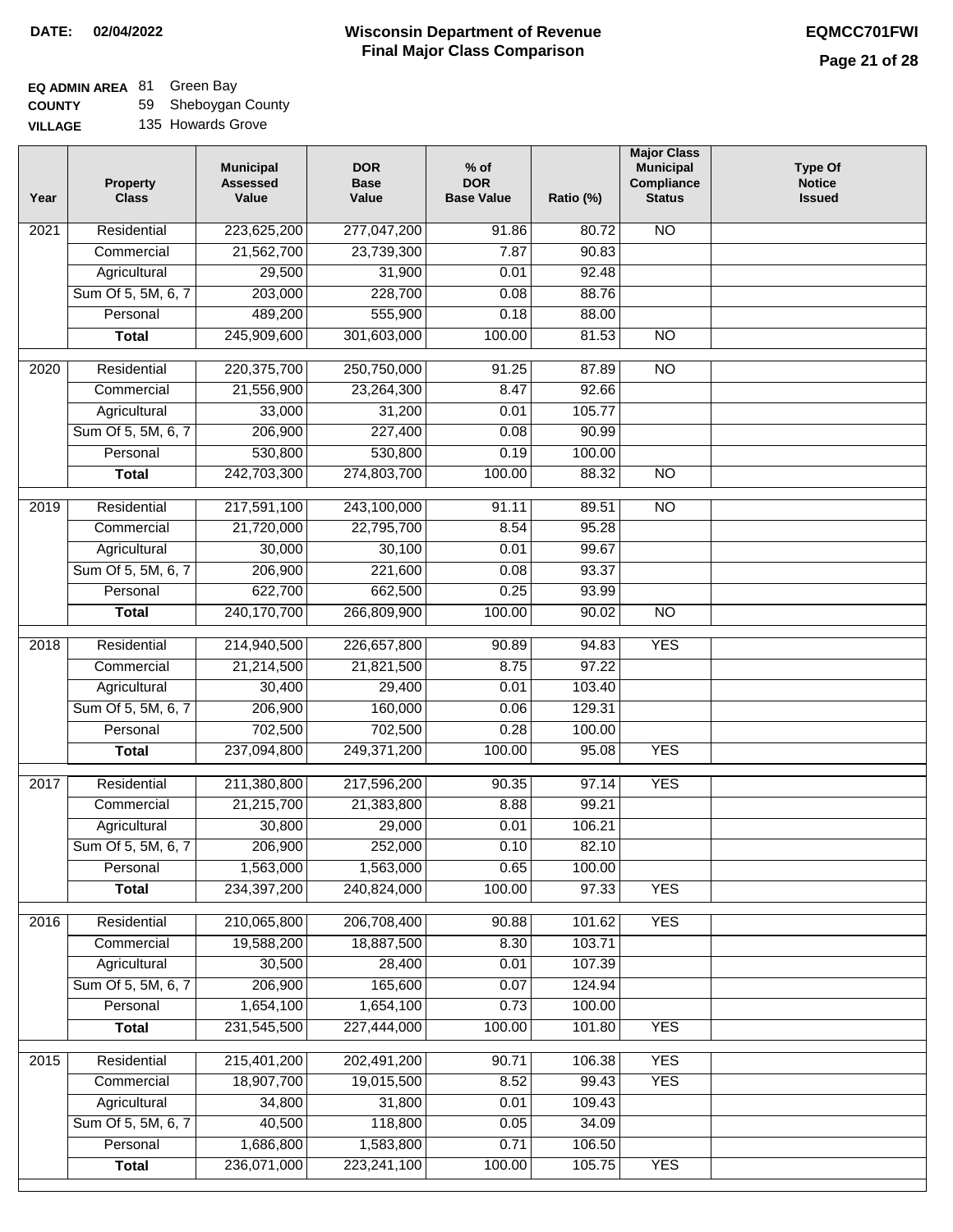# **EQ ADMIN AREA** 81 Green Bay

| <b>COUNTY</b> | 59 Sheboygan County |
|---------------|---------------------|
|               |                     |

**VILLAGE** 141 Kohler

| Year | <b>Property</b><br><b>Class</b> | <b>Municipal</b><br><b>Assessed</b><br>Value | <b>DOR</b><br><b>Base</b><br>Value | $%$ of<br><b>DOR</b><br><b>Base Value</b> | Ratio (%) | <b>Major Class</b><br><b>Municipal</b><br>Compliance<br><b>Status</b> | <b>Type Of</b><br><b>Notice</b><br><b>Issued</b> |
|------|---------------------------------|----------------------------------------------|------------------------------------|-------------------------------------------|-----------|-----------------------------------------------------------------------|--------------------------------------------------|
| 2021 | Residential                     | 233,207,000                                  | 299,631,700                        | 67.91                                     | 77.83     | N <sub>O</sub>                                                        |                                                  |
|      | Commercial                      | 112,469,700                                  | 123,364,400                        | 27.96                                     | 91.17     | <b>YES</b>                                                            |                                                  |
|      | Agricultural                    | 173,400                                      | 214,100                            | 0.05                                      | 80.99     |                                                                       |                                                  |
|      | Sum Of 5, 5M, 6, 7              | 852,600                                      | 979,200                            | 0.22                                      | 87.07     |                                                                       |                                                  |
|      | Personal                        | 13,793,700                                   | 17,029,300                         | 3.86                                      | 81.00     |                                                                       |                                                  |
|      | <b>Total</b>                    | 360,496,400                                  | 441,218,700                        | 100.00                                    | 81.70     | $\overline{NO}$                                                       | 1st Notice of Non-Compliance                     |
| 2020 | Residential                     | 226,112,500                                  | 276,924,500                        | 66.65                                     | 81.65     | $\overline{NO}$                                                       |                                                  |
|      | Commercial                      | 112,505,000                                  | 120,689,600                        | 29.05                                     | 93.22     | <b>YES</b>                                                            |                                                  |
|      | Agricultural                    | 171,400                                      | 211,300                            | 0.05                                      | 81.12     |                                                                       |                                                  |
|      | Sum Of 5, 5M, 6, 7              | 733,300                                      | 780,000                            | 0.19                                      | 94.01     |                                                                       |                                                  |
|      | Personal                        | 13,653,400                                   | 16,856,100                         | 4.06                                      | 81.00     |                                                                       |                                                  |
|      | <b>Total</b>                    | 353,175,600                                  | 415,461,500                        | 100.00                                    | 85.01     | $\overline{NO}$                                                       |                                                  |
| 2019 | Residential                     | 222,719,500                                  | 267,759,400                        | 66.87                                     | 83.18     | $\overline{10}$                                                       |                                                  |
|      | Commercial                      | 111,519,500                                  | 117,069,700                        | 29.24                                     | 95.26     | <b>YES</b>                                                            |                                                  |
|      | Agricultural                    | 183,500                                      | 213,900                            | 0.05                                      | 85.79     |                                                                       |                                                  |
|      | Sum Of 5, 5M, 6, 7              | 733,600                                      | 781,500                            | 0.20                                      | 93.87     |                                                                       |                                                  |
|      | Personal                        | 12,550,100                                   | 14,593,200                         | 3.64                                      | 86.00     |                                                                       |                                                  |
|      | <b>Total</b>                    | 347,706,200                                  | 400,417,700                        | 100.00                                    | 86.84     | $\overline{NO}$                                                       |                                                  |
| 2018 | Residential                     | 221,609,000                                  | 256,248,500                        | 66.26                                     | 86.48     | $\overline{10}$                                                       |                                                  |
|      | Commercial                      | 111,220,100                                  | 114,433,000                        | 29.59                                     | 97.19     | <b>YES</b>                                                            |                                                  |
|      | Agricultural                    | 193,200                                      | 214,500                            | 0.06                                      | 90.07     |                                                                       |                                                  |
|      | Sum Of 5, 5M, 6, 7              | 665,500                                      | 681,800                            | 0.18                                      | 97.61     |                                                                       |                                                  |
|      | Personal                        | 13,615,700                                   | 15,128,600                         | 3.91                                      | 90.00     |                                                                       |                                                  |
|      | <b>Total</b>                    | 347,303,500                                  | 386,706,400                        | 100.00                                    | 89.81     | <b>NO</b>                                                             |                                                  |
| 2017 | Residential                     | 221,212,000                                  | 242,674,100                        | 64.88                                     | 91.16     | <b>YES</b>                                                            |                                                  |
|      | Commercial                      | 111,220,100                                  | 112,189,200                        | 30.00                                     | 99.14     | <b>YES</b>                                                            |                                                  |
|      | Agricultural                    | 209,000                                      | 208,700                            | 0.06                                      | 100.14    |                                                                       |                                                  |
|      | Sum Of 5, 5M, 6, 7              | 665,500                                      | 640,000                            | 0.17                                      | 103.98    |                                                                       |                                                  |
|      | Personal                        | 18,296,500                                   | 18,296,500                         | 4.89                                      | 100.00    |                                                                       |                                                  |
|      | <b>Total</b>                    | 351,603,100                                  | 374,008,500                        | 100.00                                    | 94.01     | <b>YES</b>                                                            |                                                  |
| 2016 | Residential                     | 219,652,000                                  | 222,959,200                        | 61.46                                     | 98.52     | <b>YES</b>                                                            |                                                  |
|      | Commercial                      | 108,370,600                                  | 122,775,400                        | 33.85                                     | 88.27     | $\overline{NO}$                                                       |                                                  |
|      | Agricultural                    | 205,500                                      | 205,300                            | 0.06                                      | 100.10    |                                                                       |                                                  |
|      | Sum Of 5, 5M, 6, 7              | 665,500                                      | 640,000                            | 0.18                                      | 103.98    |                                                                       |                                                  |
|      | Personal                        | 16,172,000                                   | 16,172,000                         | 4.46                                      | 100.00    |                                                                       |                                                  |
|      | <b>Total</b>                    | 345,065,600                                  | 362,751,900                        | 100.00                                    | 95.12     | $\overline{NO}$                                                       |                                                  |
| 2015 | Residential                     | 219,127,500                                  | 222,451,800                        | 61.23                                     | 98.51     | <b>YES</b>                                                            |                                                  |
|      | Commercial                      | 123,388,200                                  | 122,630,400                        | 33.75                                     | 100.62    | <b>YES</b>                                                            |                                                  |
|      | Agricultural                    | 203,100                                      | 203,300                            | 0.06                                      | 99.90     |                                                                       |                                                  |
|      | Sum Of 5, 5M, 6, 7              | 665,500                                      | 617,000                            | 0.17                                      | 107.86    |                                                                       |                                                  |
|      | Personal                        | 17,405,560                                   | 17,405,600                         | 4.79                                      | 100.00    |                                                                       |                                                  |
|      | <b>Total</b>                    | 360,789,860                                  | 363,308,100                        | 100.00                                    | 99.31     | <b>YES</b>                                                            |                                                  |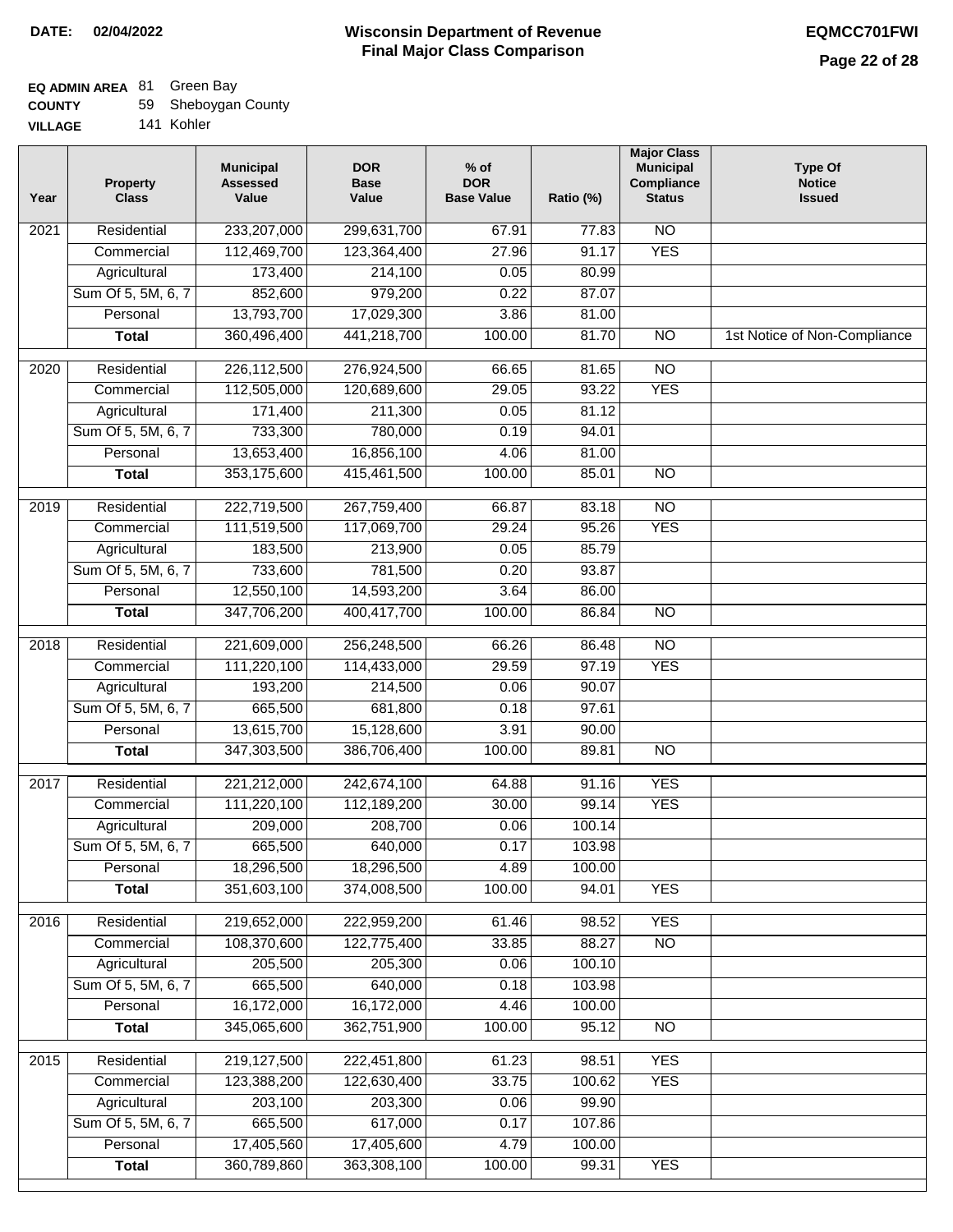# **EQ ADMIN AREA** 81 Green Bay

| <b>COUNTY</b> |  | 59 Sheboygan County |
|---------------|--|---------------------|
|---------------|--|---------------------|

**VILLAGE** 165 Oostburg

| Residential<br>169,866,200<br>$\overline{NO}$<br>2021<br>214,136,300<br>84.86<br>79.33<br>$\overline{NO}$<br>32,998,800<br>37,031,400<br>14.68<br>89.11<br>Commercial<br>Agricultural<br>34,400<br>43,600<br>0.02<br>78.90<br>Sum Of 5, 5M, 6, 7<br>18,300<br>9,100<br>0.00<br>201.10<br>874,100<br>1,106,500<br>Personal<br>0.44<br>79.00<br>203,791,800<br>252,326,900<br>100.00<br>80.76<br>$\overline{NO}$<br><b>Total</b><br>$\overline{NO}$<br>2020<br>Residential<br>166,430,800<br>200, 287, 500<br>85.20<br>83.10<br>31,171,900<br><b>YES</b><br>33,707,600<br>14.34<br>92.48<br>Commercial<br>35,800<br>42,000<br>0.02<br>85.24<br>Agricultural<br>Sum Of 5, 5M, 6, 7<br>9,100<br>18,300<br>201.10<br>0.00<br>880,200<br>1,035,500<br>85.00<br>Personal<br>0.44<br>198,537,000<br>235,081,700<br>100.00<br>84.45<br>$\overline{NO}$<br><b>Total</b><br>165,640,400<br><b>YES</b><br>2019<br>Residential<br>181,414,400<br>85.24<br>91.30<br><b>YES</b><br>28,772,900<br>14.19<br>95.30<br>Commercial<br>30,191,900<br>93.56<br>37,800<br>40,400<br>0.02<br>Agricultural<br>8,500<br>Sum Of 5, 5M, 6, 7<br>18,300<br>0.00<br>215.29<br>1,084,200<br>1,165,800<br>Personal<br>0.55<br>93.00<br>195,553,600<br>100.00<br><b>YES</b><br>212,821,000<br>91.89<br><b>Total</b><br>Residential<br>161,482,400<br>171,911,900<br>82.12<br><b>YES</b><br>2018<br>93.93<br>36,358,400<br>17.37<br><b>YES</b><br>Commercial<br>35,341,600<br>97.20<br>95.41<br>Agricultural<br>37,400<br>39,200<br>0.02<br>Sum Of 5, 5M, 6, 7<br>18,300<br>8,500<br>0.00<br>215.29<br>Personal<br>981,200<br>1,032,900<br>0.49<br>94.99<br>197,860,900<br>209,350,900<br>100.00<br>94.51<br><b>YES</b><br><b>Total</b><br>2017<br>Residential<br>158,143,000<br>162,089,400<br>97.57<br><b>YES</b><br>84.26<br><b>YES</b><br>Commercial<br>28,127,600<br>28,012,700<br>14.56<br>100.41<br>44,400<br>44,300<br>0.02<br>100.23<br>Agricultural<br>22,800<br>117.53<br>Sum Of 5, 5M, 6, 7<br>19,400<br>0.01<br>1.14<br>Personal<br>2,196,600<br>2,196,600<br>100.00<br>188,534,400<br>192,362,400<br>100.00<br>98.01<br><b>YES</b><br><b>Total</b><br>156,133,700<br><b>YES</b><br>Residential<br>153,751,900<br>101.55<br>2016<br>84.17<br>Commercial<br>26,696,300<br>26,624,200<br>14.58<br>100.27<br><b>YES</b><br>Agricultural<br>43,600<br>43,600<br>0.02<br>100.00<br>Sum Of 5, 5M, 6, 7<br>18,300<br>17,300<br>0.01<br>105.78<br>2,225,600<br>2,225,600<br>1.22<br>100.00<br>Personal<br>185,117,500<br>182,662,600<br>100.00<br>101.34<br><b>YES</b><br><b>Total</b><br><b>YES</b><br>Residential<br>154,299,100<br>153,309,500<br>84.19<br>100.65<br>2015<br>26,439,300<br>26,630,500<br>14.62<br>99.28<br><b>YES</b><br>Commercial<br>43,100<br>43,100<br>0.02<br>100.00<br>Agricultural<br>Sum Of 5, 5M, 6, 7<br>105.78<br>18,300<br>17,300<br>0.01<br>2,088,600<br>2,088,600<br>Personal<br>1.15<br>100.00<br>182,888,400<br>182,089,000<br>100.00<br><b>Total</b><br>100.44<br><b>YES</b> | Year | <b>Property</b><br><b>Class</b> | <b>Municipal</b><br><b>Assessed</b><br>Value | <b>DOR</b><br><b>Base</b><br>Value | $%$ of<br><b>DOR</b><br><b>Base Value</b> | Ratio (%) | <b>Major Class</b><br><b>Municipal</b><br>Compliance<br><b>Status</b> | <b>Type Of</b><br><b>Notice</b><br><b>Issued</b> |
|-------------------------------------------------------------------------------------------------------------------------------------------------------------------------------------------------------------------------------------------------------------------------------------------------------------------------------------------------------------------------------------------------------------------------------------------------------------------------------------------------------------------------------------------------------------------------------------------------------------------------------------------------------------------------------------------------------------------------------------------------------------------------------------------------------------------------------------------------------------------------------------------------------------------------------------------------------------------------------------------------------------------------------------------------------------------------------------------------------------------------------------------------------------------------------------------------------------------------------------------------------------------------------------------------------------------------------------------------------------------------------------------------------------------------------------------------------------------------------------------------------------------------------------------------------------------------------------------------------------------------------------------------------------------------------------------------------------------------------------------------------------------------------------------------------------------------------------------------------------------------------------------------------------------------------------------------------------------------------------------------------------------------------------------------------------------------------------------------------------------------------------------------------------------------------------------------------------------------------------------------------------------------------------------------------------------------------------------------------------------------------------------------------------------------------------------------------------------------------------------------------------------------------------------------------------------------------------------------------------------------------------------------------------------------------------------------------------------------------------------------------------------------------------------------------------------------------------------------------------------------------------------------------------------------------------------------------------------------------------|------|---------------------------------|----------------------------------------------|------------------------------------|-------------------------------------------|-----------|-----------------------------------------------------------------------|--------------------------------------------------|
|                                                                                                                                                                                                                                                                                                                                                                                                                                                                                                                                                                                                                                                                                                                                                                                                                                                                                                                                                                                                                                                                                                                                                                                                                                                                                                                                                                                                                                                                                                                                                                                                                                                                                                                                                                                                                                                                                                                                                                                                                                                                                                                                                                                                                                                                                                                                                                                                                                                                                                                                                                                                                                                                                                                                                                                                                                                                                                                                                                                     |      |                                 |                                              |                                    |                                           |           |                                                                       |                                                  |
|                                                                                                                                                                                                                                                                                                                                                                                                                                                                                                                                                                                                                                                                                                                                                                                                                                                                                                                                                                                                                                                                                                                                                                                                                                                                                                                                                                                                                                                                                                                                                                                                                                                                                                                                                                                                                                                                                                                                                                                                                                                                                                                                                                                                                                                                                                                                                                                                                                                                                                                                                                                                                                                                                                                                                                                                                                                                                                                                                                                     |      |                                 |                                              |                                    |                                           |           |                                                                       |                                                  |
|                                                                                                                                                                                                                                                                                                                                                                                                                                                                                                                                                                                                                                                                                                                                                                                                                                                                                                                                                                                                                                                                                                                                                                                                                                                                                                                                                                                                                                                                                                                                                                                                                                                                                                                                                                                                                                                                                                                                                                                                                                                                                                                                                                                                                                                                                                                                                                                                                                                                                                                                                                                                                                                                                                                                                                                                                                                                                                                                                                                     |      |                                 |                                              |                                    |                                           |           |                                                                       |                                                  |
|                                                                                                                                                                                                                                                                                                                                                                                                                                                                                                                                                                                                                                                                                                                                                                                                                                                                                                                                                                                                                                                                                                                                                                                                                                                                                                                                                                                                                                                                                                                                                                                                                                                                                                                                                                                                                                                                                                                                                                                                                                                                                                                                                                                                                                                                                                                                                                                                                                                                                                                                                                                                                                                                                                                                                                                                                                                                                                                                                                                     |      |                                 |                                              |                                    |                                           |           |                                                                       |                                                  |
|                                                                                                                                                                                                                                                                                                                                                                                                                                                                                                                                                                                                                                                                                                                                                                                                                                                                                                                                                                                                                                                                                                                                                                                                                                                                                                                                                                                                                                                                                                                                                                                                                                                                                                                                                                                                                                                                                                                                                                                                                                                                                                                                                                                                                                                                                                                                                                                                                                                                                                                                                                                                                                                                                                                                                                                                                                                                                                                                                                                     |      |                                 |                                              |                                    |                                           |           |                                                                       |                                                  |
|                                                                                                                                                                                                                                                                                                                                                                                                                                                                                                                                                                                                                                                                                                                                                                                                                                                                                                                                                                                                                                                                                                                                                                                                                                                                                                                                                                                                                                                                                                                                                                                                                                                                                                                                                                                                                                                                                                                                                                                                                                                                                                                                                                                                                                                                                                                                                                                                                                                                                                                                                                                                                                                                                                                                                                                                                                                                                                                                                                                     |      |                                 |                                              |                                    |                                           |           |                                                                       |                                                  |
|                                                                                                                                                                                                                                                                                                                                                                                                                                                                                                                                                                                                                                                                                                                                                                                                                                                                                                                                                                                                                                                                                                                                                                                                                                                                                                                                                                                                                                                                                                                                                                                                                                                                                                                                                                                                                                                                                                                                                                                                                                                                                                                                                                                                                                                                                                                                                                                                                                                                                                                                                                                                                                                                                                                                                                                                                                                                                                                                                                                     |      |                                 |                                              |                                    |                                           |           |                                                                       |                                                  |
|                                                                                                                                                                                                                                                                                                                                                                                                                                                                                                                                                                                                                                                                                                                                                                                                                                                                                                                                                                                                                                                                                                                                                                                                                                                                                                                                                                                                                                                                                                                                                                                                                                                                                                                                                                                                                                                                                                                                                                                                                                                                                                                                                                                                                                                                                                                                                                                                                                                                                                                                                                                                                                                                                                                                                                                                                                                                                                                                                                                     |      |                                 |                                              |                                    |                                           |           |                                                                       |                                                  |
|                                                                                                                                                                                                                                                                                                                                                                                                                                                                                                                                                                                                                                                                                                                                                                                                                                                                                                                                                                                                                                                                                                                                                                                                                                                                                                                                                                                                                                                                                                                                                                                                                                                                                                                                                                                                                                                                                                                                                                                                                                                                                                                                                                                                                                                                                                                                                                                                                                                                                                                                                                                                                                                                                                                                                                                                                                                                                                                                                                                     |      |                                 |                                              |                                    |                                           |           |                                                                       |                                                  |
|                                                                                                                                                                                                                                                                                                                                                                                                                                                                                                                                                                                                                                                                                                                                                                                                                                                                                                                                                                                                                                                                                                                                                                                                                                                                                                                                                                                                                                                                                                                                                                                                                                                                                                                                                                                                                                                                                                                                                                                                                                                                                                                                                                                                                                                                                                                                                                                                                                                                                                                                                                                                                                                                                                                                                                                                                                                                                                                                                                                     |      |                                 |                                              |                                    |                                           |           |                                                                       |                                                  |
|                                                                                                                                                                                                                                                                                                                                                                                                                                                                                                                                                                                                                                                                                                                                                                                                                                                                                                                                                                                                                                                                                                                                                                                                                                                                                                                                                                                                                                                                                                                                                                                                                                                                                                                                                                                                                                                                                                                                                                                                                                                                                                                                                                                                                                                                                                                                                                                                                                                                                                                                                                                                                                                                                                                                                                                                                                                                                                                                                                                     |      |                                 |                                              |                                    |                                           |           |                                                                       |                                                  |
|                                                                                                                                                                                                                                                                                                                                                                                                                                                                                                                                                                                                                                                                                                                                                                                                                                                                                                                                                                                                                                                                                                                                                                                                                                                                                                                                                                                                                                                                                                                                                                                                                                                                                                                                                                                                                                                                                                                                                                                                                                                                                                                                                                                                                                                                                                                                                                                                                                                                                                                                                                                                                                                                                                                                                                                                                                                                                                                                                                                     |      |                                 |                                              |                                    |                                           |           |                                                                       |                                                  |
|                                                                                                                                                                                                                                                                                                                                                                                                                                                                                                                                                                                                                                                                                                                                                                                                                                                                                                                                                                                                                                                                                                                                                                                                                                                                                                                                                                                                                                                                                                                                                                                                                                                                                                                                                                                                                                                                                                                                                                                                                                                                                                                                                                                                                                                                                                                                                                                                                                                                                                                                                                                                                                                                                                                                                                                                                                                                                                                                                                                     |      |                                 |                                              |                                    |                                           |           |                                                                       |                                                  |
|                                                                                                                                                                                                                                                                                                                                                                                                                                                                                                                                                                                                                                                                                                                                                                                                                                                                                                                                                                                                                                                                                                                                                                                                                                                                                                                                                                                                                                                                                                                                                                                                                                                                                                                                                                                                                                                                                                                                                                                                                                                                                                                                                                                                                                                                                                                                                                                                                                                                                                                                                                                                                                                                                                                                                                                                                                                                                                                                                                                     |      |                                 |                                              |                                    |                                           |           |                                                                       |                                                  |
|                                                                                                                                                                                                                                                                                                                                                                                                                                                                                                                                                                                                                                                                                                                                                                                                                                                                                                                                                                                                                                                                                                                                                                                                                                                                                                                                                                                                                                                                                                                                                                                                                                                                                                                                                                                                                                                                                                                                                                                                                                                                                                                                                                                                                                                                                                                                                                                                                                                                                                                                                                                                                                                                                                                                                                                                                                                                                                                                                                                     |      |                                 |                                              |                                    |                                           |           |                                                                       |                                                  |
|                                                                                                                                                                                                                                                                                                                                                                                                                                                                                                                                                                                                                                                                                                                                                                                                                                                                                                                                                                                                                                                                                                                                                                                                                                                                                                                                                                                                                                                                                                                                                                                                                                                                                                                                                                                                                                                                                                                                                                                                                                                                                                                                                                                                                                                                                                                                                                                                                                                                                                                                                                                                                                                                                                                                                                                                                                                                                                                                                                                     |      |                                 |                                              |                                    |                                           |           |                                                                       |                                                  |
|                                                                                                                                                                                                                                                                                                                                                                                                                                                                                                                                                                                                                                                                                                                                                                                                                                                                                                                                                                                                                                                                                                                                                                                                                                                                                                                                                                                                                                                                                                                                                                                                                                                                                                                                                                                                                                                                                                                                                                                                                                                                                                                                                                                                                                                                                                                                                                                                                                                                                                                                                                                                                                                                                                                                                                                                                                                                                                                                                                                     |      |                                 |                                              |                                    |                                           |           |                                                                       |                                                  |
|                                                                                                                                                                                                                                                                                                                                                                                                                                                                                                                                                                                                                                                                                                                                                                                                                                                                                                                                                                                                                                                                                                                                                                                                                                                                                                                                                                                                                                                                                                                                                                                                                                                                                                                                                                                                                                                                                                                                                                                                                                                                                                                                                                                                                                                                                                                                                                                                                                                                                                                                                                                                                                                                                                                                                                                                                                                                                                                                                                                     |      |                                 |                                              |                                    |                                           |           |                                                                       |                                                  |
|                                                                                                                                                                                                                                                                                                                                                                                                                                                                                                                                                                                                                                                                                                                                                                                                                                                                                                                                                                                                                                                                                                                                                                                                                                                                                                                                                                                                                                                                                                                                                                                                                                                                                                                                                                                                                                                                                                                                                                                                                                                                                                                                                                                                                                                                                                                                                                                                                                                                                                                                                                                                                                                                                                                                                                                                                                                                                                                                                                                     |      |                                 |                                              |                                    |                                           |           |                                                                       |                                                  |
|                                                                                                                                                                                                                                                                                                                                                                                                                                                                                                                                                                                                                                                                                                                                                                                                                                                                                                                                                                                                                                                                                                                                                                                                                                                                                                                                                                                                                                                                                                                                                                                                                                                                                                                                                                                                                                                                                                                                                                                                                                                                                                                                                                                                                                                                                                                                                                                                                                                                                                                                                                                                                                                                                                                                                                                                                                                                                                                                                                                     |      |                                 |                                              |                                    |                                           |           |                                                                       |                                                  |
|                                                                                                                                                                                                                                                                                                                                                                                                                                                                                                                                                                                                                                                                                                                                                                                                                                                                                                                                                                                                                                                                                                                                                                                                                                                                                                                                                                                                                                                                                                                                                                                                                                                                                                                                                                                                                                                                                                                                                                                                                                                                                                                                                                                                                                                                                                                                                                                                                                                                                                                                                                                                                                                                                                                                                                                                                                                                                                                                                                                     |      |                                 |                                              |                                    |                                           |           |                                                                       |                                                  |
|                                                                                                                                                                                                                                                                                                                                                                                                                                                                                                                                                                                                                                                                                                                                                                                                                                                                                                                                                                                                                                                                                                                                                                                                                                                                                                                                                                                                                                                                                                                                                                                                                                                                                                                                                                                                                                                                                                                                                                                                                                                                                                                                                                                                                                                                                                                                                                                                                                                                                                                                                                                                                                                                                                                                                                                                                                                                                                                                                                                     |      |                                 |                                              |                                    |                                           |           |                                                                       |                                                  |
|                                                                                                                                                                                                                                                                                                                                                                                                                                                                                                                                                                                                                                                                                                                                                                                                                                                                                                                                                                                                                                                                                                                                                                                                                                                                                                                                                                                                                                                                                                                                                                                                                                                                                                                                                                                                                                                                                                                                                                                                                                                                                                                                                                                                                                                                                                                                                                                                                                                                                                                                                                                                                                                                                                                                                                                                                                                                                                                                                                                     |      |                                 |                                              |                                    |                                           |           |                                                                       |                                                  |
|                                                                                                                                                                                                                                                                                                                                                                                                                                                                                                                                                                                                                                                                                                                                                                                                                                                                                                                                                                                                                                                                                                                                                                                                                                                                                                                                                                                                                                                                                                                                                                                                                                                                                                                                                                                                                                                                                                                                                                                                                                                                                                                                                                                                                                                                                                                                                                                                                                                                                                                                                                                                                                                                                                                                                                                                                                                                                                                                                                                     |      |                                 |                                              |                                    |                                           |           |                                                                       |                                                  |
|                                                                                                                                                                                                                                                                                                                                                                                                                                                                                                                                                                                                                                                                                                                                                                                                                                                                                                                                                                                                                                                                                                                                                                                                                                                                                                                                                                                                                                                                                                                                                                                                                                                                                                                                                                                                                                                                                                                                                                                                                                                                                                                                                                                                                                                                                                                                                                                                                                                                                                                                                                                                                                                                                                                                                                                                                                                                                                                                                                                     |      |                                 |                                              |                                    |                                           |           |                                                                       |                                                  |
|                                                                                                                                                                                                                                                                                                                                                                                                                                                                                                                                                                                                                                                                                                                                                                                                                                                                                                                                                                                                                                                                                                                                                                                                                                                                                                                                                                                                                                                                                                                                                                                                                                                                                                                                                                                                                                                                                                                                                                                                                                                                                                                                                                                                                                                                                                                                                                                                                                                                                                                                                                                                                                                                                                                                                                                                                                                                                                                                                                                     |      |                                 |                                              |                                    |                                           |           |                                                                       |                                                  |
|                                                                                                                                                                                                                                                                                                                                                                                                                                                                                                                                                                                                                                                                                                                                                                                                                                                                                                                                                                                                                                                                                                                                                                                                                                                                                                                                                                                                                                                                                                                                                                                                                                                                                                                                                                                                                                                                                                                                                                                                                                                                                                                                                                                                                                                                                                                                                                                                                                                                                                                                                                                                                                                                                                                                                                                                                                                                                                                                                                                     |      |                                 |                                              |                                    |                                           |           |                                                                       |                                                  |
|                                                                                                                                                                                                                                                                                                                                                                                                                                                                                                                                                                                                                                                                                                                                                                                                                                                                                                                                                                                                                                                                                                                                                                                                                                                                                                                                                                                                                                                                                                                                                                                                                                                                                                                                                                                                                                                                                                                                                                                                                                                                                                                                                                                                                                                                                                                                                                                                                                                                                                                                                                                                                                                                                                                                                                                                                                                                                                                                                                                     |      |                                 |                                              |                                    |                                           |           |                                                                       |                                                  |
|                                                                                                                                                                                                                                                                                                                                                                                                                                                                                                                                                                                                                                                                                                                                                                                                                                                                                                                                                                                                                                                                                                                                                                                                                                                                                                                                                                                                                                                                                                                                                                                                                                                                                                                                                                                                                                                                                                                                                                                                                                                                                                                                                                                                                                                                                                                                                                                                                                                                                                                                                                                                                                                                                                                                                                                                                                                                                                                                                                                     |      |                                 |                                              |                                    |                                           |           |                                                                       |                                                  |
|                                                                                                                                                                                                                                                                                                                                                                                                                                                                                                                                                                                                                                                                                                                                                                                                                                                                                                                                                                                                                                                                                                                                                                                                                                                                                                                                                                                                                                                                                                                                                                                                                                                                                                                                                                                                                                                                                                                                                                                                                                                                                                                                                                                                                                                                                                                                                                                                                                                                                                                                                                                                                                                                                                                                                                                                                                                                                                                                                                                     |      |                                 |                                              |                                    |                                           |           |                                                                       |                                                  |
|                                                                                                                                                                                                                                                                                                                                                                                                                                                                                                                                                                                                                                                                                                                                                                                                                                                                                                                                                                                                                                                                                                                                                                                                                                                                                                                                                                                                                                                                                                                                                                                                                                                                                                                                                                                                                                                                                                                                                                                                                                                                                                                                                                                                                                                                                                                                                                                                                                                                                                                                                                                                                                                                                                                                                                                                                                                                                                                                                                                     |      |                                 |                                              |                                    |                                           |           |                                                                       |                                                  |
|                                                                                                                                                                                                                                                                                                                                                                                                                                                                                                                                                                                                                                                                                                                                                                                                                                                                                                                                                                                                                                                                                                                                                                                                                                                                                                                                                                                                                                                                                                                                                                                                                                                                                                                                                                                                                                                                                                                                                                                                                                                                                                                                                                                                                                                                                                                                                                                                                                                                                                                                                                                                                                                                                                                                                                                                                                                                                                                                                                                     |      |                                 |                                              |                                    |                                           |           |                                                                       |                                                  |
|                                                                                                                                                                                                                                                                                                                                                                                                                                                                                                                                                                                                                                                                                                                                                                                                                                                                                                                                                                                                                                                                                                                                                                                                                                                                                                                                                                                                                                                                                                                                                                                                                                                                                                                                                                                                                                                                                                                                                                                                                                                                                                                                                                                                                                                                                                                                                                                                                                                                                                                                                                                                                                                                                                                                                                                                                                                                                                                                                                                     |      |                                 |                                              |                                    |                                           |           |                                                                       |                                                  |
|                                                                                                                                                                                                                                                                                                                                                                                                                                                                                                                                                                                                                                                                                                                                                                                                                                                                                                                                                                                                                                                                                                                                                                                                                                                                                                                                                                                                                                                                                                                                                                                                                                                                                                                                                                                                                                                                                                                                                                                                                                                                                                                                                                                                                                                                                                                                                                                                                                                                                                                                                                                                                                                                                                                                                                                                                                                                                                                                                                                     |      |                                 |                                              |                                    |                                           |           |                                                                       |                                                  |
|                                                                                                                                                                                                                                                                                                                                                                                                                                                                                                                                                                                                                                                                                                                                                                                                                                                                                                                                                                                                                                                                                                                                                                                                                                                                                                                                                                                                                                                                                                                                                                                                                                                                                                                                                                                                                                                                                                                                                                                                                                                                                                                                                                                                                                                                                                                                                                                                                                                                                                                                                                                                                                                                                                                                                                                                                                                                                                                                                                                     |      |                                 |                                              |                                    |                                           |           |                                                                       |                                                  |
|                                                                                                                                                                                                                                                                                                                                                                                                                                                                                                                                                                                                                                                                                                                                                                                                                                                                                                                                                                                                                                                                                                                                                                                                                                                                                                                                                                                                                                                                                                                                                                                                                                                                                                                                                                                                                                                                                                                                                                                                                                                                                                                                                                                                                                                                                                                                                                                                                                                                                                                                                                                                                                                                                                                                                                                                                                                                                                                                                                                     |      |                                 |                                              |                                    |                                           |           |                                                                       |                                                  |
|                                                                                                                                                                                                                                                                                                                                                                                                                                                                                                                                                                                                                                                                                                                                                                                                                                                                                                                                                                                                                                                                                                                                                                                                                                                                                                                                                                                                                                                                                                                                                                                                                                                                                                                                                                                                                                                                                                                                                                                                                                                                                                                                                                                                                                                                                                                                                                                                                                                                                                                                                                                                                                                                                                                                                                                                                                                                                                                                                                                     |      |                                 |                                              |                                    |                                           |           |                                                                       |                                                  |
|                                                                                                                                                                                                                                                                                                                                                                                                                                                                                                                                                                                                                                                                                                                                                                                                                                                                                                                                                                                                                                                                                                                                                                                                                                                                                                                                                                                                                                                                                                                                                                                                                                                                                                                                                                                                                                                                                                                                                                                                                                                                                                                                                                                                                                                                                                                                                                                                                                                                                                                                                                                                                                                                                                                                                                                                                                                                                                                                                                                     |      |                                 |                                              |                                    |                                           |           |                                                                       |                                                  |
|                                                                                                                                                                                                                                                                                                                                                                                                                                                                                                                                                                                                                                                                                                                                                                                                                                                                                                                                                                                                                                                                                                                                                                                                                                                                                                                                                                                                                                                                                                                                                                                                                                                                                                                                                                                                                                                                                                                                                                                                                                                                                                                                                                                                                                                                                                                                                                                                                                                                                                                                                                                                                                                                                                                                                                                                                                                                                                                                                                                     |      |                                 |                                              |                                    |                                           |           |                                                                       |                                                  |
|                                                                                                                                                                                                                                                                                                                                                                                                                                                                                                                                                                                                                                                                                                                                                                                                                                                                                                                                                                                                                                                                                                                                                                                                                                                                                                                                                                                                                                                                                                                                                                                                                                                                                                                                                                                                                                                                                                                                                                                                                                                                                                                                                                                                                                                                                                                                                                                                                                                                                                                                                                                                                                                                                                                                                                                                                                                                                                                                                                                     |      |                                 |                                              |                                    |                                           |           |                                                                       |                                                  |
|                                                                                                                                                                                                                                                                                                                                                                                                                                                                                                                                                                                                                                                                                                                                                                                                                                                                                                                                                                                                                                                                                                                                                                                                                                                                                                                                                                                                                                                                                                                                                                                                                                                                                                                                                                                                                                                                                                                                                                                                                                                                                                                                                                                                                                                                                                                                                                                                                                                                                                                                                                                                                                                                                                                                                                                                                                                                                                                                                                                     |      |                                 |                                              |                                    |                                           |           |                                                                       |                                                  |
|                                                                                                                                                                                                                                                                                                                                                                                                                                                                                                                                                                                                                                                                                                                                                                                                                                                                                                                                                                                                                                                                                                                                                                                                                                                                                                                                                                                                                                                                                                                                                                                                                                                                                                                                                                                                                                                                                                                                                                                                                                                                                                                                                                                                                                                                                                                                                                                                                                                                                                                                                                                                                                                                                                                                                                                                                                                                                                                                                                                     |      |                                 |                                              |                                    |                                           |           |                                                                       |                                                  |
|                                                                                                                                                                                                                                                                                                                                                                                                                                                                                                                                                                                                                                                                                                                                                                                                                                                                                                                                                                                                                                                                                                                                                                                                                                                                                                                                                                                                                                                                                                                                                                                                                                                                                                                                                                                                                                                                                                                                                                                                                                                                                                                                                                                                                                                                                                                                                                                                                                                                                                                                                                                                                                                                                                                                                                                                                                                                                                                                                                                     |      |                                 |                                              |                                    |                                           |           |                                                                       |                                                  |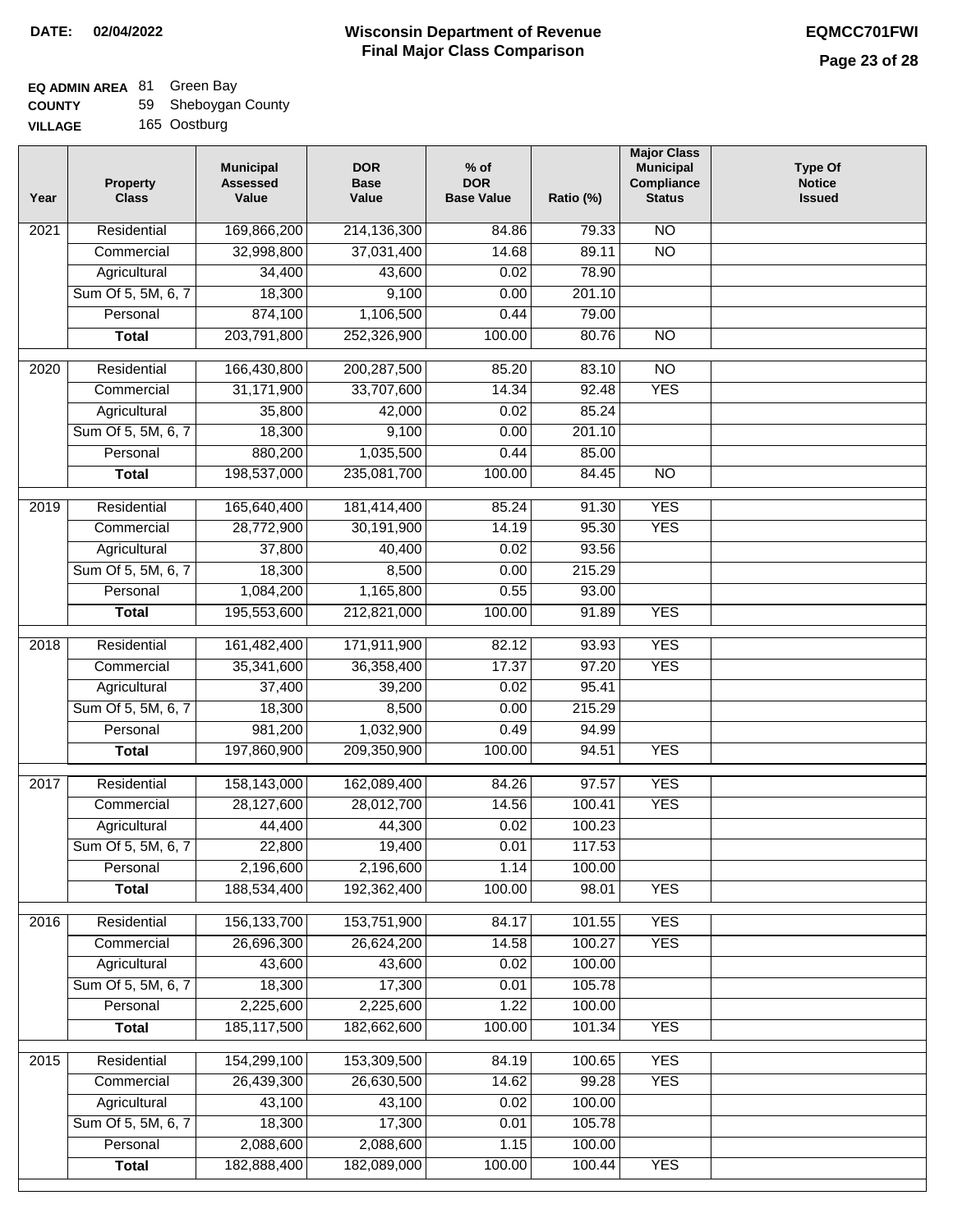# **EQ ADMIN AREA** 81 Green Bay

**COUNTY VILLAGE** 59 Sheboygan County

| <b>AGE</b> | 176 Random Lake |  |
|------------|-----------------|--|
|            |                 |  |

| Year | <b>Property</b><br><b>Class</b> | <b>Municipal</b><br><b>Assessed</b><br>Value | <b>DOR</b><br><b>Base</b><br>Value | $%$ of<br><b>DOR</b><br><b>Base Value</b> | Ratio (%)       | <b>Major Class</b><br><b>Municipal</b><br>Compliance<br><b>Status</b> | <b>Type Of</b><br><b>Notice</b><br><b>Issued</b> |
|------|---------------------------------|----------------------------------------------|------------------------------------|-------------------------------------------|-----------------|-----------------------------------------------------------------------|--------------------------------------------------|
| 2021 | Residential                     | 107,964,300                                  | 135,568,300                        | 86.39                                     | 79.64           | $\overline{NO}$                                                       |                                                  |
|      | Commercial                      | 18,473,800                                   | 20,033,300                         | 12.77                                     | 92.22           | <b>YES</b>                                                            |                                                  |
|      | Agricultural                    | 33,700                                       | 38,300                             | 0.02                                      | 87.99           |                                                                       |                                                  |
|      | Sum Of 5, 5M, 6, 7              | 404,300                                      | 335,900                            | 0.21                                      | 120.36          |                                                                       |                                                  |
|      | Personal                        | 835,280                                      | 949,200                            | 0.60                                      | 88.00           |                                                                       |                                                  |
|      | <b>Total</b>                    | 127,711,380                                  | 156,925,000                        | 100.00                                    | 81.38           | $\overline{NO}$                                                       |                                                  |
| 2020 | Residential                     | 107,318,200                                  | 123,717,700                        | 85.52                                     | 86.74           | $\overline{10}$                                                       |                                                  |
|      | Commercial                      | 18,473,800                                   | 19,640,500                         | 13.58                                     | 94.06           | <b>YES</b>                                                            |                                                  |
|      | Agricultural                    | 37,400                                       | 37,000                             | 0.03                                      | 101.08          |                                                                       |                                                  |
|      | Sum Of 5, 5M, 6, 7              | 404,300                                      | 328,500                            | 0.23                                      | 123.07          |                                                                       |                                                  |
|      | Personal                        | 851,568                                      | 935,800                            | 0.65                                      | 91.00           |                                                                       |                                                  |
|      | <b>Total</b>                    | 127,085,268                                  | 144,659,500                        | 100.00                                    | 87.85           | $\overline{NO}$                                                       |                                                  |
| 2019 | Residential                     | 106,586,600                                  | 115,935,600                        | 84.85                                     | 91.94           | <b>YES</b>                                                            |                                                  |
|      | Commercial                      | 18,435,300                                   | 19,255,400                         | 14.09                                     | 95.74           | <b>YES</b>                                                            |                                                  |
|      | Agricultural                    | 26,700                                       | 35,600                             | 0.03                                      | 75.00           |                                                                       |                                                  |
|      | Sum Of 5, 5M, 6, 7              | 404,300                                      | 322,900                            | 0.24                                      | 125.21          |                                                                       |                                                  |
|      | Personal                        | 973,465                                      | 1,081,600                          | 0.79                                      | 90.00           |                                                                       |                                                  |
|      | <b>Total</b>                    | 126,426,365                                  | 136,631,100                        | 100.00                                    | 92.53           | <b>YES</b>                                                            |                                                  |
|      |                                 |                                              |                                    |                                           |                 |                                                                       |                                                  |
| 2018 | Residential                     | 105,869,600                                  | 115,140,800                        | 85.50                                     | 91.95           | <b>YES</b>                                                            |                                                  |
|      | Commercial                      | 17,493,000                                   | 18,301,100                         | 13.59                                     | 95.58           | <b>YES</b>                                                            |                                                  |
|      | Agricultural                    | 26,700                                       | 34,500                             | 0.03                                      | 77.39<br>123.71 |                                                                       |                                                  |
|      | Sum Of 5, 5M, 6, 7<br>Personal  | 404,300                                      | 326,800                            | 0.24<br>0.64                              | 101.00          |                                                                       |                                                  |
|      | <b>Total</b>                    | 868,104<br>124,661,704                       | 859,500<br>134,662,700             | 100.00                                    | 92.57           | <b>YES</b>                                                            |                                                  |
|      |                                 |                                              |                                    |                                           |                 |                                                                       |                                                  |
| 2017 | Residential                     | 105,225,300                                  | 108,022,900                        | 84.15                                     | 97.41           | <b>YES</b>                                                            |                                                  |
|      | Commercial                      | 17,409,200                                   | 17,938,700                         | 13.97                                     | 97.05           | <b>YES</b>                                                            |                                                  |
|      | Agricultural                    | 26,700                                       | 33,800                             | 0.03                                      | 78.99           |                                                                       |                                                  |
|      | Sum Of 5, 5M, 6, 7              | 404,300                                      | 333,200                            | 0.26                                      | 121.34          |                                                                       |                                                  |
|      | Personal                        | 2,066,146                                    | 2,045,700                          | 1.59                                      | 101.00          |                                                                       |                                                  |
|      | <b>Total</b>                    | 125, 131, 646                                | 128,374,300                        | 100.00                                    | 97.47           | <b>YES</b>                                                            |                                                  |
| 2016 | Residential                     | 105,261,200                                  | 104,850,900                        | 84.42                                     | 100.39          | <b>YES</b>                                                            |                                                  |
|      | Commercial                      | 16,948,000                                   | 17,315,800                         | 13.94                                     | 97.88           | <b>YES</b>                                                            |                                                  |
|      | Agricultural                    | 26,000                                       | 32,300                             | 0.03                                      | 80.50           |                                                                       |                                                  |
|      | Sum Of 5, 5M, 6, 7              | 388,800                                      | 325,800                            | 0.26                                      | 119.34          |                                                                       |                                                  |
|      | Personal                        | 1,688,575                                    | 1,671,900                          | 1.35                                      | 101.00          |                                                                       |                                                  |
|      | <b>Total</b>                    | 124,312,575                                  | 124,196,700                        | 100.00                                    | 100.09          | <b>YES</b>                                                            |                                                  |
| 2015 | Residential                     | 104,931,500                                  | 101,753,700                        | 84.50                                     | 103.12          | <b>YES</b>                                                            |                                                  |
|      | Commercial                      | 16,939,400                                   | 17,121,700                         | 14.22                                     | 98.94           | <b>YES</b>                                                            |                                                  |
|      | Agricultural                    | 26,000                                       | 31,900                             | 0.03                                      | 81.50           |                                                                       |                                                  |
|      | Sum Of 5, 5M, 6, 7              | 388,800                                      | 325,800                            | 0.27                                      | 119.34          |                                                                       |                                                  |
|      | Personal                        | 1,261,091                                    | 1,189,700                          | 0.99                                      | 106.00          |                                                                       |                                                  |
|      | <b>Total</b>                    | 123,546,791                                  | 120,422,800                        | 100.00                                    | 102.59          | <b>YES</b>                                                            |                                                  |
|      |                                 |                                              |                                    |                                           |                 |                                                                       |                                                  |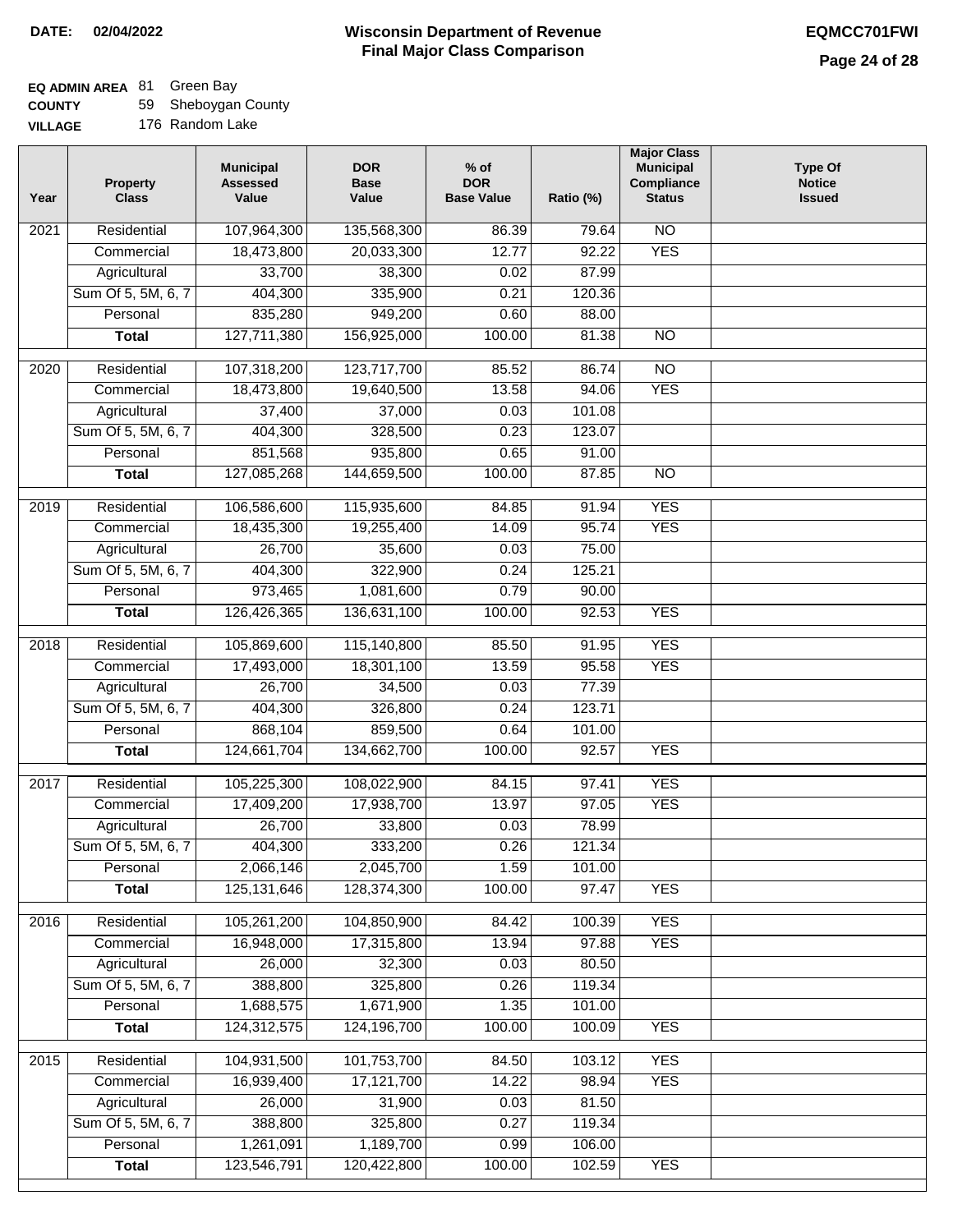## **EQ ADMIN AREA** 81 Green Bay

| <b>COUNTY</b> |  | 59 Sheboygan County |  |
|---------------|--|---------------------|--|
|---------------|--|---------------------|--|

**VILLAGE** 191 Waldo

| Year              | <b>Property</b><br><b>Class</b>    | <b>Municipal</b><br><b>Assessed</b><br>Value | <b>DOR</b><br><b>Base</b><br>Value | $%$ of<br><b>DOR</b><br><b>Base Value</b> | Ratio (%)        | <b>Major Class</b><br><b>Municipal</b><br>Compliance<br><b>Status</b> | Type Of<br><b>Notice</b><br><b>Issued</b> |
|-------------------|------------------------------------|----------------------------------------------|------------------------------------|-------------------------------------------|------------------|-----------------------------------------------------------------------|-------------------------------------------|
| $\overline{202}1$ | Residential                        | 25,462,000                                   | 31,664,300                         | 80.45                                     | 80.41            | $\overline{NO}$                                                       |                                           |
|                   | Commercial                         | 6,700,400                                    | 7,137,500                          | 18.13                                     | 93.88            | <b>YES</b>                                                            |                                           |
|                   | Agricultural                       | 47,100                                       | 50,500                             | 0.13                                      | 93.27            |                                                                       |                                           |
|                   | Sum Of 5, 5M, 6, 7                 | 145,100                                      | 119,700                            | 0.30                                      | 121.22           |                                                                       |                                           |
|                   | Personal                           | 344,427                                      | 387,000                            | 0.98                                      | 89.00            |                                                                       |                                           |
|                   | <b>Total</b>                       | 32,699,027                                   | 39,359,000                         | 100.00                                    | 83.08            | $\overline{NO}$                                                       |                                           |
|                   |                                    |                                              |                                    |                                           |                  |                                                                       |                                           |
| $\overline{2020}$ | Residential                        | 24,737,900                                   | 27,301,500                         | 78.38                                     | 90.61            | <b>YES</b>                                                            |                                           |
|                   | Commercial                         | 6,698,900                                    | 6,995,900                          | 20.08                                     | 95.75            | <b>YES</b>                                                            |                                           |
|                   | Agricultural                       | 49,700                                       | 50,100                             | 0.14                                      | 99.20            |                                                                       |                                           |
|                   | Sum Of 5, 5M, 6, 7                 | 145,600                                      | 116,700                            | 0.34                                      | 124.76           |                                                                       |                                           |
|                   | Personal                           | 335,256                                      | 368,400                            | 1.06                                      | 91.00            |                                                                       |                                           |
|                   | <b>Total</b>                       | 31,967,356                                   | 34,832,600                         | 100.00                                    | 91.77            | <b>YES</b>                                                            |                                           |
| 2019              | Residential                        | 24,722,300                                   | 27,560,000                         | 78.88                                     | 89.70            | $\overline{NO}$                                                       |                                           |
|                   | Commercial                         | 6,698,900                                    | 6,858,800                          | 19.63                                     | 97.67            | <b>YES</b>                                                            |                                           |
|                   | Agricultural                       | 51,200                                       | 48,200                             | 0.14                                      | 106.22           |                                                                       |                                           |
|                   | Sum Of 5, 5M, 6, 7                 | 124,400                                      | 91,000                             | 0.26                                      | 136.70           |                                                                       |                                           |
|                   | Personal                           | 367,586                                      | 382,900                            | 1.10                                      | 96.00            |                                                                       |                                           |
|                   | <b>Total</b>                       | 31,964,386                                   | 34,940,900                         | 100.00                                    | 91.48            | $\overline{NO}$                                                       |                                           |
| 2018              | Residential                        | 24,669,600                                   | 25,468,100                         | 79.91                                     | 96.86            | <b>YES</b>                                                            |                                           |
|                   | Commercial                         | 5,843,300                                    | 5,850,400                          | 18.36                                     | 99.88            | <b>YES</b>                                                            |                                           |
|                   | Agricultural                       | 51,200                                       | 47,000                             | 0.15                                      | 108.94           |                                                                       |                                           |
|                   | Sum Of 5, 5M, 6, 7                 | 124,400                                      | 104,700                            | 0.33                                      | 118.82           |                                                                       |                                           |
|                   | Personal                           | 392,862                                      | 400,900                            | 1.26                                      | 98.00            |                                                                       |                                           |
|                   | <b>Total</b>                       | 31,081,362                                   | 31,871,100                         | 100.00                                    | 97.52            | <b>YES</b>                                                            |                                           |
|                   |                                    |                                              |                                    |                                           |                  |                                                                       |                                           |
| 2017              | Residential                        | 24,610,800                                   | 24,892,100                         | 82.15                                     | 98.87            | <b>YES</b>                                                            |                                           |
|                   | Commercial                         | 5,078,900                                    | 4,957,400                          | 16.36                                     | 102.45           | <b>YES</b>                                                            |                                           |
|                   | Agricultural                       | 51,300                                       | 46,000                             | 0.15                                      | 111.52           |                                                                       |                                           |
|                   | Sum Of 5, 5M, 6, 7                 | 124,400                                      | 88,300                             | 0.29                                      | 140.88           |                                                                       |                                           |
|                   | Personal                           | 312,248                                      | 318,600                            | 1.05                                      | 98.01            |                                                                       |                                           |
|                   | <b>Total</b>                       | 30,177,648                                   | 30,302,400                         | 100.00                                    | 99.59            | <b>YES</b>                                                            |                                           |
| 2016              | Residential                        | 24,526,900                                   | 24,560,000                         | 84.02                                     | 99.87            | <b>YES</b>                                                            |                                           |
|                   | Commercial                         | 4,401,800                                    | 4,202,500                          | 14.38                                     | 104.74           | <b>YES</b>                                                            |                                           |
|                   | Agricultural                       | 50,400                                       | 45,400                             | 0.16                                      | 111.01           |                                                                       |                                           |
|                   | Sum Of 5, 5M, 6, 7                 | 124,400                                      | 92,100                             | 0.32                                      | 135.07           |                                                                       |                                           |
|                   | Personal                           | 324,895                                      | 331,500                            | 1.13                                      | 98.01            |                                                                       |                                           |
|                   | <b>Total</b>                       | 29,428,395                                   | 29,231,500                         | 100.00                                    | 100.67           | <b>YES</b>                                                            |                                           |
|                   |                                    |                                              |                                    |                                           |                  |                                                                       |                                           |
| 2015              | Residential                        | 24,180,800<br>4,396,700                      | 24,637,600<br>4,197,300            | 84.07                                     | 98.15            | <b>YES</b>                                                            |                                           |
|                   | Commercial                         | 49,800                                       | 44,100                             | 14.32<br>0.15                             | 104.75<br>112.93 | <b>YES</b>                                                            |                                           |
|                   | Agricultural<br>Sum Of 5, 5M, 6, 7 | 124,700                                      | 92,800                             | 0.32                                      |                  |                                                                       |                                           |
|                   | Personal                           | 350,249                                      | 333,500                            | 1.14                                      | 134.38<br>105.02 |                                                                       |                                           |
|                   | <b>Total</b>                       | 29,102,249                                   | 29,305,300                         | 100.00                                    | 99.31            | <b>YES</b>                                                            |                                           |
|                   |                                    |                                              |                                    |                                           |                  |                                                                       |                                           |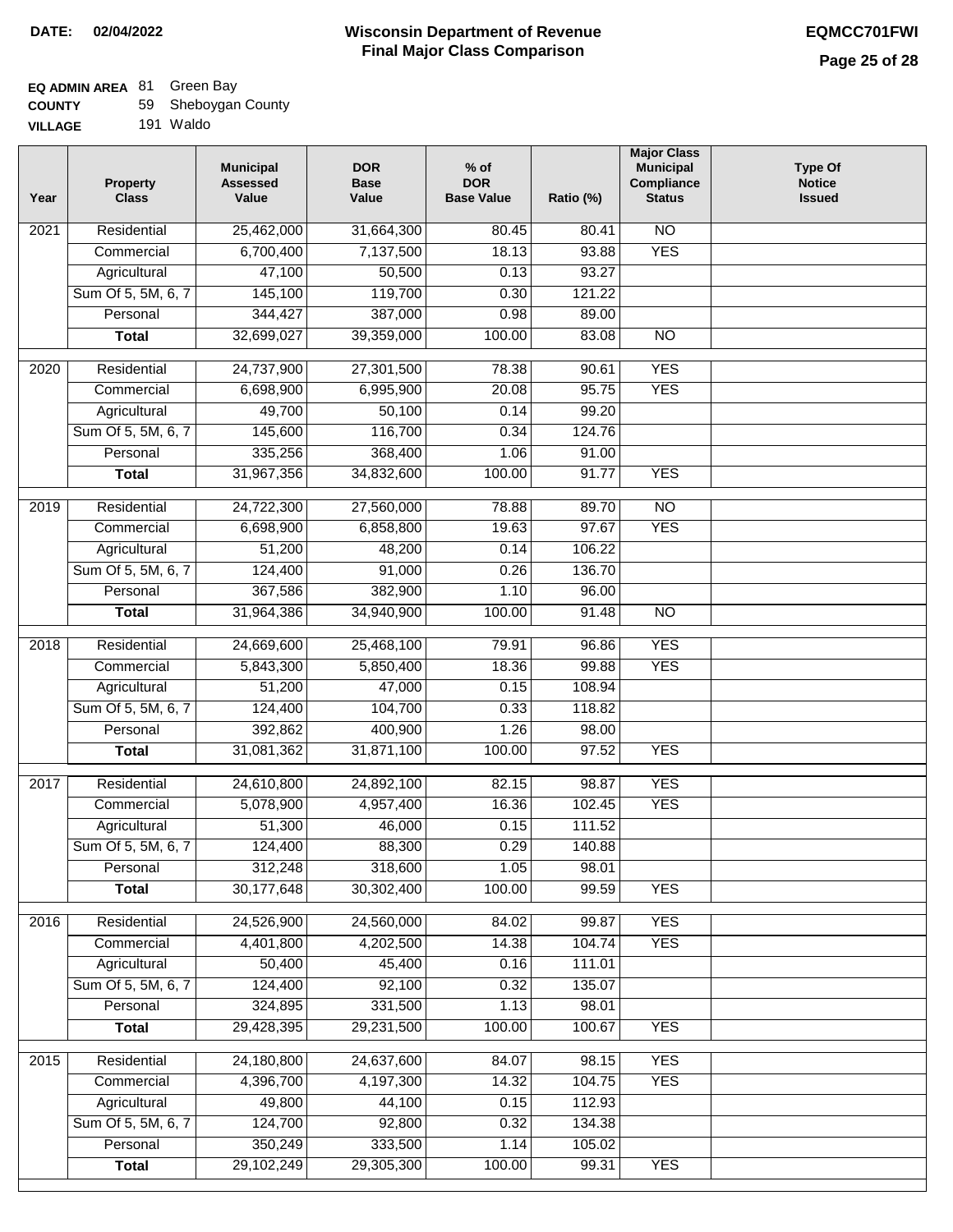## **EQ ADMIN AREA** 81 Green Bay

| <b>COUNTY</b> | 59 Sheboygan County |
|---------------|---------------------|
|---------------|---------------------|

**CITY** 271 Plymouth

| Year             | <b>Property</b><br><b>Class</b> | <b>Municipal</b><br><b>Assessed</b><br>Value | <b>DOR</b><br><b>Base</b><br>Value | $%$ of<br><b>DOR</b><br><b>Base Value</b> | Ratio (%) | <b>Major Class</b><br><b>Municipal</b><br>Compliance<br><b>Status</b> | <b>Type Of</b><br><b>Notice</b><br><b>Issued</b> |
|------------------|---------------------------------|----------------------------------------------|------------------------------------|-------------------------------------------|-----------|-----------------------------------------------------------------------|--------------------------------------------------|
| 2021             | Residential                     | 443,722,500                                  | 540,686,500                        | 69.80                                     | 82.07     | N <sub>O</sub>                                                        |                                                  |
|                  | Commercial                      | 203,041,700                                  | 227,058,800                        | 29.31                                     | 89.42     | $\overline{NO}$                                                       |                                                  |
|                  | Agricultural                    | 41,500                                       | 50,300                             | 0.01                                      | 82.50     |                                                                       |                                                  |
|                  | Sum Of 5, 5M, 6, 7              | 80,200                                       | 66,100                             | 0.01                                      | 121.33    |                                                                       |                                                  |
|                  | Personal                        | 5,526,300                                    | 6,739,400                          | 0.87                                      | 82.00     |                                                                       |                                                  |
|                  | <b>Total</b>                    | 652,412,200                                  | 774,601,100                        | 100.00                                    | 84.23     | <b>NO</b>                                                             |                                                  |
| 2020             | Residential                     | 437, 158, 300                                | 495,805,600                        | 68.40                                     | 88.17     | $\overline{NO}$                                                       |                                                  |
|                  | Commercial                      | 202,938,400                                  | 222,244,200                        | 30.66                                     | 91.31     | <b>YES</b>                                                            |                                                  |
|                  | Agricultural                    | 43,100                                       | 48,400                             | 0.01                                      | 89.05     |                                                                       |                                                  |
|                  | Sum Of 5, 5M, 6, 7              | 80,200                                       | 65,000                             | 0.01                                      | 123.38    |                                                                       |                                                  |
|                  | Personal                        | 5,915,200                                    | 6,646,300                          | 0.92                                      | 89.00     |                                                                       |                                                  |
|                  | <b>Total</b>                    | 646, 135, 200                                | 724,809,500                        | 100.00                                    | 89.15     | $\overline{NO}$                                                       |                                                  |
| $\frac{1}{2019}$ | Residential                     | 430,687,600                                  | 467,714,300                        | 68.60                                     | 92.08     | <b>YES</b>                                                            |                                                  |
|                  | Commercial                      | 196,586,300                                  | 208,213,800                        | 30.54                                     | 94.42     | <b>YES</b>                                                            |                                                  |
|                  | Agricultural                    | 43,500                                       | 46,700                             | 0.01                                      | 93.15     |                                                                       |                                                  |
|                  | Sum Of 5, 5M, 6, 7              | 80,200                                       | 66,000                             | 0.01                                      | 121.52    |                                                                       |                                                  |
|                  | Personal                        | 5,316,200                                    | 5,716,400                          | 0.84                                      | 93.00     |                                                                       |                                                  |
|                  | <b>Total</b>                    | 632,713,800                                  | 681,757,200                        | 100.00                                    | 92.81     | <b>YES</b>                                                            |                                                  |
| 2018             | Residential                     | 422,515,200                                  | 434,003,600                        | 67.73                                     | 97.35     | <b>YES</b>                                                            |                                                  |
|                  | Commercial                      | 190,391,500                                  | 201, 177, 200                      | 31.40                                     | 94.64     | <b>YES</b>                                                            |                                                  |
|                  | Agricultural                    | 34,400                                       | 34,800                             | 0.01                                      | 98.85     |                                                                       |                                                  |
|                  | Sum Of 5, 5M, 6, 7              | 79,400                                       | 79,500                             | 0.01                                      | 99.87     |                                                                       |                                                  |
|                  | Personal                        | 5,413,100                                    | 5,467,800                          | 0.85                                      | 99.00     |                                                                       |                                                  |
|                  | <b>Total</b>                    | 618,433,600                                  | 640,762,900                        | 100.00                                    | 96.52     | <b>YES</b>                                                            |                                                  |
| 2017             | Residential                     | 417,711,100                                  | 418,324,900                        | 68.79                                     | 99.85     | <b>YES</b>                                                            |                                                  |
|                  | Commercial                      | 177,215,500                                  | 179,581,100                        | 29.53                                     | 98.68     | <b>YES</b>                                                            |                                                  |
|                  | Agricultural                    | 39,000                                       | 38,900                             | 0.01                                      | 100.26    |                                                                       |                                                  |
|                  | Sum Of 5, 5M, 6, 7              | 61,000                                       | 62,400                             | 0.01                                      | 97.76     |                                                                       |                                                  |
|                  | Personal                        | 10,085,200                                   | 10,085,200                         | 1.66                                      | 100.00    |                                                                       |                                                  |
|                  | <b>Total</b>                    | 605,111,800                                  | 608,092,500                        | 100.00                                    | 99.51     | <b>YES</b>                                                            |                                                  |
|                  |                                 |                                              |                                    |                                           |           |                                                                       |                                                  |
| 2016             | Residential                     | 412,585,800                                  | 400,865,500                        | 68.51                                     | 102.92    | <b>YES</b>                                                            |                                                  |
|                  | Commercial                      | 178,041,600                                  | 173,112,800                        | 29.58                                     | 102.85    | <b>YES</b>                                                            |                                                  |
|                  | Agricultural                    | 38,900                                       | 38,800                             | 0.01                                      | 100.26    |                                                                       |                                                  |
|                  | Sum Of 5, 5M, 6, 7              | 61,000                                       | 62,400                             | 0.01                                      | 97.76     |                                                                       |                                                  |
|                  | Personal                        | 11,078,200                                   | 11,078,200                         | 1.89                                      | 100.00    |                                                                       |                                                  |
|                  | <b>Total</b>                    | 601,805,500                                  | 585, 157, 700                      | 100.00                                    | 102.85    | <b>YES</b>                                                            |                                                  |
| 2015             | Residential                     | 409,759,300                                  | 394,031,600                        | 69.30                                     | 103.99    | <b>YES</b>                                                            |                                                  |
|                  | Commercial                      | 163,115,000                                  | 163,676,900                        | 28.79                                     | 99.66     | <b>YES</b>                                                            |                                                  |
|                  | Agricultural                    | 38,600                                       | 38,300                             | 0.01                                      | 100.78    |                                                                       |                                                  |
|                  | Sum Of 5, 5M, 6, 7              | 61,000                                       | 47,900                             | 0.01                                      | 127.35    |                                                                       |                                                  |
|                  | Personal                        | 10,779,600                                   | 10,779,600                         | 1.90                                      | 100.00    |                                                                       |                                                  |
|                  | <b>Total</b>                    | 583,753,500                                  | 568,574,300                        | 100.00                                    | 102.67    | <b>YES</b>                                                            |                                                  |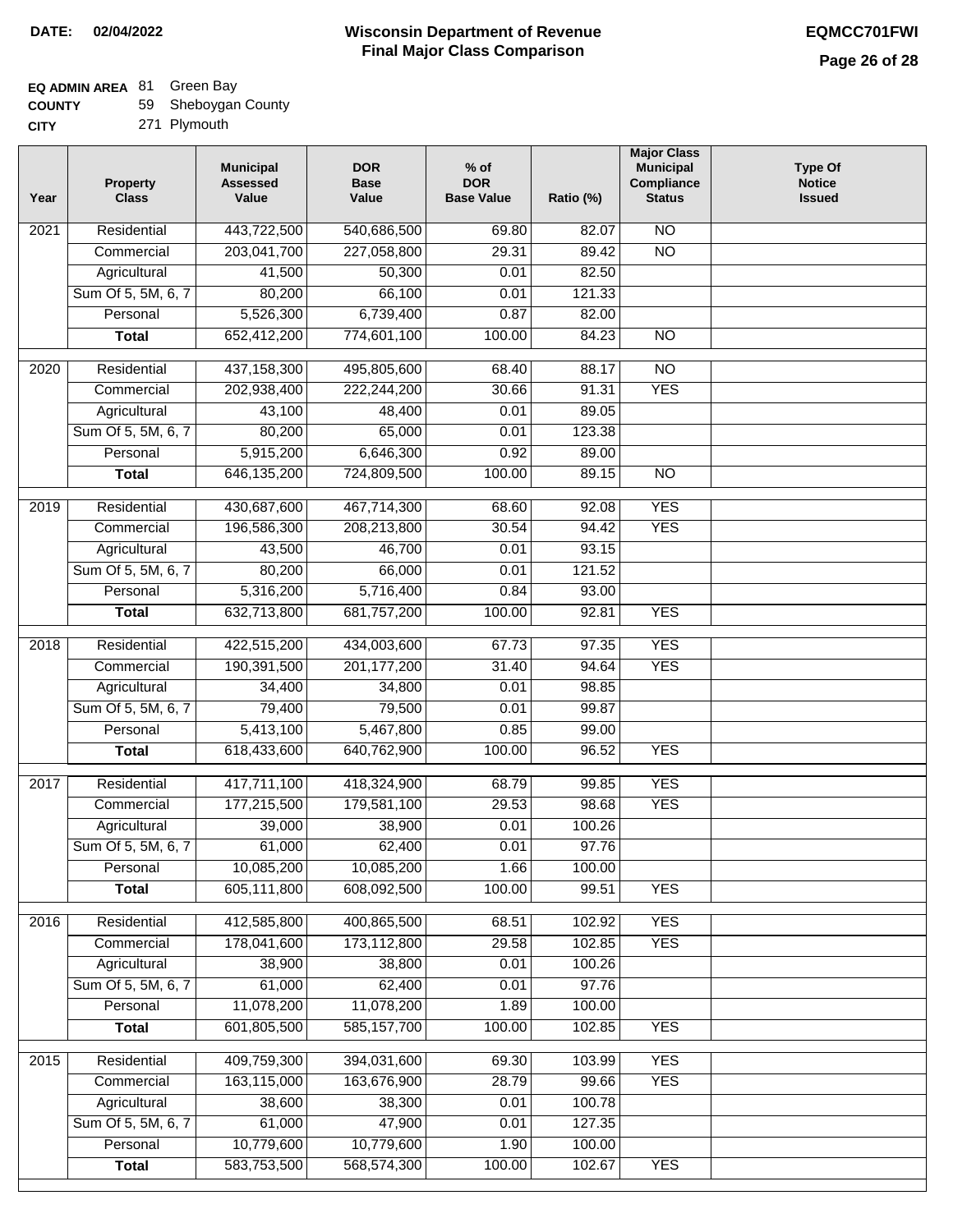**CITY**

#### **Wisconsin Department of Revenue Final Major Class Comparison DATE: 02/04/2022 EQMCC701FWI**

| <b>COUNTY</b> | 59 Sheboygan County |
|---------------|---------------------|
|---------------|---------------------|

| . . | -- | $     -$      |  |
|-----|----|---------------|--|
|     |    | 281 Sheboygan |  |

| Year              | <b>Property</b><br><b>Class</b> | <b>Municipal</b><br><b>Assessed</b><br>Value | <b>DOR</b><br><b>Base</b><br>Value | $%$ of<br><b>DOR</b><br><b>Base Value</b> | Ratio (%) | <b>Major Class</b><br><b>Municipal</b><br>Compliance<br><b>Status</b> | <b>Type Of</b><br><b>Notice</b><br><b>Issued</b> |
|-------------------|---------------------------------|----------------------------------------------|------------------------------------|-------------------------------------------|-----------|-----------------------------------------------------------------------|--------------------------------------------------|
| 2021              | Residential                     | 1,556,463,000                                | 2,112,447,300                      | 65.95                                     | 73.68     | <b>NO</b>                                                             |                                                  |
|                   | Commercial                      | 901,428,500                                  | 1,012,985,900                      | 31.62                                     | 88.99     | $\overline{NO}$                                                       |                                                  |
|                   | Agricultural                    | 31,000                                       | 38,300                             | 0.00                                      | 80.94     |                                                                       |                                                  |
|                   | Sum Of 5, 5M, 6, 7              | 3,175,300                                    | 2,984,800                          | 0.09                                      | 106.38    |                                                                       |                                                  |
|                   | Personal                        | 60,643,680                                   | 74,868,700                         | 2.34                                      | 81.00     |                                                                       |                                                  |
|                   | <b>Total</b>                    | 2,521,741,480                                | 3,203,325,000                      | 100.00                                    | 78.72     | $\overline{NO}$                                                       | 1st Notice of Non-Compliance                     |
| $\overline{2020}$ | Residential                     | 1,546,367,100                                | 2,055,458,700                      | 66.70                                     | 75.23     | $\overline{NO}$                                                       |                                                  |
|                   | Commercial                      | 863,122,800                                  | 947,695,400                        | 30.75                                     | 91.08     | <b>YES</b>                                                            |                                                  |
|                   | Agricultural                    | 40,900                                       | 46,400                             | 0.00                                      | 88.15     |                                                                       |                                                  |
|                   | Sum Of 5, 5M, 6, 7              | 3,175,300                                    | 2,980,100                          | 0.10                                      | 106.55    |                                                                       |                                                  |
|                   | Personal                        | 66,418,060                                   | 75,415,100                         | 2.45                                      | 88.07     |                                                                       |                                                  |
|                   | <b>Total</b>                    | 2,479,124,160                                | 3,081,595,700                      | 100.00                                    | 80.45     | <b>NO</b>                                                             |                                                  |
|                   |                                 |                                              |                                    |                                           |           |                                                                       |                                                  |
| 2019              | Residential                     | 1,540,520,600                                | 1,878,132,500                      | 67.51                                     | 82.02     | $\overline{NO}$                                                       |                                                  |
|                   | Commercial                      | 802,677,700                                  | 831,903,800                        | 29.90                                     | 96.49     | <b>YES</b>                                                            |                                                  |
|                   | Agricultural                    | 40,300                                       | 44,500                             | 0.00                                      | 90.56     |                                                                       |                                                  |
|                   | Sum Of 5, 5M, 6, 7              | 3,175,300                                    | 2,970,600                          | 0.11                                      | 106.89    |                                                                       |                                                  |
|                   | Personal                        | 62,331,210                                   | 68,897,100                         | 2.48                                      | 90.47     |                                                                       |                                                  |
|                   | <b>Total</b>                    | 2,408,745,110                                | 2,781,948,500                      | 100.00                                    | 86.58     | $\overline{NO}$                                                       |                                                  |
| 2018              | Residential                     | 1,535,706,700                                | 1,766,348,000                      | 67.49                                     | 86.94     | $\overline{NO}$                                                       |                                                  |
|                   | Commercial                      | 768,527,600                                  | 784,381,100                        | 29.97                                     | 97.98     | <b>YES</b>                                                            |                                                  |
|                   | Agricultural                    | 43,300                                       | 43,300                             | 0.00                                      | 100.00    |                                                                       |                                                  |
|                   | Sum Of 5, 5M, 6, 7              | 3,175,300                                    | 2,287,600                          | 0.09                                      | 138.80    |                                                                       |                                                  |
|                   | Personal                        | 64,269,520                                   | 64,269,600                         | 2.46                                      | 100.00    |                                                                       |                                                  |
|                   | <b>Total</b>                    | 2,371,722,420                                | 2,617,329,600                      | 100.00                                    | 90.62     | $\overline{NO}$                                                       |                                                  |
| 2017              | Residential                     | 1,524,637,700                                | 1,624,918,900                      | 66.70                                     | 93.83     | <b>YES</b>                                                            |                                                  |
|                   | Commercial                      | 745,819,300                                  | 739,948,100                        | 30.37                                     | 100.79    | <b>YES</b>                                                            |                                                  |
|                   | Agricultural                    | 41,600                                       | 41,500                             | 0.00                                      | 100.24    |                                                                       |                                                  |
|                   | Sum Of 5, 5M, 6, 7              | 2,499,500                                    | 165,200                            | 0.01                                      | 1513.01   |                                                                       |                                                  |
|                   | Personal                        | 71,098,200                                   | 71,098,200                         | 2.92                                      | 100.00    |                                                                       |                                                  |
|                   | <b>Total</b>                    | 2,344,096,300                                | 2,436,171,900                      | 100.00                                    | 96.22     | <b>YES</b>                                                            |                                                  |
| 2016              | Residential                     | 1,521,114,200                                | 1,528,935,600                      | 67.38                                     | 99.49     | <b>YES</b>                                                            |                                                  |
|                   | Commercial                      | 671,761,200                                  | 667,996,800                        | 29.44                                     | 100.56    | <b>YES</b>                                                            |                                                  |
|                   | Agricultural                    | 41,100                                       | 41,000                             | 0.00                                      | 100.24    |                                                                       |                                                  |
|                   | Sum Of 5, 5M, 6, 7              | 100                                          | 2,400                              | 0.00                                      | 4.17      |                                                                       |                                                  |
|                   | Personal                        | 72,190,120                                   | 72,190,100                         | 3.18                                      | 100.00    |                                                                       |                                                  |
|                   | <b>Total</b>                    | 2,265,106,720                                | 2,269,165,900                      | 100.00                                    | 99.82     | <b>YES</b>                                                            |                                                  |
| 2015              | Residential                     | 1,520,317,600                                | 1,526,294,400                      | 68.42                                     | 99.61     | <b>YES</b>                                                            |                                                  |
|                   | Commercial                      | 632, 164, 300                                | 633,720,600                        | 28.41                                     | 99.75     | <b>YES</b>                                                            |                                                  |
|                   | Agricultural                    | 40,500                                       | 40,400                             | 0.00                                      | 100.25    |                                                                       |                                                  |
|                   | Sum Of 5, 5M, 6, 7              | 100                                          | 2,400                              | 0.00                                      | 4.17      |                                                                       |                                                  |
|                   | Personal                        | 68,416,840                                   | 70,598,200                         | 3.16                                      | 96.91     |                                                                       |                                                  |
|                   | <b>Total</b>                    | 2,220,939,340                                | 2,230,656,000                      | 100.00                                    | 99.56     | <b>YES</b>                                                            |                                                  |
|                   |                                 |                                              |                                    |                                           |           |                                                                       |                                                  |